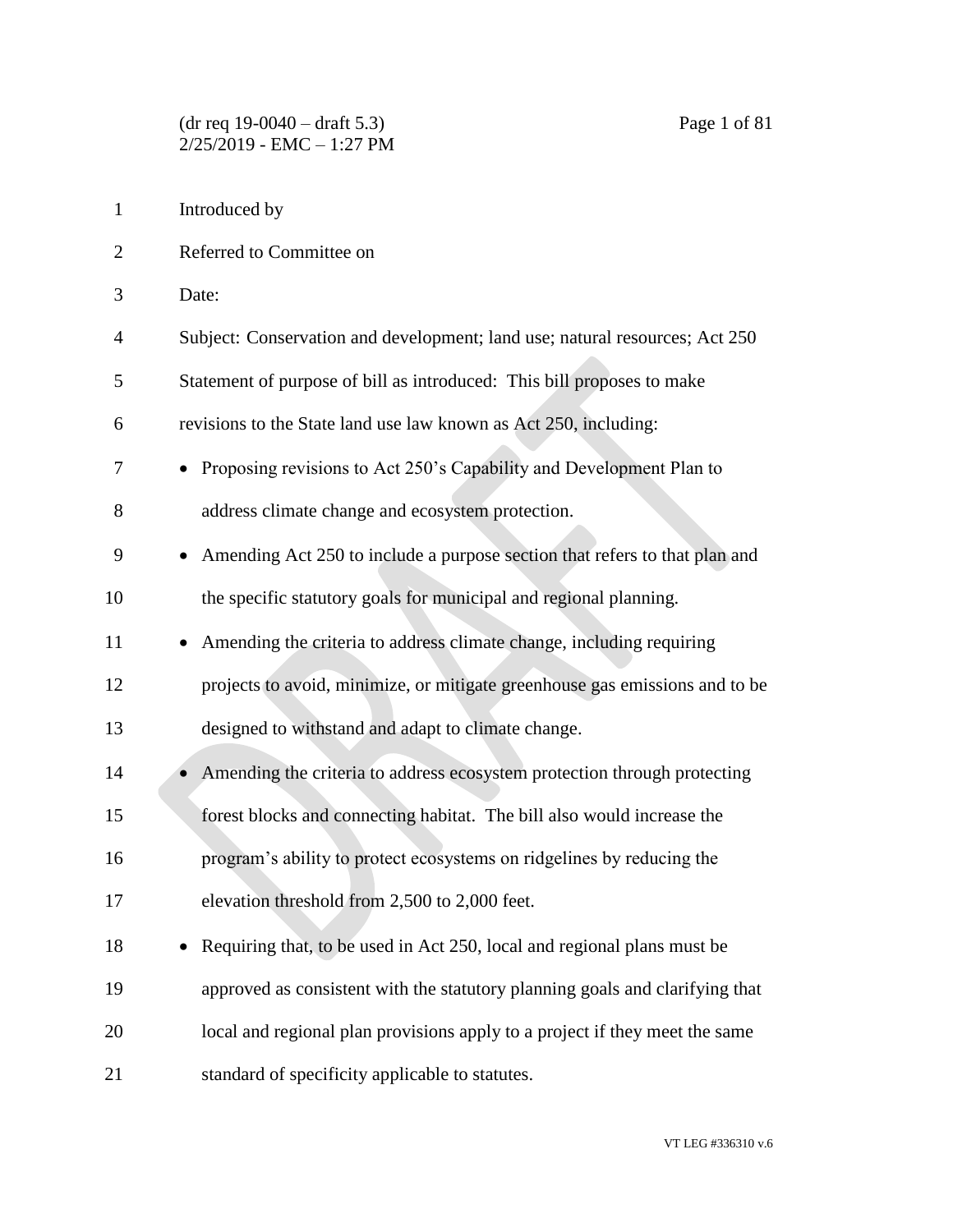| $\mathbf{1}$   | As part of a balancing of interests to support economic development in             |
|----------------|------------------------------------------------------------------------------------|
| $\overline{2}$ | compact centers while promoting a rural countryside and protecting                 |
| 3              | important natural resources, amending Act 250 jurisdiction to allow                |
| $\overline{4}$ | municipalities to ensure compliance with the Act 250 criteria in centers           |
| 5              | receiving an enhanced designation under 24 V.S.A. chapter 76A and                  |
| 6              | increasing Act 250 jurisdiction in critical resource areas and at interstate       |
| 7              | interchanges. Because the designation under 24 V.S.A. chapter 76A would            |
| 8              | affect jurisdiction, the bill provides for appeal of designation decisions.        |
| 9              | Clarifying the definition of "commercial purpose" so that it is not necessary      |
| 10             | to determine whether monies received are essential to sustain a project.           |
| 11             | Requiring the Development Cabinet to meet regularly.                               |
| 12             | Increasing the per diem rate for District Commissioners and the Board to           |
| 13             | \$100.                                                                             |
| 14             | Repealing the exemption for farming, logging, and forestry when those<br>$\bullet$ |
| 15             | activities take place in critical resource areas.                                  |
| 16             | Replacing the Natural Resources Board (NRB) with a Vermont                         |
| 17             | Environmental Review Board (the Board), which would hear appeals from              |
| 18             | the District Commissions and the Agency of Natural Resources in addition           |
| 19             | to the NRB's current duties. The Environmental Division of the Superior            |
| 20             | Court would continue to hear enforcement and local zoning appeals.                 |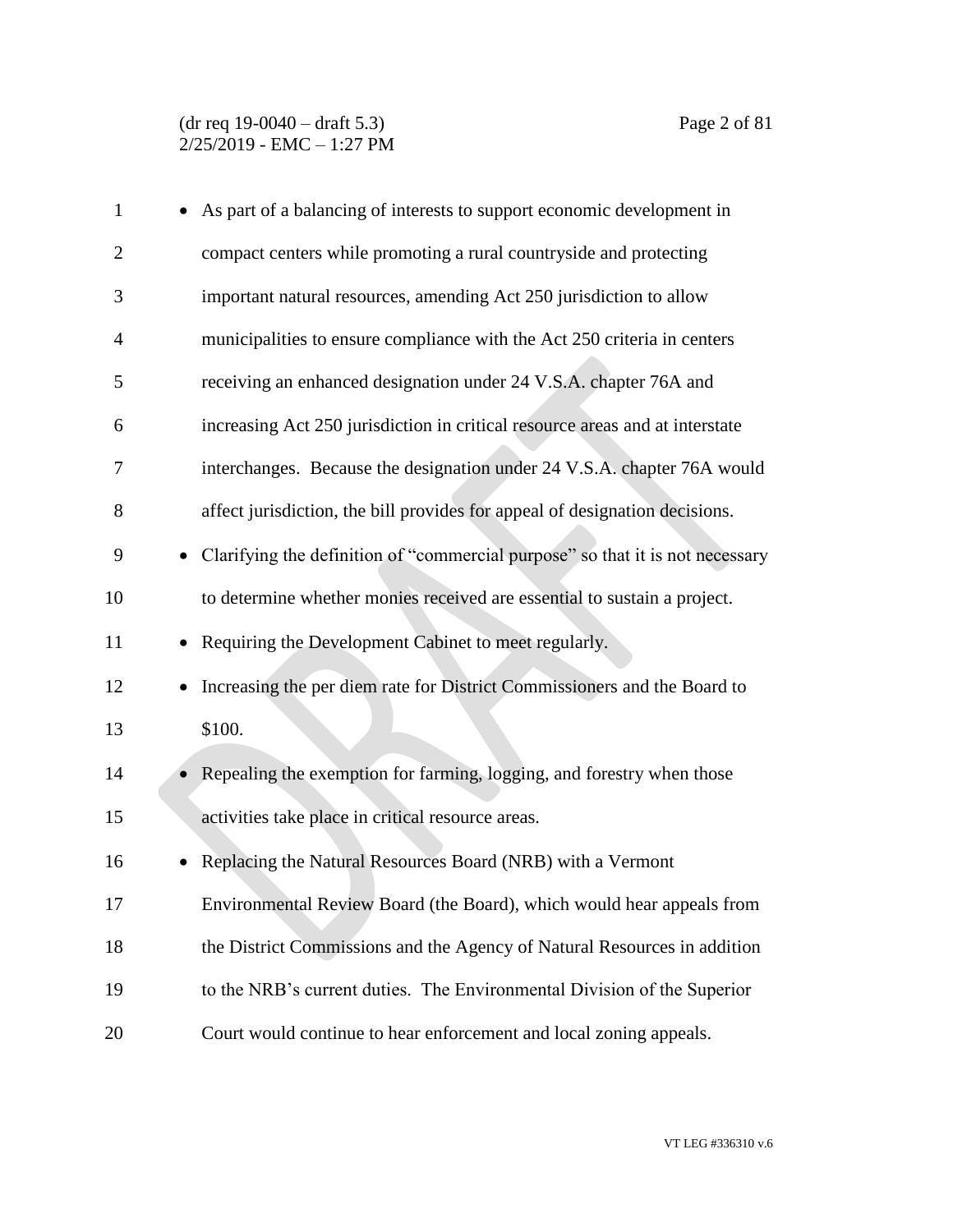#### (dr req 19-0040 – draft 5.3) Page 3 of 81  $2/25/2019$  - EMC - 1:27 PM

| $\mathbf{1}$   | • Reaffirming the supervisory authority in environmental matters of the                     |
|----------------|---------------------------------------------------------------------------------------------|
| $\overline{2}$ | Board and District Commissions, in accordance with the original intent of                   |
| 3              | Act 250 as determined by the Vermont Supreme Court.                                         |
| 4              | Revising and clarifying the statutory authority on the use of other permits to<br>$\bullet$ |
| 5              | demonstrate compliance with the criteria, including ensuring the reliability                |
| 6              | of those other permits.                                                                     |
|                |                                                                                             |
|                |                                                                                             |
| 7              | An act relating to changes to Act 250                                                       |
| 8              | It is hereby enacted by the General Assembly of the State of Vermont:                       |
| 9              | *** Revisions to Capability and Development Plan ***                                        |
| 10             | Sec. 1. In 1973 Acts and Resolves No. 85, Sec. 7(a)(20) is added to read:                   |
| 11             | (20) GREENHOUSE GAS EMISSIONS AND CLIMATE CHANGE                                            |
| 12             | Climate change poses serious risks to human health, functioning ecosystems                  |
| 13             | that support a diversity of species and economic growth, and Vermont's                      |
| 14             | tourist, forestry, and agricultural industries. The primary driver of climate               |
| 15             | change in Vermont and elsewhere is the increase of atmospheric carbon                       |
| 16             | dioxide from the burning of fossil fuels, which has a warming effect that is                |
| 17             | amplified because atmospheric water vapor, another greenhouse gas, increases                |
| 18             | as temperature rises. Vermont should minimize its emission of greenhouse                    |
| 19             | gases and, because the climate is changing, ensure that the design and                      |
| 20             | materials used in development enable projects to withstand an increase in                   |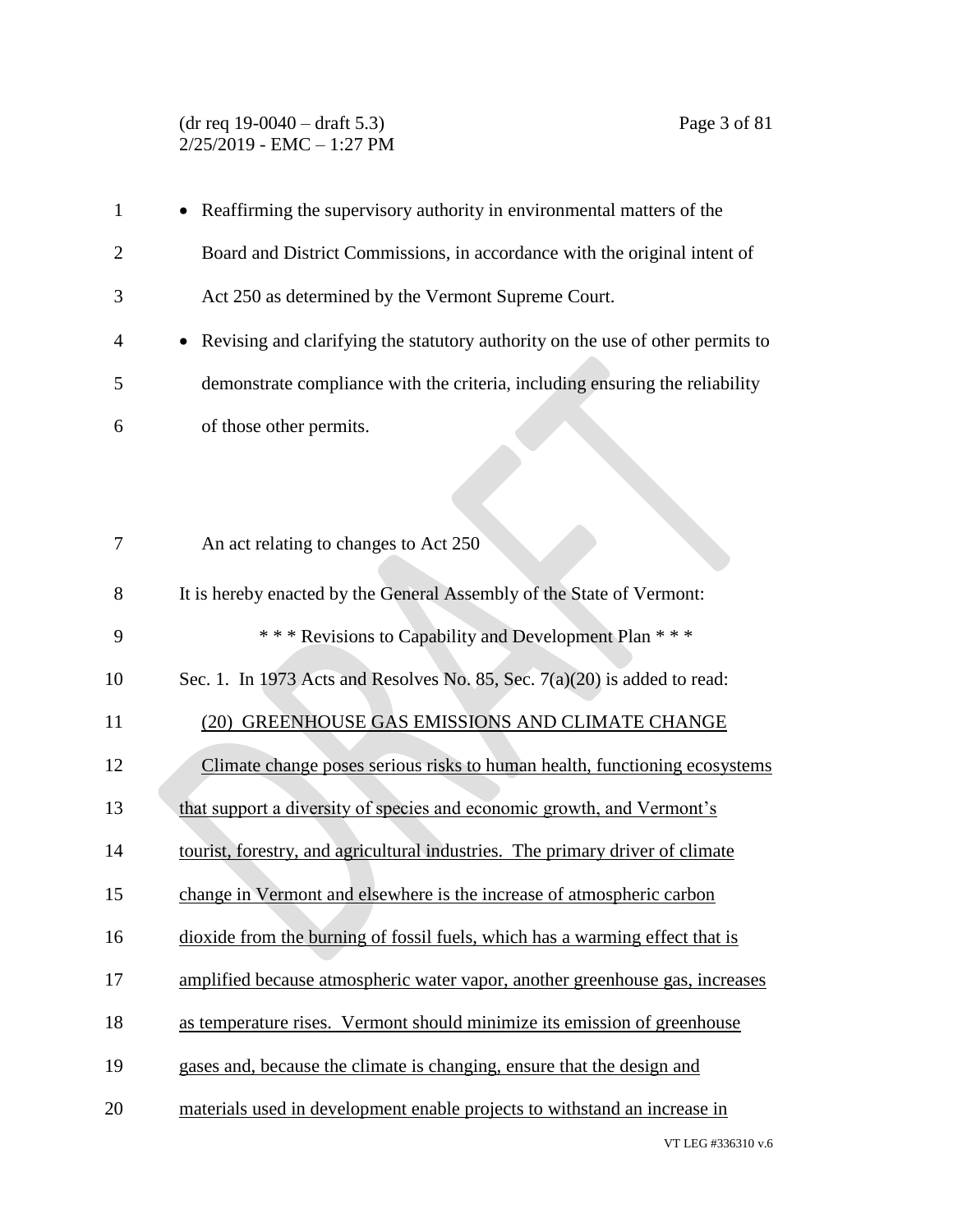(dr req 19-0040 – draft 5.3) Page 4 of 81  $2/25/2019$  - EMC - 1:27 PM

| $\mathbf{1}$   | extreme weather events and adapt to other changes in the weather and               |
|----------------|------------------------------------------------------------------------------------|
| $\overline{2}$ | environment.                                                                       |
| 3              | Sec. 2. 1973 Acts and Resolves No. 85, Sec. $7(a)(2)$ is amended to read:          |
| 4              | (2) ECOSYSTEM PROTECTION AND UTILIZATION OF                                        |
| 5              | NATURAL RESOURCES                                                                  |
| 6              | (A) Healthy ecosystems clean water, purify air, maintain soil,                     |
| 7              | regulate the climate, recycle nutrients, and provide food. They provide raw        |
| 8              | materials and resources for medicines and other purposes. They are at the          |
| 9              | foundation of civilization and sustain the economy. These ecosystem services       |
| 10             | are the State's natural capital.                                                   |
| 11             | (B) Biodiversity is the key indicator of an ecosystem's health. A                  |
| 12             | wide variety of species copes better with threats than a limited number of         |
| 13             | species in large populations.                                                      |
| 14             | (C) Products of the land and the stone and minerals under the land, as             |
| 15             | well as the beauty of our landscape are principal natural resources of the state.  |
| 16             | (D) Preservation Protection of healthy ecosystems in Vermont,                      |
| 17             | preservation of the agricultural and forest productivity of the land, and the      |
| 18             | economic viability of agricultural units, conservation of the recreational         |
| 19             | opportunity afforded by the state's hills, forests, streams and lakes, wise use of |
| 20             | the state's non-renewable earth and mineral reserves, and protection of the        |
| 21             | beauty of the landscape are matters of public good. Uses which threaten or         |

VT LEG #336310 v.6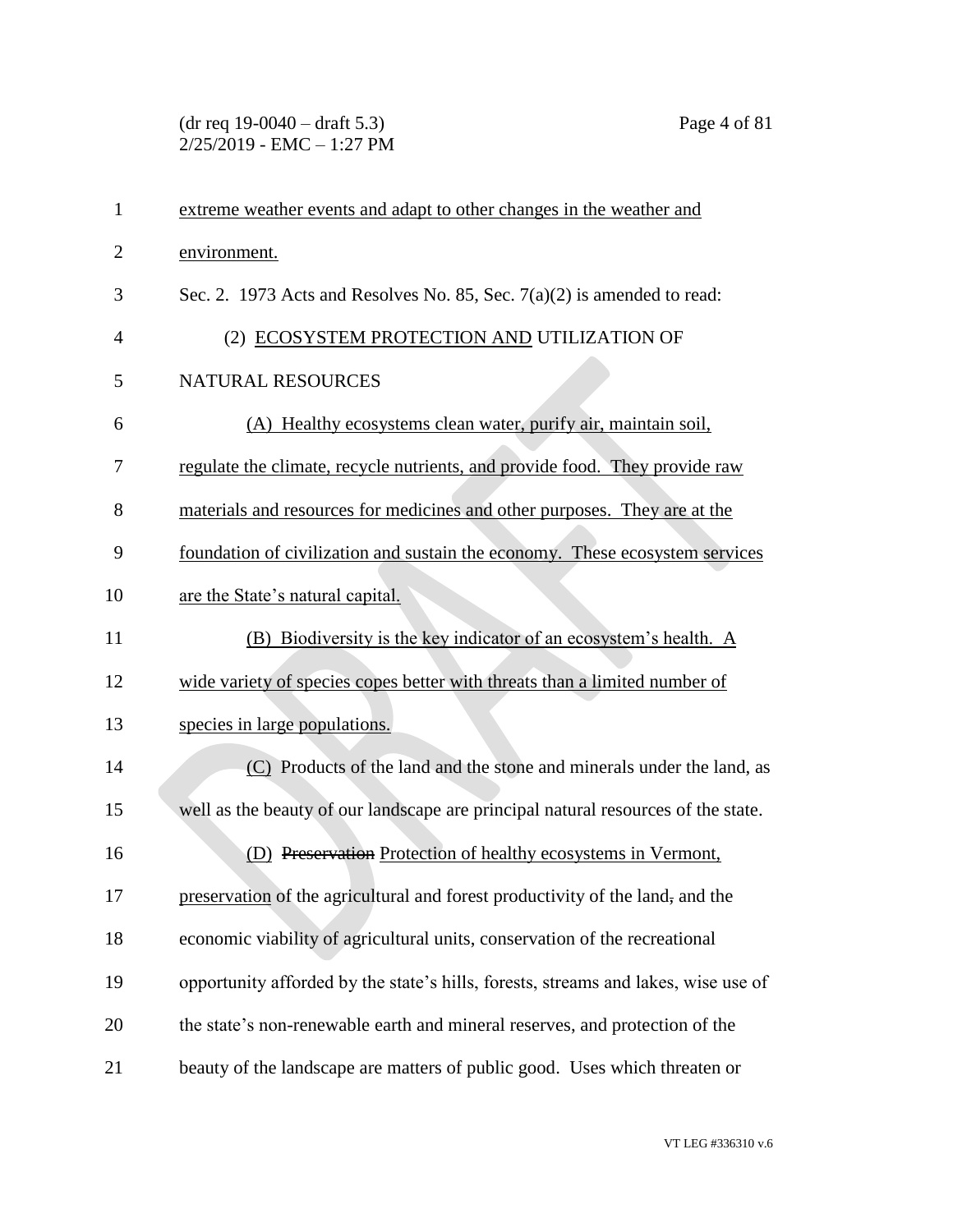# (dr req 19-0040 – draft 5.3) Page 5 of 81  $2/25/2019$  - EMC - 1:27 PM

| 1              | significantly inhibit these healthy ecosystems and the state's natural and scenic         |
|----------------|-------------------------------------------------------------------------------------------|
| $\overline{2}$ | resources should be permitted only when the public interest is clearly benefited          |
| 3              | thereby.                                                                                  |
| 4              | *** Revisions to State Land Use Law ***                                                   |
| 5              | Sec. 3. 10 V.S.A. chapter 151 is amended to read:                                         |
| 6              | Subchapter 1. General Provisions                                                          |
| 7              | § 6000. PURPOSE; CONSTRUCTION                                                             |
| 8              | The purposes of this chapter are to protect and conserve the environment of               |
| 9              | the State and to support the achievement of the goals of the Capability and               |
| 10             | Development Plan and of $24 \text{ V.S.A. }$ § $4302(c)$ . The chapter shall be construed |
| 11             | broadly to effect these purposes.                                                         |
| 12             | § 6001. DEFINITIONS                                                                       |
| 13             | In this chapter:                                                                          |
| 14             | (1) "Board" means the Natural Resources Vermont Environmental                             |
| 15             | Review Board.                                                                             |
| 16             | (2) "Capability and Development Plan" means the Plan prepared                             |
| 17             | pursuant to section 6042 of this title and adopted pursuant to 1973 Acts and              |
| 18             | Resolves No. 85, Secs. 6 and 7, as amended by this act.                                   |
| 19             | $(3)(A)$ "Development" means each of the following:                                       |
| 20             | (i) The construction of improvements on a tract or tracts of land,                        |
| 21             | owned or controlled by a person, involving more than 10 acres of land within a            |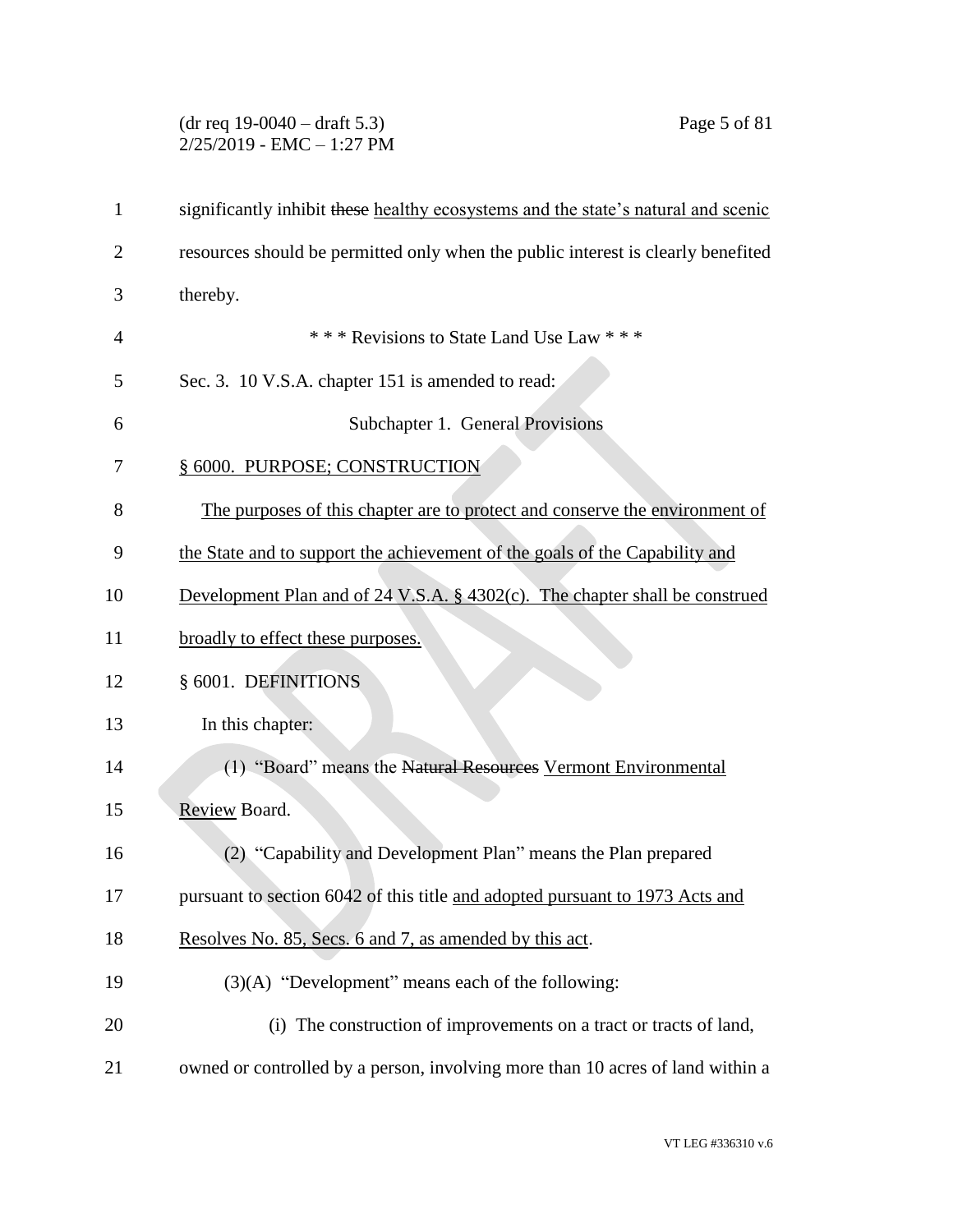# (dr req 19-0040 – draft 5.3) Page 6 of 81 2/25/2019 - EMC – 1:27 PM

| $\mathbf{1}$   | radius of five miles of any point on any involved land, for commercial or           |
|----------------|-------------------------------------------------------------------------------------|
| $\overline{2}$ | industrial purposes in a municipality that has adopted permanent zoning and         |
| 3              | subdivision bylaws.                                                                 |
| $\overline{4}$ | (ii) The construction of improvements for commercial or                             |
| 5              | industrial purposes on more than one acre of land within a municipality that:       |
| 6              | (I) has not adopted permanent zoning and subdivision bylaws;                        |
| 7              | $or$                                                                                |
| 8              | (II) has adopted permanent zoning and subdivision bylaws, if                        |
| 9              | the municipality in which the proposed project is located has elected by            |
| 10             | ordinance, adopted under 24 V.S.A. chapter 59, to have this jurisdiction apply.     |
| 11             | (iii) The construction of improvements for commercial or                            |
| 12             | industrial purposes on a tract or tracts of land, owned or controlled by a person,  |
| 13             | involving more than one acre of land within a municipality that has adopted         |
| 14             | permanent zoning and subdivision bylaws, if the municipality in which the           |
| 15             | proposed project is located has elected by ordinance, adopted under 24 V.S.A.       |
| 16             | chapter 59, to have this jurisdiction apply rural and working lands area.           |
| 17             | * * *                                                                               |
| 18             | (vi) The construction of improvements for commercial, industrial,                   |
| 19             | or residential use at or above the elevation of $2,500$ 2,000 feet or in a critical |
| 20             | resource area below that elevation.                                                 |
| 21             | * * *                                                                               |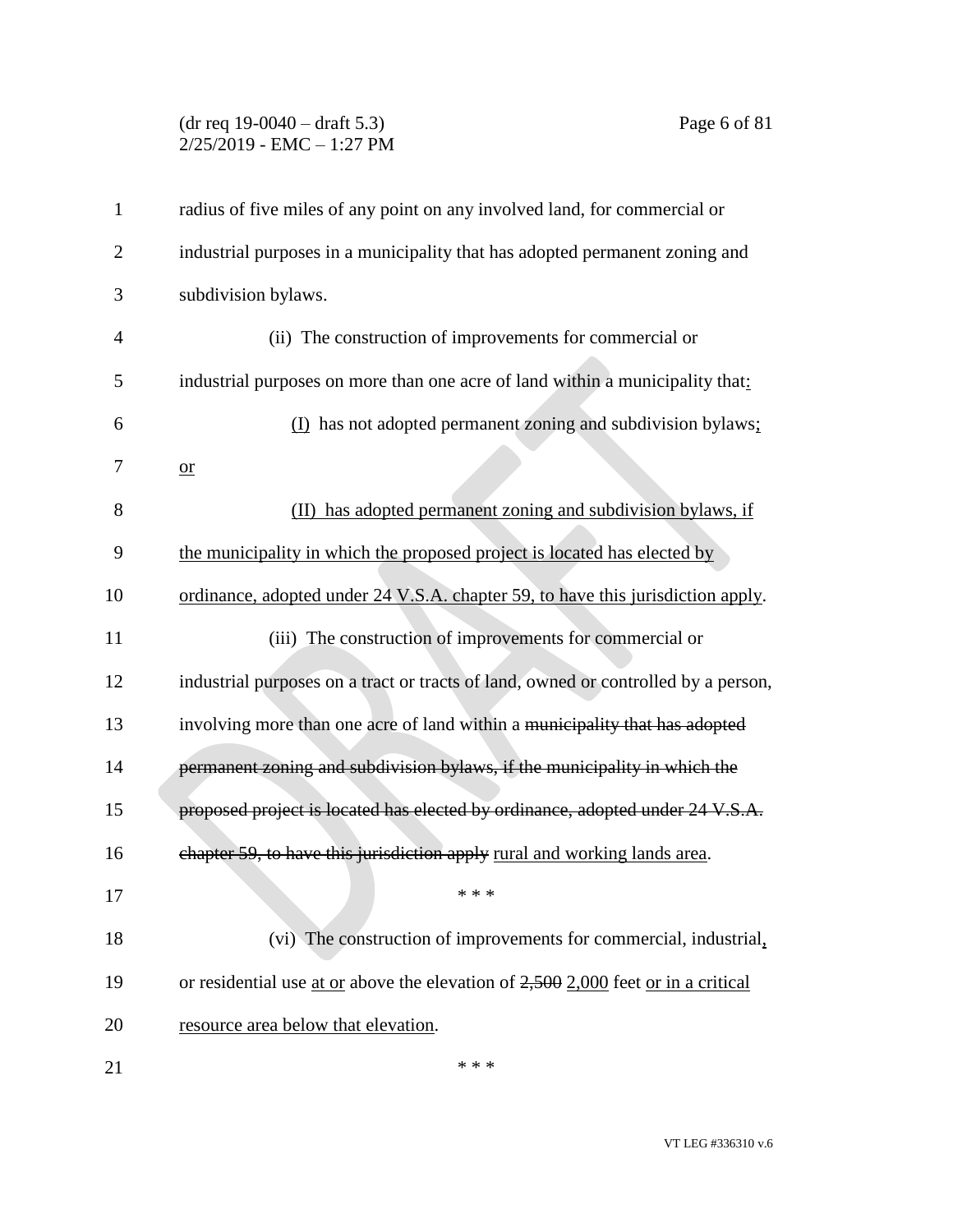# (dr req 19-0040 – draft 5.3) Page 7 of 81  $2/25/2019$  - EMC - 1:27 PM

| 1              | (xi) The construction of improvements for commercial or                          |
|----------------|----------------------------------------------------------------------------------|
| $\overline{2}$ | industrial purposes in an interchange area, unless it is within an existing      |
| 3              | settlement.                                                                      |
| 4              | * * *                                                                            |
| 5              | (D) The word "development" does not include:                                     |
| 6              | (i) The construction of improvements for farming, logging, or                    |
| 7              | forestry purposes below the elevation of 2,500 2,000 feet, except when located   |
| 8              | in a critical resource area.                                                     |
| 9              | * * *                                                                            |
| 10             | (iii) The construction of improvements for commercial or                         |
| 11             | industrial purposes within an area that has obtained an enhanced designation     |
| 12             | pursuant to 24 V.S.A. chapter 76A.                                               |
| 13             | * * *                                                                            |
| 14             | (vii) The construction of improvements below the elevation of                    |
| 15             | 2,500 2,000 feet for the onsite on-site storage, preparation, and sale of        |
| 16             | compost, provided that one of the following applies:                             |
| 17             | * * *                                                                            |
| 18             | (6) "Floodway" means the channel of a watercourse which is expected to           |
| 19             | flood on an average of at least once every 100 years and the adjacent land areas |
| 20             | which are required to carry and discharge the flood of the watercourse, as       |
| 21             | determined by the Secretary of Natural Resources with full consideration given   |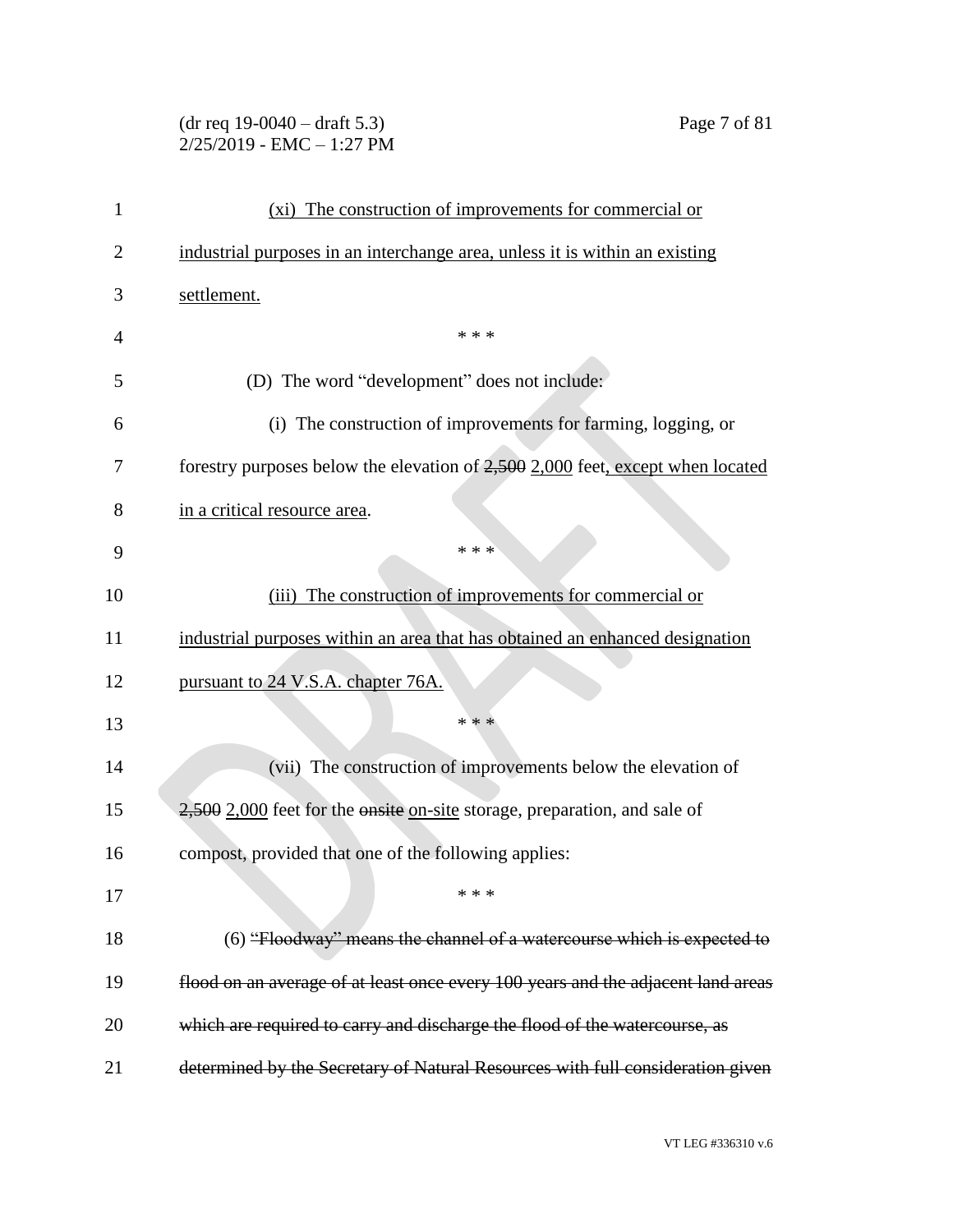(dr req 19-0040 – draft 5.3) Page 8 of 81 2/25/2019 - EMC – 1:27 PM

| $\mathbf{1}$   | to upstream impoundments and flood control projects. "Flood hazard area" has       |
|----------------|------------------------------------------------------------------------------------|
| $\overline{2}$ | the same meaning as under section 752 of this title.                               |
| 3              | (7) "Floodway fringe" means an area which is outside a floodway and is             |
| $\overline{4}$ | flooded with an average frequency of once or more in each 100 years as             |
| 5              | determined by the Secretary of Natural Resources with full consideration given     |
| 6              | to upstream impoundments and flood control projects. "River corridor" has the      |
| 7              | same meaning as under section 752 of this title.                                   |
| 8              | * * *                                                                              |
| 9              | (12) "Necessary wildlife habitat" means concentrated habitat which that            |
| 10             | is identifiable and is demonstrated as being decisive to the survival of a species |
| 11             | of wildlife at any period in its life, including breeding and migratory periods.   |
| 12             | * * *                                                                              |
| 13             | $(19)(A)$ "Subdivision" means each of the following:                               |
| 14             | (i) A tract or tracts of land, owned or controlled by a person,                    |
| 15             | which located outside an area that has received an enhanced designation under      |
| 16             | 24 V.S.A. chapter 76A, that the person has partitioned or divided for the          |
| 17             | purpose of resale into 10 or more lots within a radius of five miles of any point  |
| 18             | on any lot, or within the jurisdictional area of the same District Commission,     |
| 19             | within any continuous period of five years. In determining the number of lots,     |
| 20             | a lot shall be counted if any portion is outside such an area and within five      |
| 21             | miles or within the jurisdictional area of the same District Commission.           |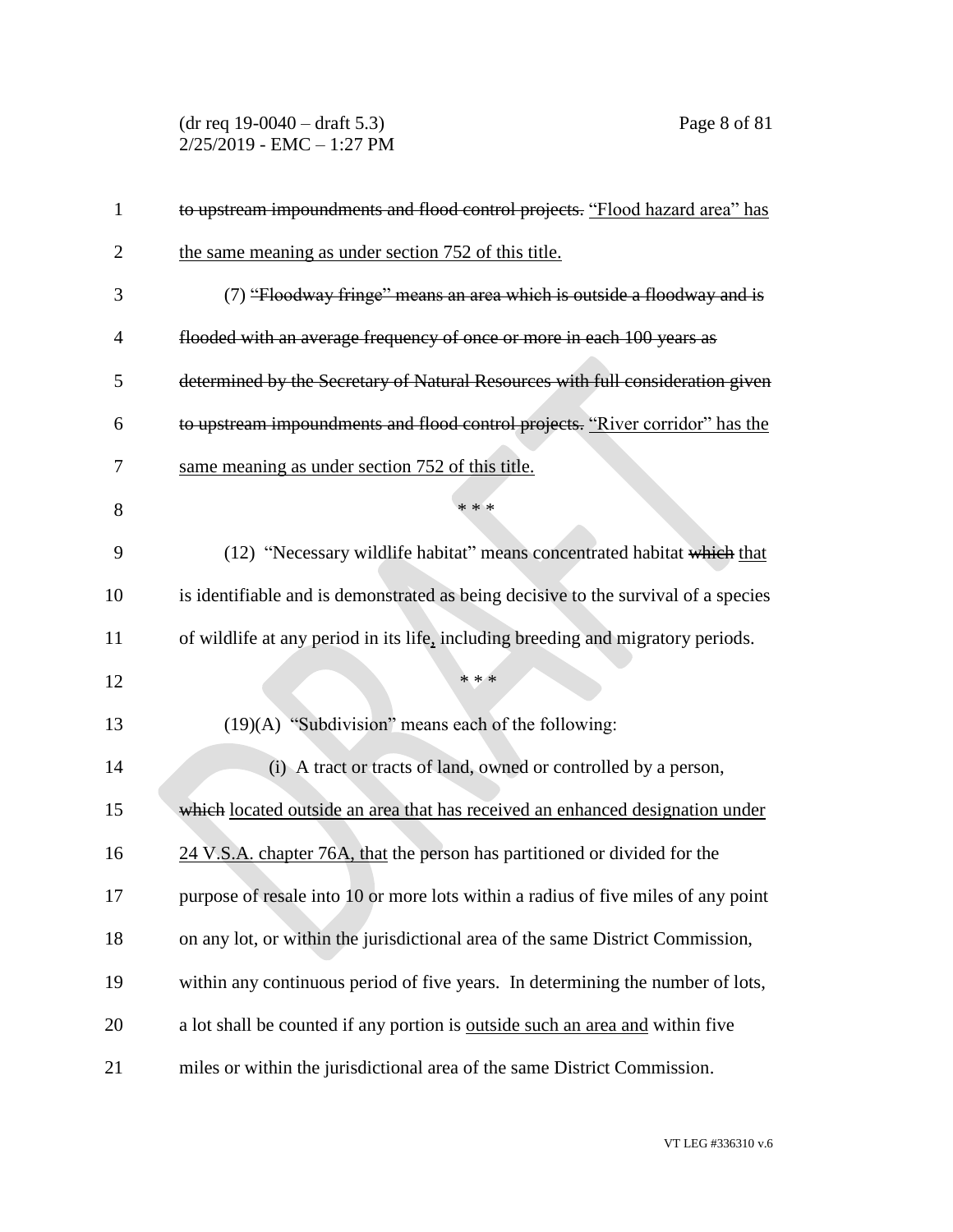### (dr req 19-0040 – draft 5.3) Page 9 of 81 2/25/2019 - EMC – 1:27 PM

| $\mathbf{1}$   | (ii) A tract or tracts of land, owned or controlled by a person,                         |
|----------------|------------------------------------------------------------------------------------------|
| $\overline{2}$ | which that the person has partitioned or divided for the purpose of resale into          |
| 3              | six or more lots, within a continuous period of five years, in a municipality            |
| 4              | which that does not have duly adopted permanent zoning and subdivision                   |
| 5              | bylaws.                                                                                  |
| 6              | (iii) A tract or tracts of land, owned or controlled by a person, that                   |
| 7              | the person has partitioned or divided for the purpose of resale into <i>[number of</i> ] |
| 8              | <b>lots to be determined</b> or more lots, within a continuous period of five years, in  |
| 9              | a rural and working lands area.                                                          |
| 10             | (iv) A tract or tracts of land, owned or controlled by a person,                         |
| 11             | which that have been partitioned or divided for the purpose of resale into five          |
| 12             | or more separate parcels of any size within a radius of five miles of any point          |
| 13             | on any such parcel, and within any period of ten years, by public auction.               |
| 14             | (I) In this subdivision $(iii)$ (iv), "public auction" means any                         |
| 15             | auction advertised or publicized in any manner, or to which more than ten                |
| 16             | persons have been invited.                                                               |
| 17             | (II) If sales described under this subdivision $(iii)$ (iv) are of                       |
| 18             | interests that, when sold by means other than public auction, are exempt from            |
| 19             | the provisions of this chapter under the provisions of subsection 6081(b) of this        |
| 20             | title, the fact that these interests are sold by means of a public auction shall not,    |
| 21             | in itself, create a requirement for a permit under this chapter.                         |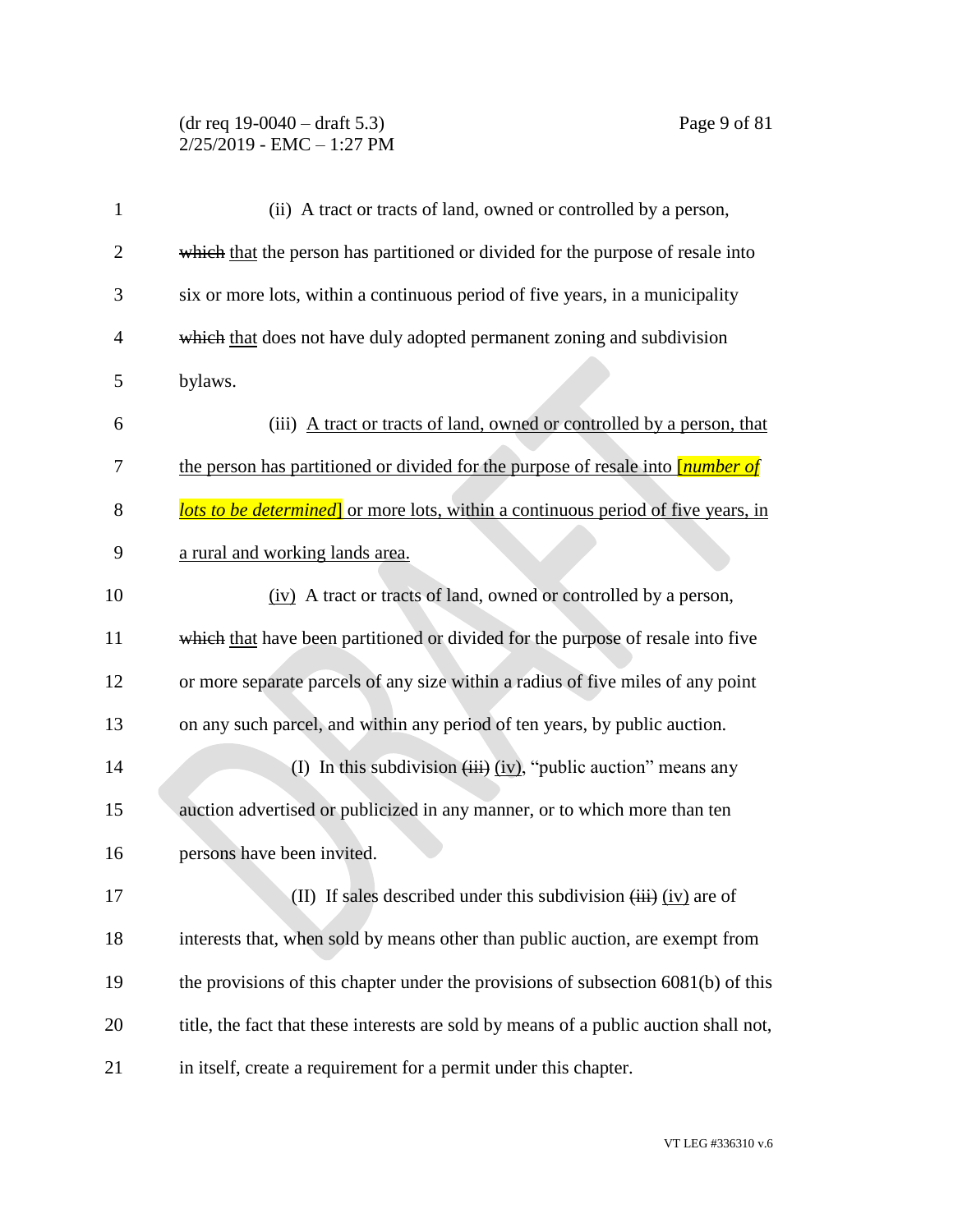# (dr req 19-0040 – draft 5.3) Page 10 of 81  $2/25/2019$  - EMC - 1:27 PM

| 1              | (v) A tract or tracts of land, owned or controlled by a person,                      |
|----------------|--------------------------------------------------------------------------------------|
| $\overline{2}$ | located in a critical resource area, that have been partitioned or divided for the   |
| 3              | purpose of resale.                                                                   |
| $\overline{4}$ | (B) The word "subdivision" shall not include each of the following:                  |
| 5              | (i) a lot or lots created for the purpose of conveyance to the State                 |
| 6              | or to a qualified organization, as defined under section 6301a of this title, if the |
| 7              | land to be transferred includes and will preserve a segment of the Long Trail;       |
| 8              | (ii) a lot or lots created for the purpose of conveyance to the State                |
| 9              | or to a "qualified holder" of "conservation rights and interest," as defined in      |
| 10             | section 821 of this title.                                                           |
| 11             | * * *                                                                                |
|                |                                                                                      |
| 12             | (38) "Connecting habitat" refers to land or water, or both, that links               |
| 13             | patches of habitat within a landscape, allowing the movement, migration, and         |
| 14             | dispersal of wildlife and plants and the functioning of ecological processes. A      |
| 15             | connecting habitat may include recreational trails and improvements                  |
| 16             | constructed for farming, logging, or forestry purposes.                              |
| 17             | (39) "Forest block" means a contiguous area of forest in any stage of                |
| 18             | succession and not currently developed for nonforest use. A forest block may         |
| 19             | include recreational trails, wetlands, or other natural features that do not         |
| 20             | themselves possess tree cover and improvements constructed for farming,              |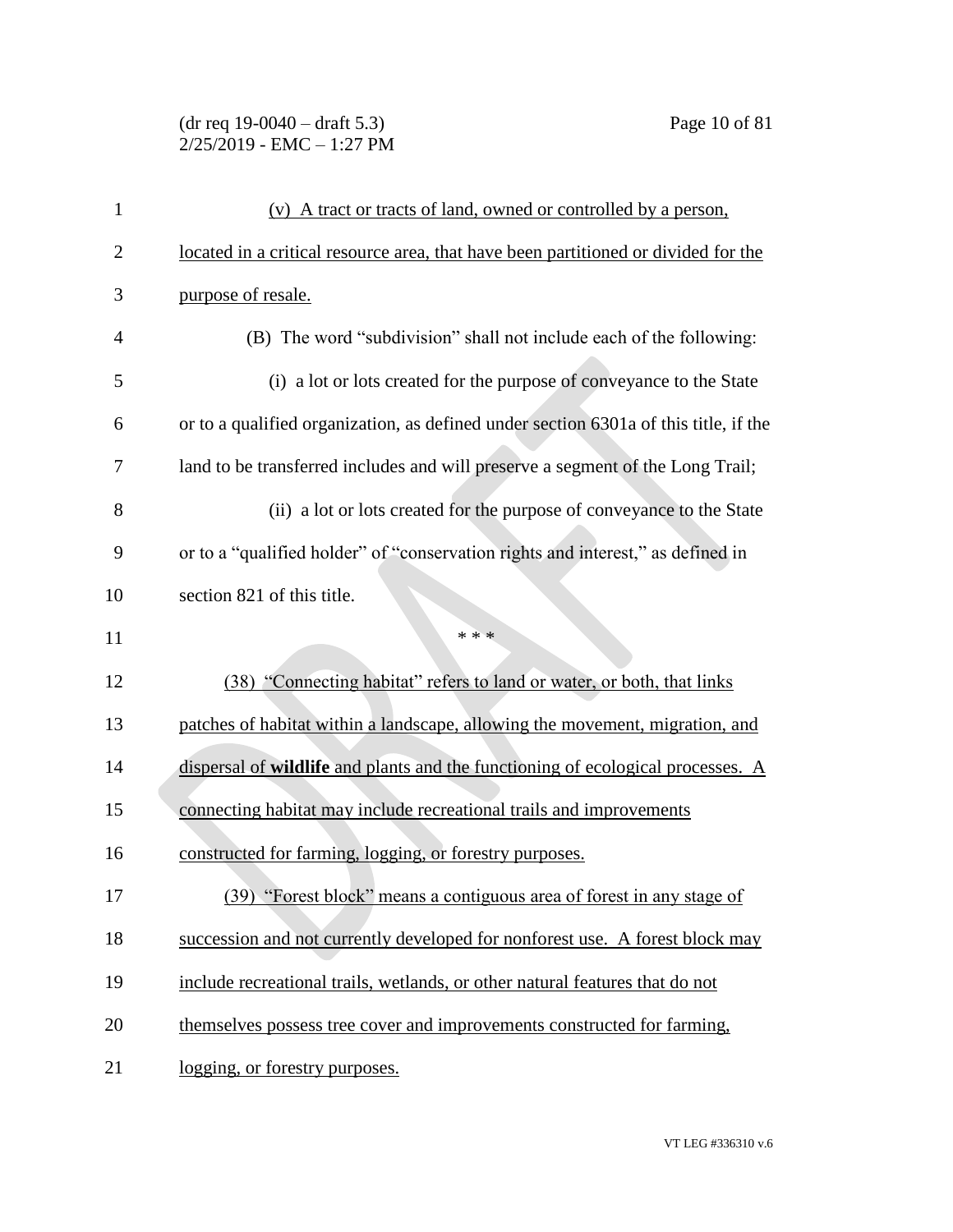| $\mathbf{1}$   | (40) "Fragmentation" means the division or conversion of a forest block           |
|----------------|-----------------------------------------------------------------------------------|
| $\overline{2}$ | or connecting habitat by the separation of a parcel into two or more parcels; the |
| 3              | construction, conversion, relocation, or enlargement of any building or other     |
| $\overline{4}$ | structure, or of any mining, excavation, or landfill; and any change in the use   |
| 5              | of any building or other structure, or land, or extension of use of land.         |
| 6              | However, fragmentation does not include the division or conversion of a forest    |
| 7              | block or connecting habitat by a recreational trail or by improvements            |
| 8              | constructed for farming, logging, or forestry purposes below the elevation of     |
| 9              | 2,500 feet.                                                                       |
| 10             | (41) "Habitat" means the physical and biological environment in which             |
| 11             | a particular species of plant or wildlife lives.                                  |
| 12             | $(42)$ As used in subdivisions $(38)$ , $(39)$ , and $(41)$ of this section,      |
| 13             | "recreational trail" means a corridor that is not paved and that is used for      |
| 14             | recreational purposes, including hiking, walking, bicycling, cross-country        |
| 15             | skiing, snowmobiling, all-terrain vehicle riding, and horseback riding.           |
| 16             | (43) "Air contaminant" has the same meaning as under section 552 of               |
| 17             | this title.                                                                       |
| 18             | (44) "Commercial purpose" means the provision of facilities, goods, or            |
| 19             | services by a person other than for a municipal or State purpose to others in     |
| 20             | exchange for payment of a purchase price, fee, contribution, donation, or other   |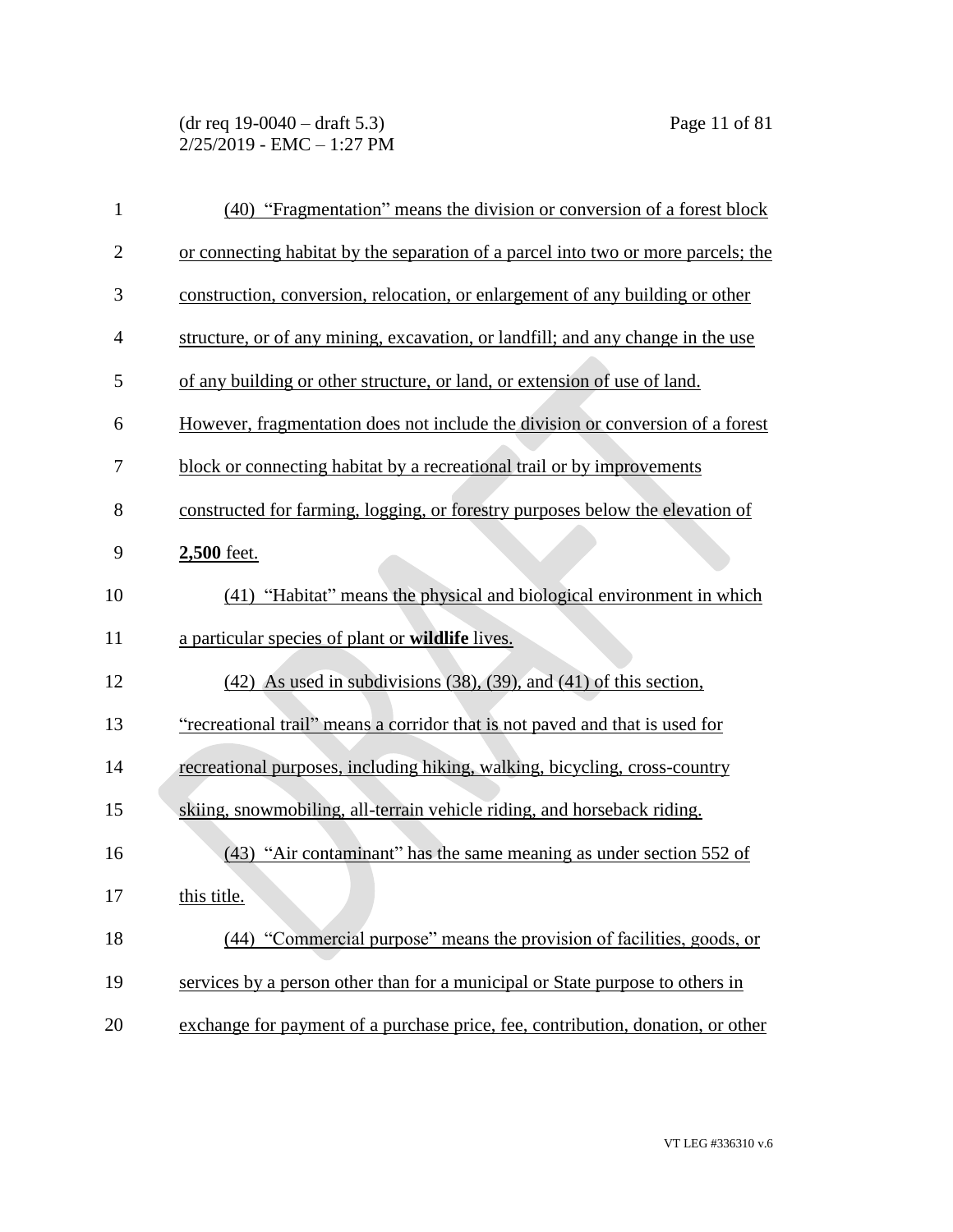(dr req 19-0040 – draft 5.3) Page 12 of 81 2/25/2019 - EMC – 1:27 PM

| $\mathbf{1}$   | object or service having value, regardless of whether the payment is essential     |
|----------------|------------------------------------------------------------------------------------|
| $\overline{2}$ | to sustain the provision of the facilities, goods, or services.                    |
| 3              | (45) "Critical resource area" means a river corridor, a significant                |
| $\overline{4}$ | wetland as defined under section 902 of this title, land at or above 2,000 feet, a |
| 5              | ridgeline, and land characterized by slopes greater than 15 percent and shallow    |
| 6              | depth to bedrock.                                                                  |
| 7              | (46) "Greenhouse gas" means carbon dioxide, methane, nitrous oxide,                |
| 8              | hydrofluorocarbons, perfluorocarbons, sulfur hexafluoride, and any other           |
| 9              | chemical or physical substance that is emitted into the air and that the           |
| 10             | Secretary of Natural Resources or District Commission reasonably anticipates       |
| 11             | to cause or contribute to climate change.                                          |
| 12             | (47) "Interchange area" means the land within a 3,000-foot radius of an            |
| 13             | interstate interchange, except for land within an existing settlement. The         |
| 14             | radius shall be measured from the midpoint of the interconnecting roadways         |
| 15             | within the interchange.                                                            |
| 16             | (48) "Rural and working lands area" means an area that is not an                   |
| 17             | existing settlement or a critical resource area.                                   |
| 18             | (49) "Technical determination" means a decision that results from the              |
| 19             | application of scientific, engineering, or other similar expertise to the facts to |
| 20             | determine whether activity for which a permit is requested meets the standards     |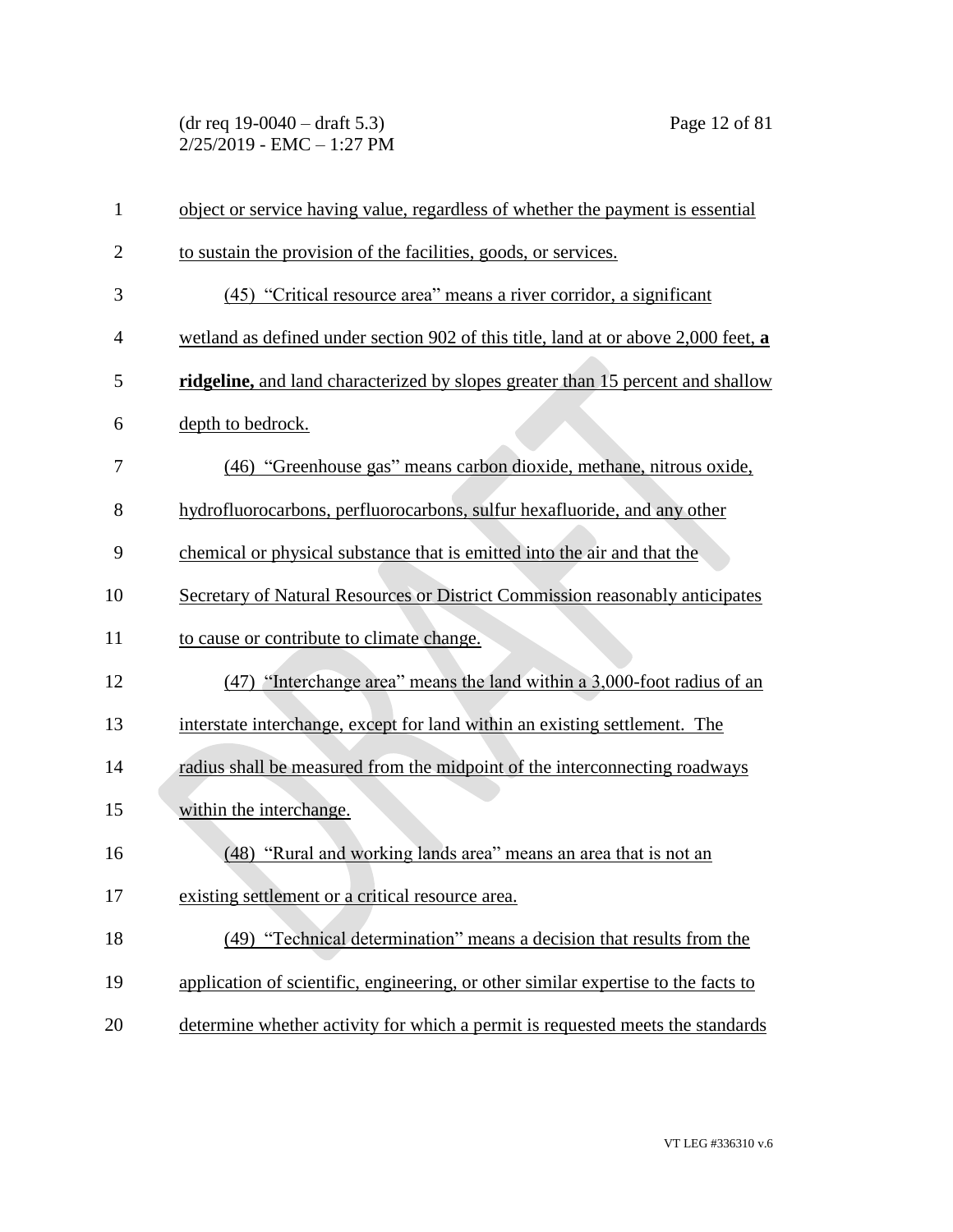(dr req 19-0040 – draft 5.3) Page 13 of 81  $2/25/2019$  - EMC - 1:27 PM

| $\mathbf{1}$   | for issuing the permit under statute and rule. The term does not include an           |
|----------------|---------------------------------------------------------------------------------------|
| $\overline{2}$ | interpretation of a statute or rule.                                                  |
| 3              | (50) "Ridgeline" means a long narrow section of the earth's surface,                  |
| 4              | such as a chain of mountains or hills that forms a continuous crest at or             |
| 5              | above 1,500 feet in elevation.                                                        |
| 6              | § 6001e COMMERCIAL COMPOSTING FACILITY; CIRCUMVENTION                                 |
| 7              | Notwithstanding subdivisions $6001(3)(D)(vii)(I)-(VI)$ of this title, a               |
| 8              | permit under this chapter may be required for the construction of                     |
| 9              | improvements below the elevation of $2,500$ 2,000 feet for the onsite on-site         |
| 10             | storage, preparation, and sale of compost if the Chair of the District                |
| 11             | Commission, based on the information available to the Chair, determines that          |
| 12             | action has been taken to circumvent the requirements of this chapter.                 |
| 13             | * * *                                                                                 |
| 14             | Subchapter 2. Administration                                                          |
| 15             | § 6021. BOARD; VACANCY, REMOVAL                                                       |
| 16             | (a) A Natural Resources Establishment. The Vermont Environmental                      |
| 17             | Review Board is created. The Board shall consist of a chair and <i>[structure and</i> |
| 18             | membership, including whether to be professional or semiprofessional, and             |
| 19             | whether to have alternate members, to be determined].                                 |
| 20             | (1) The Board shall consist of five members appointed by the Governor,                |
| 21             | with the advice and consent of the Senate, so that one appointment expires in         |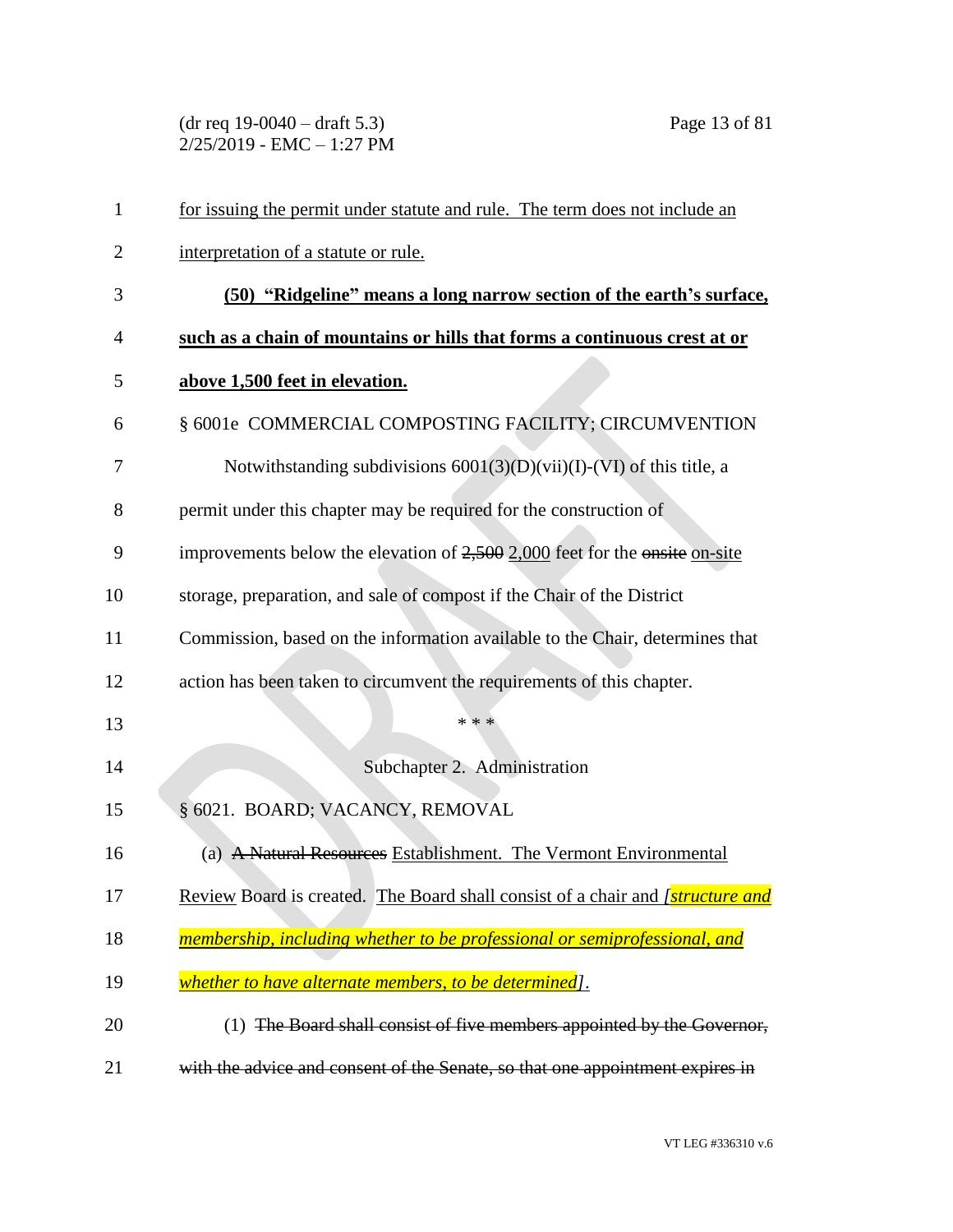## (dr req 19-0040 – draft 5.3) Page 14 of 81  $2/25/2019$  - EMC - 1:27 PM

| 1  | each year. The Chair, members, and alternate members shall be appointed by           |
|----|--------------------------------------------------------------------------------------|
| 2  | the Governor with the advice and consent of the Senate. In making these              |
| 3  | appointments, the Governor and the Senate shall give consideration to                |
| 4  | candidates shall be sought who have experience, expertise, or skills relating to     |
| 5  | the environment or land use.                                                         |
| 6  | (A) The Governor shall appoint a chair of the Board, a position that                 |
| 7  | shall be a full-time position.                                                       |
| 8  | (B) Following initial appointments, the members, except for the                      |
| 9  | Chair, shall be appointed for terms of four years.                                   |
| 10 | (2) The Governor shall appoint up to five persons, with preference given             |
| 11 | to former Environmental Board, Natural Resources Board, or District                  |
| 12 | Commission members, with the advice and consent of the Senate, to serve as           |
| 13 | alternates for Board members.                                                        |
| 14 | (A) Alternates shall be appointed for terms of four years, with initial              |
| 15 | appointments being staggered.                                                        |
| 16 | (B) The Chair of the Board may assign alternates to sit on specific                  |
| 17 | matters before the Board, in situations where fewer than five members are            |
| 18 | available to serve. Initial appointments to the Board shall be made so that the      |
| 19 | terms of the Chair and the members expire in a staggered manner. <i>[Length of</i> ] |
| 20 | <i>initial terms to be determined.</i> ]                                             |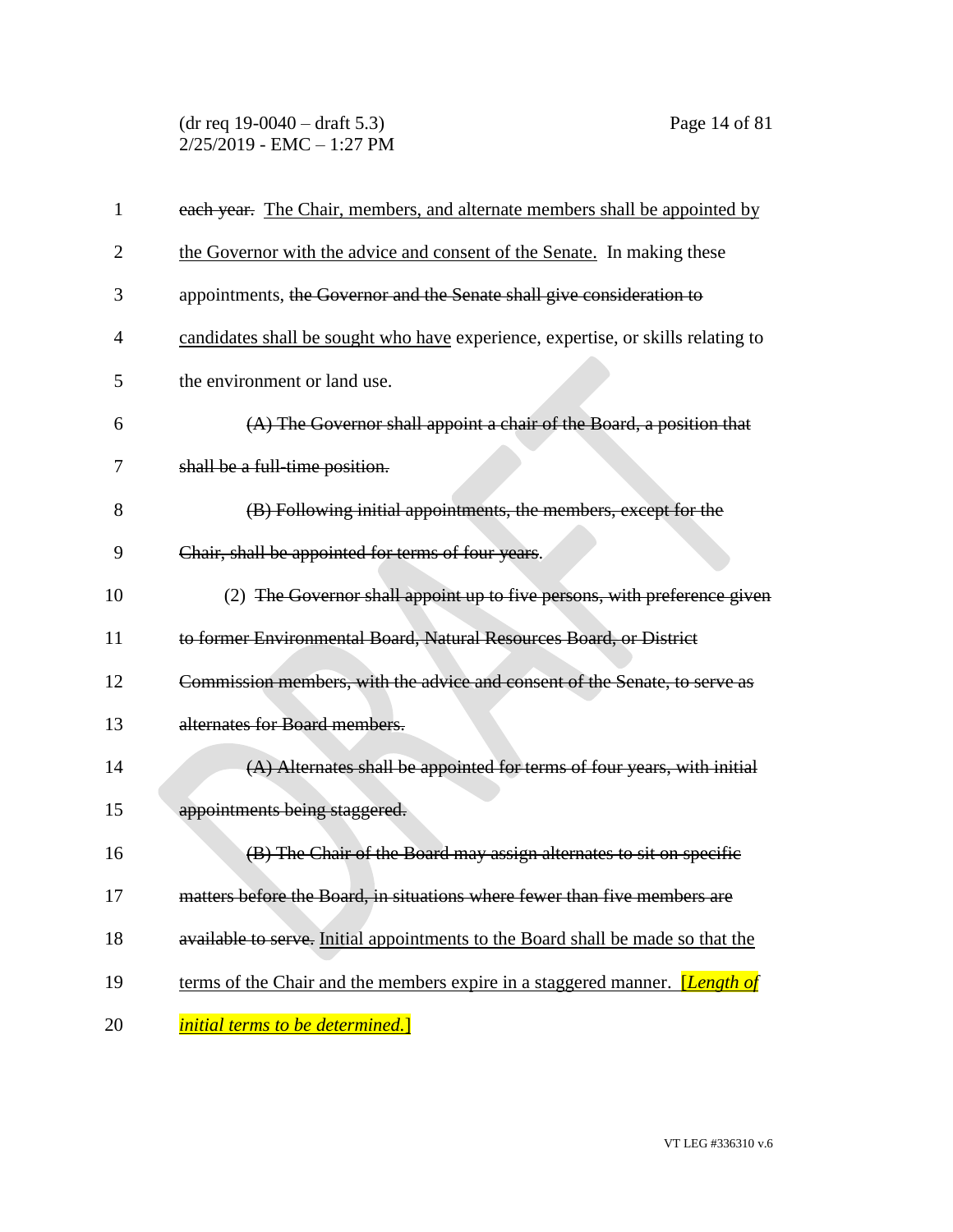(dr req 19-0040 – draft 5.3) Page 15 of 81 2/25/2019 - EMC – 1:27 PM

| 1              | (b) Any vacancy occurring in the membership of the Board shall be filled               |
|----------------|----------------------------------------------------------------------------------------|
| $\overline{2}$ | by the Governor for the unexpired portion of the term. Terms; vacancy;                 |
| 3              | succession. The term of each appointment subsequent to the initial                     |
| $\overline{4}$ | appointments described in subdivision (a)(2) of this section shall be <i>length of</i> |
| 5              | <i>terms to be determined</i> years. Any appointment to fill a vacancy shall be for    |
| 6              | the unexpired portion of the term vacated. A member wishing to succeed                 |
| 7              | himself or herself in office may seek reappointment under the terms of this            |
| 8              | section.                                                                               |
| 9              | (c) Removal. Notwithstanding the provisions of $3$ V.S.A. § 2004, members              |
| 10             | shall be removable for cause only, except the Chair, who shall serve at the            |
| 11             | pleasure of the Governor.                                                              |
| 12             | (d) The Chair of the Board, upon request of the Chair of a District                    |
| 13             | Commission, may appoint and assign former Commission members to sit on                 |
| 14             | specific Commission cases when some or all of the regular members and                  |
| 15             | alternates of the District Commission are disqualified or otherwise unable to          |
| 16             | serve. Use of alternates. When a member of the Board is unavailable to hear a          |
| 17             | case, the Chair may appoint an alternate member to hear the case.                      |
| 18             | (e) Retirement from office. When a Board member or alternate who hears                 |
| 19             | all or a substantial part of a case retires from office before the case is             |
| 20             | completed, he or she shall remain a member of the Board for the purpose of             |
| 21             | concluding and deciding that case and signing the findings and judgments               |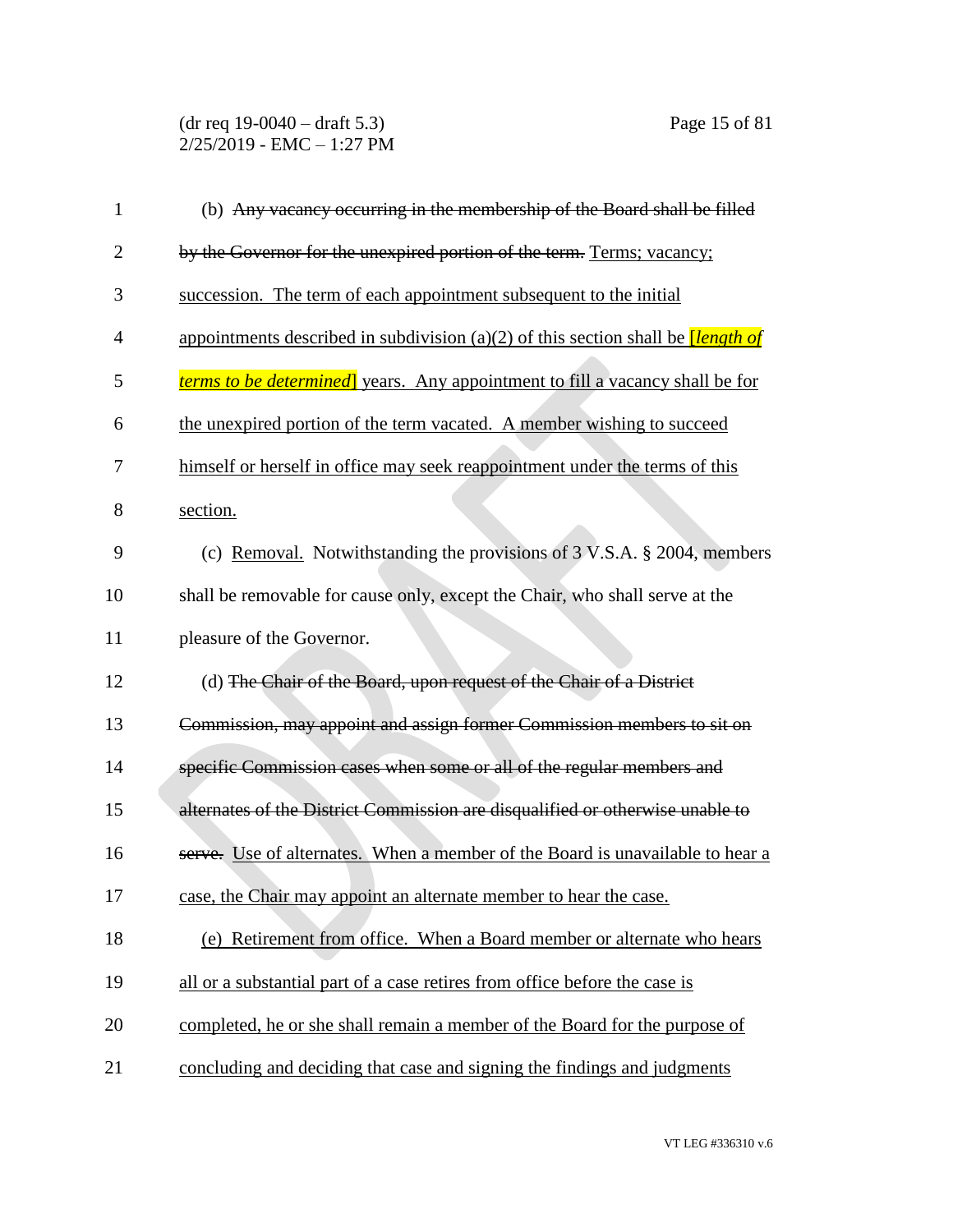(dr req 19-0040 – draft 5.3) Page 16 of 81 2/25/2019 - EMC – 1:27 PM

| $\mathbf{1}$   | involved. A retiring Chair shall also remain a member for the purpose of         |
|----------------|----------------------------------------------------------------------------------|
| $\overline{2}$ | certifying questions of law if a party appeals to the Supreme Court.             |
| 3              | (f) Completion of case. A case shall be deemed completed when the Board          |
| $\overline{4}$ | enters a final decision even though that decision is appealed to the Supreme     |
| 5              | Court and remanded by that Court.                                                |
| 6              | (g) Court of record; jurisdiction. The Board shall have the powers of a          |
| 7              | court of record in the determination and adjudication of all matters within its  |
| 8              | jurisdiction. It may initiate proceedings on any matter within its jurisdiction. |
| 9              | It may render judgments and enforce the same by any suitable process issuable    |
| 10             | by courts in this State. An order issued by the Board on any matter within its   |
| 11             | jurisdiction shall have the effect of a judicial order. The Board's jurisdiction |
| 12             | shall include:                                                                   |
| 13             | (1) the issuance of declaratory rulings on the applicability of this chapter     |
| 14             | and rules or orders issued under this chapter, pursuant to 3 V.S.A. § 808; and   |
| 15             | (2) the issuance of decisions on appeals pursuant to section 6089 and            |
| 16             | chapter 219 of this title.                                                       |
| 17             | (h) Hearing officers. One Board member or any officer or employee of the         |
| 18             | Board duly appointed by the Chair of the Board may inquire into and examine      |
| 19             | any matter within the jurisdiction of the Board.                                 |
| 20             | (1) A hearing officer may hold any hearing on any matter within the              |
| 21             | jurisdiction of the Board.                                                       |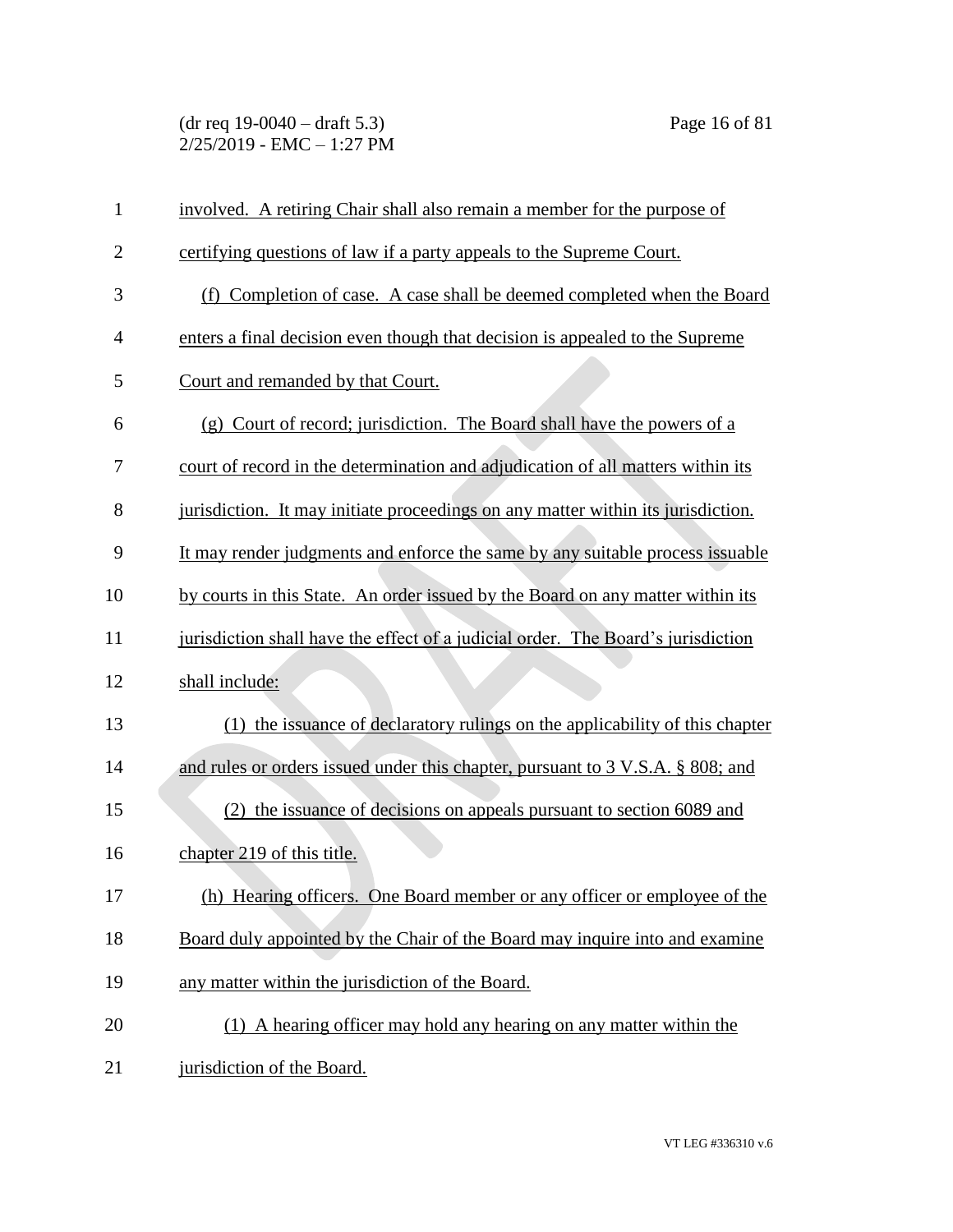(dr req 19-0040 – draft 5.3) Page 17 of 81 2/25/2019 - EMC – 1:27 PM

| 1              | (2) Hearings conducted by a hearing officer shall be in accordance with           |
|----------------|-----------------------------------------------------------------------------------|
| $\overline{2}$ | 3 V.S.A. §§ 809–814. A hearing officer may administer oaths and exercise the      |
| 3              | powers of the Board necessary to hear and determine a matter for which the        |
| $\overline{4}$ | officer was appointed. A hearing officer shall report his or her findings of fact |
| 5              | in writing to the Board in the form of a proposal for decision. A copy shall be   |
| 6              | served upon the parties pursuant to 3 V.S.A. § 811. However, judgment on          |
| 7              | those findings shall be rendered only by a majority of the Board.                 |
| 8              | § 6022. PERSONNEL                                                                 |
| 9              | (a) Regular personnel. The Board may appoint legal counsel, scientists,           |
| 10             | engineers, experts, investigators, temporary employees, and administrative        |
| 11             | personnel, as it finds necessary in carrying out its duties, unless the Governor  |
| 12             | shall otherwise provide in providing personnel to assist the District             |
| 13             | Commissions and in investigating matters within its jurisdiction, including       |
| 14             | oversight and monitoring of permit compliance.                                    |
| 15             | (b) Personnel for particular proceedings.                                         |
| 16             | Retention.<br>(1)                                                                 |
| 17             | (A) The Board may authorize or retain legal counsel, official                     |
| 18             | stenographers, expert witnesses, advisors, temporary employees, and other         |
| 19             | research services:                                                                |
| 20             | (i) to assist the Board in any proceeding before it under this                    |
| 21             | chapter or chapter 219 of this title; and                                         |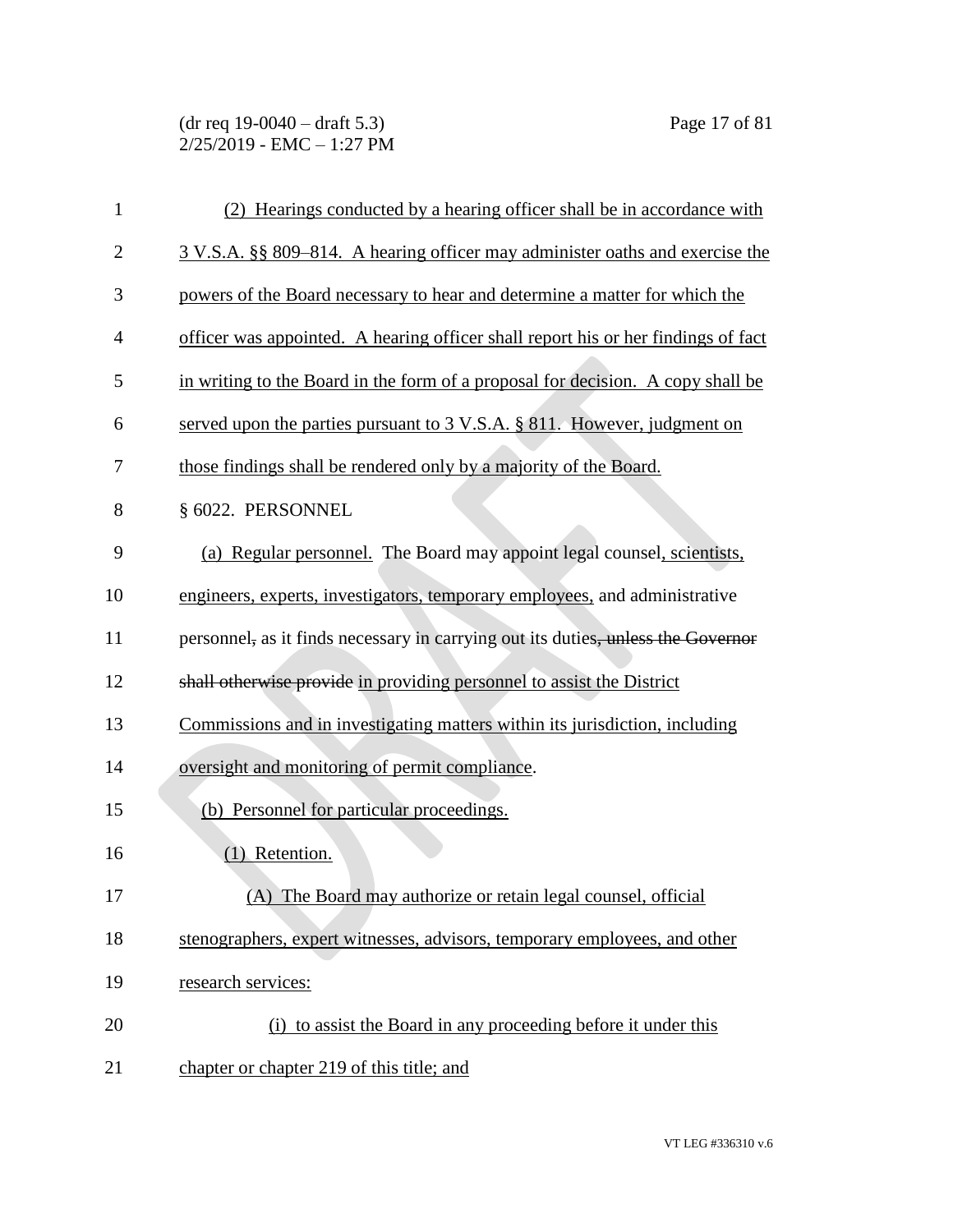# (dr req 19-0040 – draft 5.3) Page 18 of 81 2/25/2019 - EMC – 1:27 PM

| 1              | (ii) to monitor compliance with any formal opinion of the Board                 |
|----------------|---------------------------------------------------------------------------------|
| $\overline{2}$ | or a District Commission.                                                       |
| 3              | (B) The personnel authorized by this section shall be in addition to            |
| $\overline{4}$ | the regular personnel of the Board. The Board shall fix the amount of           |
| 5              | compensation and expenses to be paid to such additional personnel.              |
| 6              | (2) Assessment of costs.                                                        |
| 7              | (A) The Board may allocate to an applicant the portion of its                   |
| 8              | expenses incurred by retaining additional personnel for a proceeding. On        |
| 9              | petition of an applicant to which costs are proposed to be allocated, the Board |
| 10             | shall review and determine, after opportunity for hearing, the necessity and    |
| 11             | reasonableness of those costs, having due regard for the size and complexity of |
| 12             | the project, and may amend or revise an allocation.                             |
| 13             | (B) Prior to allocating costs, the Board shall make a determination of          |
| 14             | the purpose and use of the funds to be raised under this section, identify the  |
| 15             | recipient of the funds, provide for allocation of costs among applicants to be  |
| 16             | assessed, indicate an estimated duration of the proceedings, and estimate the   |
| 17             | total costs to be imposed. With the approval of the Board, estimates may be     |
| 18             | revised as necessary. From time to time during the progress of the work, the    |
| 19             | Board shall render to the applicant detailed statements showing the amount of   |
| 20             | money expended or contracted for in the work of additional personnel, which     |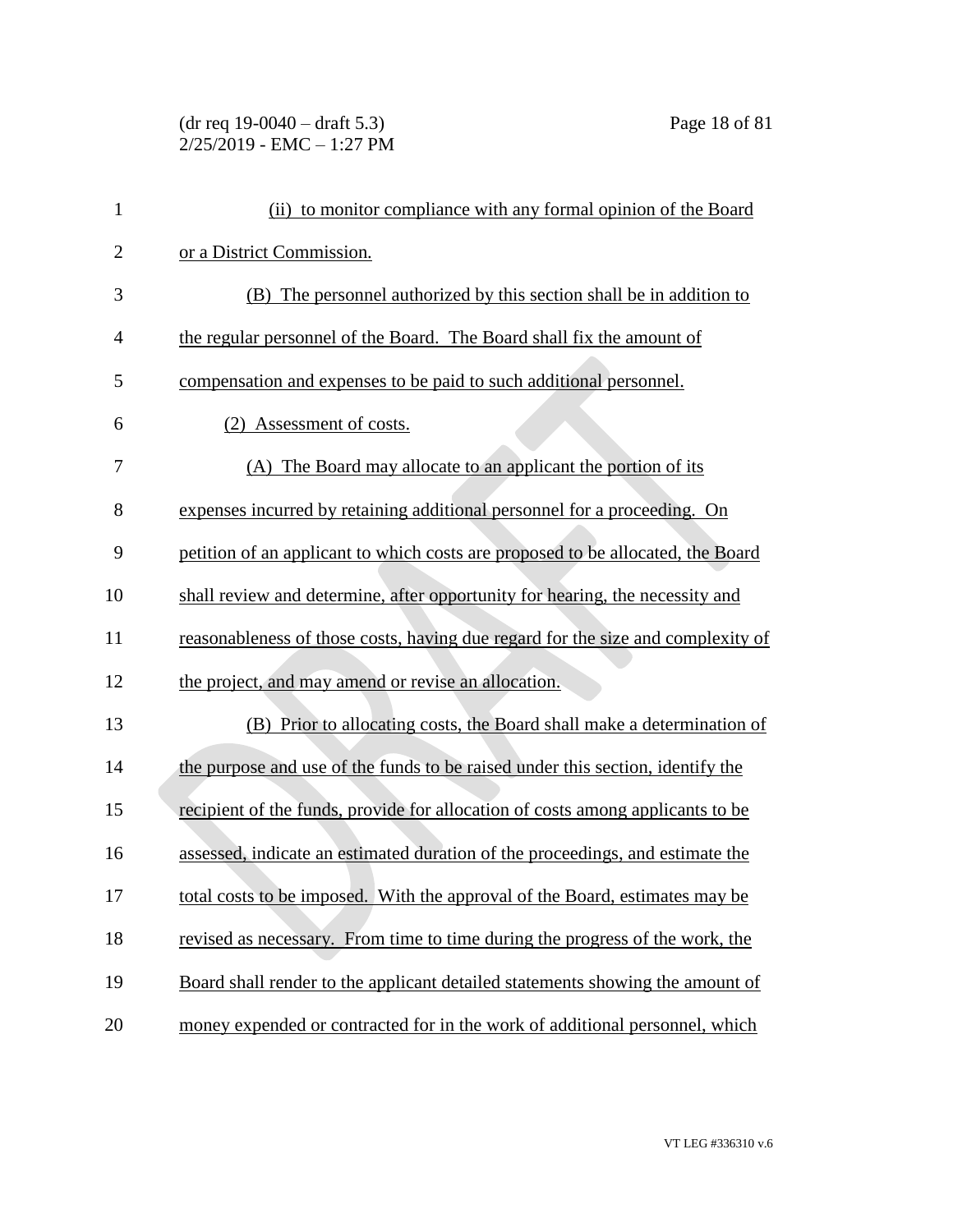(dr req 19-0040 – draft 5.3) Page 19 of 81  $2/25/2019$  - EMC - 1:27 PM

| $\mathbf{1}$   | statements shall be paid into the State Treasury at the time and in the manner    |
|----------------|-----------------------------------------------------------------------------------|
| $\overline{2}$ | as the Board may reasonably direct.                                               |
| 3              | (C) All payments for costs allocated pursuant to this section shall be            |
| 4              | deposited into the fund created under section 6029 of this title.                 |
| 5              | * * *                                                                             |
| 6              | § 6025. RULES                                                                     |
| 7              | (a) The Board may adopt rules of procedure for itself and the District            |
| 8              | Commissions. The Board shall adopt rules of procedure that govern appeals         |
| 9              | and other contested cases before it and are consistent with this chapter and      |
| 10             | chapter 219 of this title.                                                        |
| 11             | (b) The Board may adopt substantive rules, in accordance with the                 |
| 12             | provisions of 3 V.S.A. chapter 25, that interpret and carry out the provisions of |
| 13             | this chapter. These rules shall include provisions that establish criteria under  |
| 14             | which applications for permits under this chapter may be classified in terms of   |
| 15             | complexity and significance of impact under the standards of subsection           |
| 16             | $6086(a)$ of this chapter. In accordance with that classification, the rules may: |
| 17             | (1) provide for simplified or less stringent procedures than are otherwise        |
| 18             | required under sections 6083, 6084, and 6085 of this chapter;                     |
| 19             | (2) provide for the filing of notices instead of applications for the             |
| 20             | permits that would otherwise be required under section 6081 of this chapter;      |
| 21             | and                                                                               |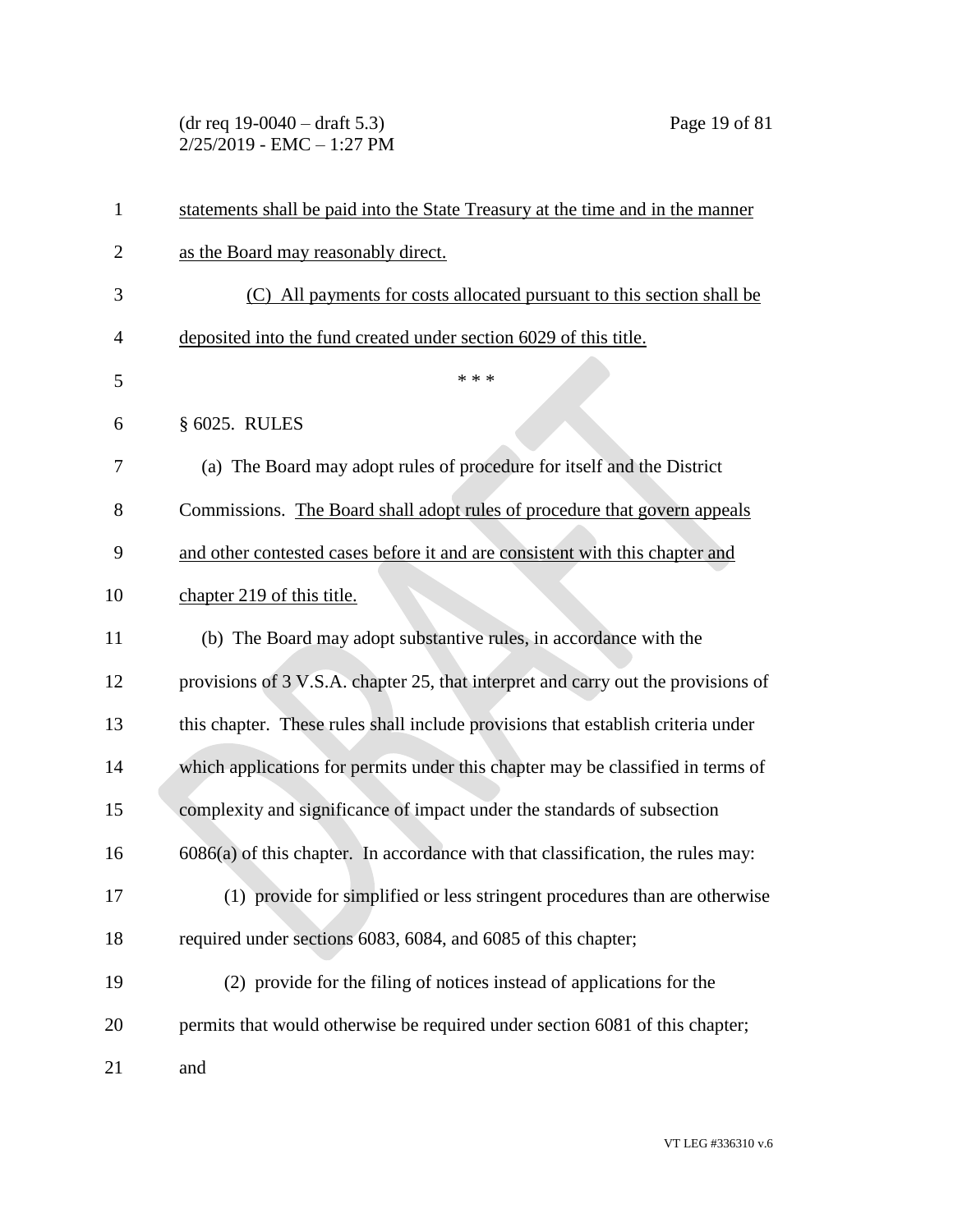# (dr req 19-0040 – draft 5.3) Page 20 of 81  $2/25/2019$  - EMC - 1:27 PM

| 1              | (3) provide a procedure by which a District Commission may authorize          |
|----------------|-------------------------------------------------------------------------------|
| $\overline{2}$ | a district coordinator to issue a permit that the District Commission has     |
| 3              | determined under Natural Resources Board rules is a minor application with no |
| 4              | undue adverse impact.                                                         |
| 5              | * * *                                                                         |
| 6              | § 6026. DISTRICT COMMISSIONERS                                                |
| 7              | (a) For the purposes of the administration of this chapter, the State is      |
| 8              | divided into nine districts.                                                  |
| 9              | * * *                                                                         |
| 10             | (b) A District Environmental Commission is created for each district. Each    |
| 11             | District Commission shall consist of three members from that district         |
| 12             | appointed in the month of February by the Governor so that two appointments   |
| 13             | expire in each odd-numbered year. Two of the members shall be appointed for   |
| 14             | a term of four years, and the Chair (third member) of each District shall be  |
| 15             | appointed for a two-year term. In any district, the Governor may appoint not  |
| 16             | more than four alternate members from that district whose terms shall not     |
| 17             | exceed two years, who may hear any case when a regular member is              |
| 18             | disqualified or otherwise unable to serve.                                    |
| 19             | (c) Members shall be removable for cause only, except the Chair, who shall    |
| 20             | serve at the pleasure of the Governor.                                        |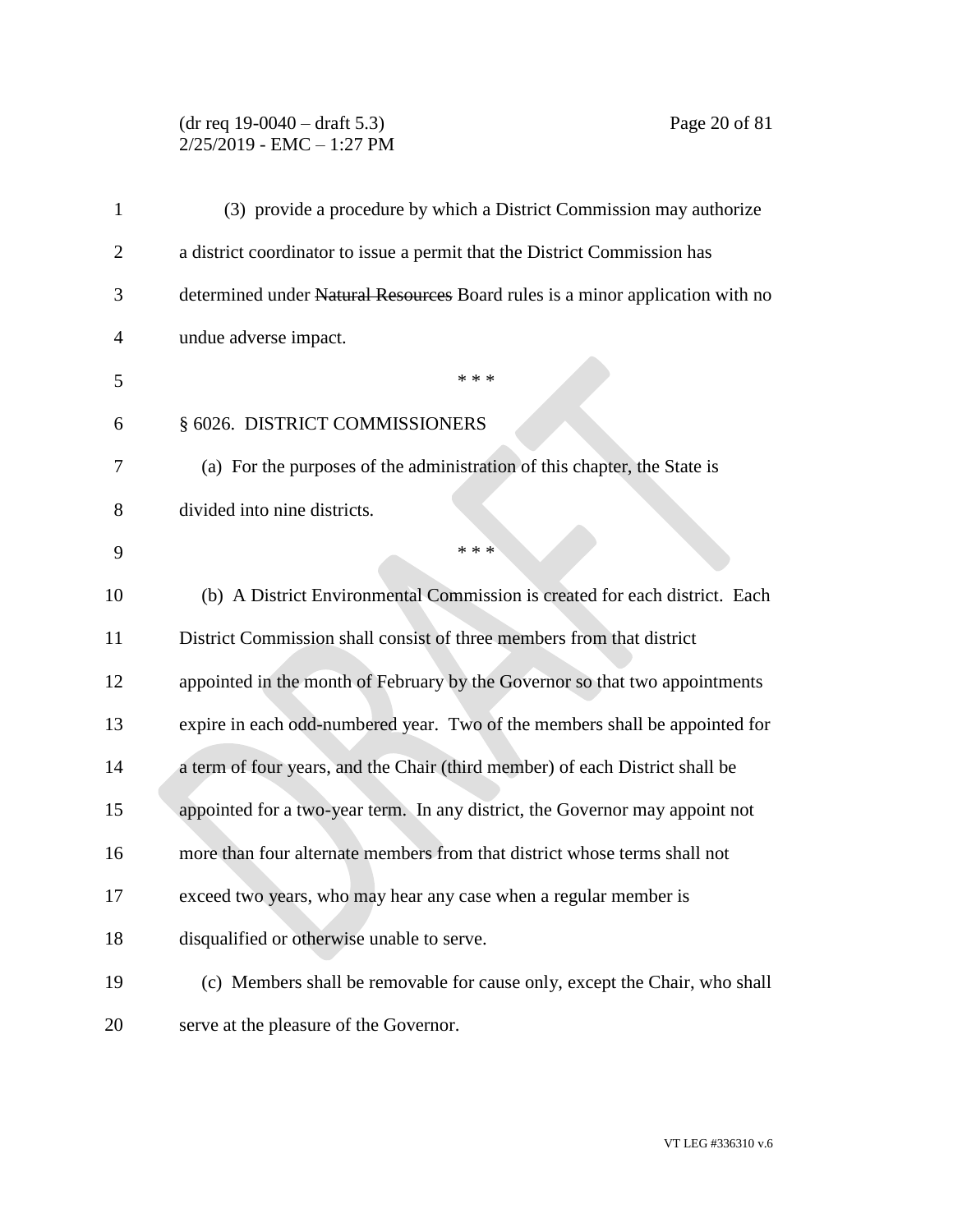# (dr req 19-0040 – draft 5.3) Page 21 of 81  $2/25/2019$  - EMC - 1:27 PM

| 1              | (d) Any vacancy shall be filled by the Governor for the unexpired period of     |
|----------------|---------------------------------------------------------------------------------|
| $\overline{2}$ | the term.                                                                       |
| 3              | (e) The Chair of the Board, upon request of the Chair of a District             |
| 4              | Commission, may appoint and assign former Commission members to sit on          |
| 5              | specific Commission cases when some or all of the regular members and           |
| 6              | alternates of the District Commission are disqualified or otherwise unable to   |
| 7              | serve.                                                                          |
| 8              | § 6027. POWERS                                                                  |
| 9              | (a) The Board and District Commissions shall have supervisory authority in      |
| 10             | environmental matters respecting projects within their jurisdiction and shall   |
| 11             | apply their independent judgment in determining facts and interpreting law.     |
| 12             | They each shall have the power, with respect to any matter within its           |
| 13             | jurisdiction, to:                                                               |
| 14             | (1) administer oaths, take depositions, subpoena and compel the                 |
| 15             | attendance of witnesses, and require the production of evidence;                |
| 16             | (2) allow parties to enter upon lands of other parties for the purposes of      |
| 17             | inspecting and investigating conditions related to the matter before the Board  |
| 18             | or Commission;                                                                  |
| 19             | (3) enter upon lands for the purpose of conducting inspections,                 |
| 20             | investigations, examinations, tests, and site evaluations as it deems necessary |
| 21             | to verify information presented in any matter within its jurisdiction; and      |

VT LEG #336310 v.6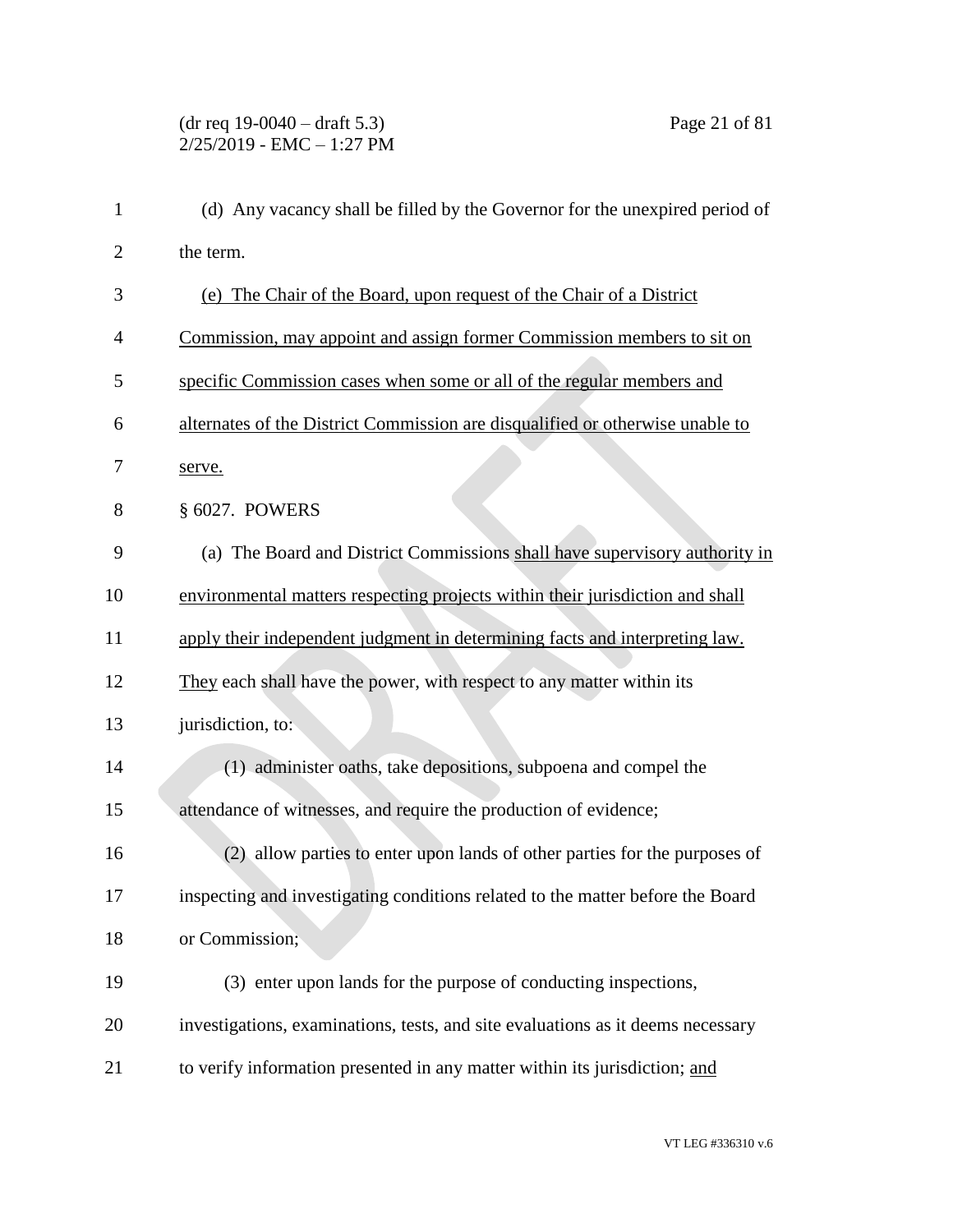(4) apply for and receive grants from the federal government and from other sources. (b) The powers granted under this chapter are additional to any other 4 powers which that may be granted by other legislation. (c) The Natural Resources Board may designate or establish such regional offices as it deems necessary to implement the provisions of this chapter and 7 the rules adopted hereunder. The Natural Resources Board may designate or require a regional planning commission to receive applications, provide administrative assistance, perform investigations, and make recommendations. (d) At the request of a District Commission, if the Board Chair determines that the workload in the requesting district is likely to result in unreasonable delays or that the requesting District Commission is disqualified to hear a case, the Chair may authorize the District Commission of another district to sit in the requesting district to consider one or more applications. 15 (e) The Natural Resources Board may by rule allow joint hearings to be conducted with specified State agencies or specified municipalities. (f) The Board may publish or contract to publish annotations and indices of its decisions and the decisions of the Environmental Division, and the text of those decisions. The published product shall be available at a reasonable rate to the general public and at a reduced rate to libraries and governmental bodies within the State.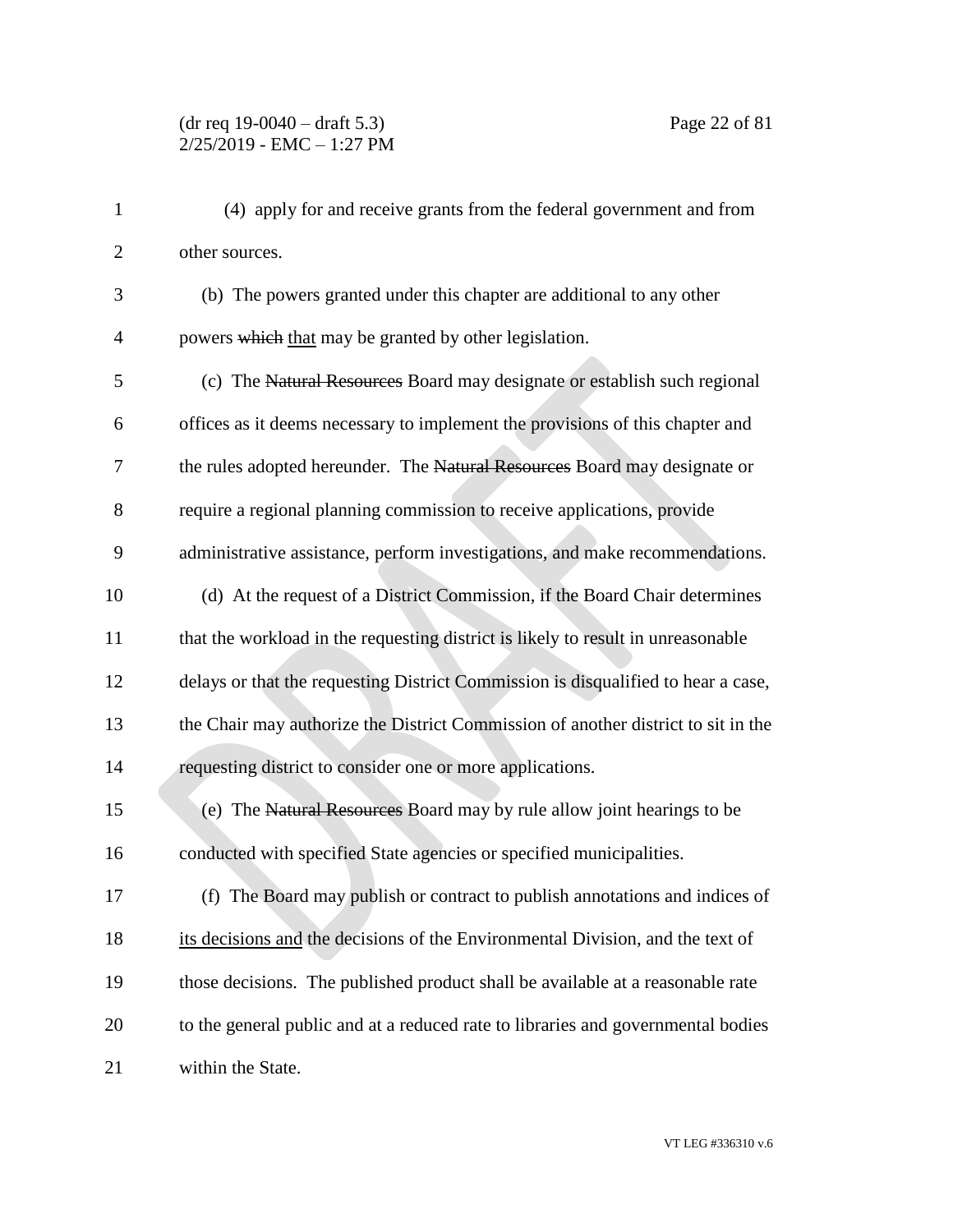### (dr req 19-0040 – draft 5.3) Page 23 of 81 2/25/2019 - EMC – 1:27 PM

| $\mathbf{1}$   | (g) The Natural Resources Board shall manage the process by which land            |
|----------------|-----------------------------------------------------------------------------------|
| $\overline{2}$ | use permits are issued under section 6086 of this title, may initiate enforcement |
| 3              | on related matters, under the provisions of chapters 201 and 211 of this title,   |
| $\overline{4}$ | and may petition the Environmental Division for revocation of land use            |
| 5              | permits issued under this chapter. Grounds for revocation are:                    |
| 6              | (1) noncompliance with this chapter, rules adopted under this chapter, or         |
| 7              | an order that is issued that relates to this chapter;                             |
| 8              | (2) noncompliance with any permit or permit condition;                            |
| 9              | (3) failure to disclose all relevant and material facts in the application or     |
| 10             | during the permitting process;                                                    |
| 11             | (4) misrepresentation of any relevant and material fact at any time;              |
| 12             | (5) failure to pay a penalty or other sums owed pursuant to, or other             |
| 13             | failure to comply with, court order, stipulation agreement, schedule of           |
| 14             | compliance, or other order issued under Vermont statutes and related to the       |
| 15             | permit; or                                                                        |
| 16             | (6) failure to provide certification of construction costs, as required           |
| 17             | under subsection $6083a(a)$ of this title, or failure to pay supplemental fees as |
| 18             | required under that section.                                                      |
| 19             | (h) The Natural Resources Board may hear appeals of fee refund requests           |
| 20             | under section 6083a of this title.                                                |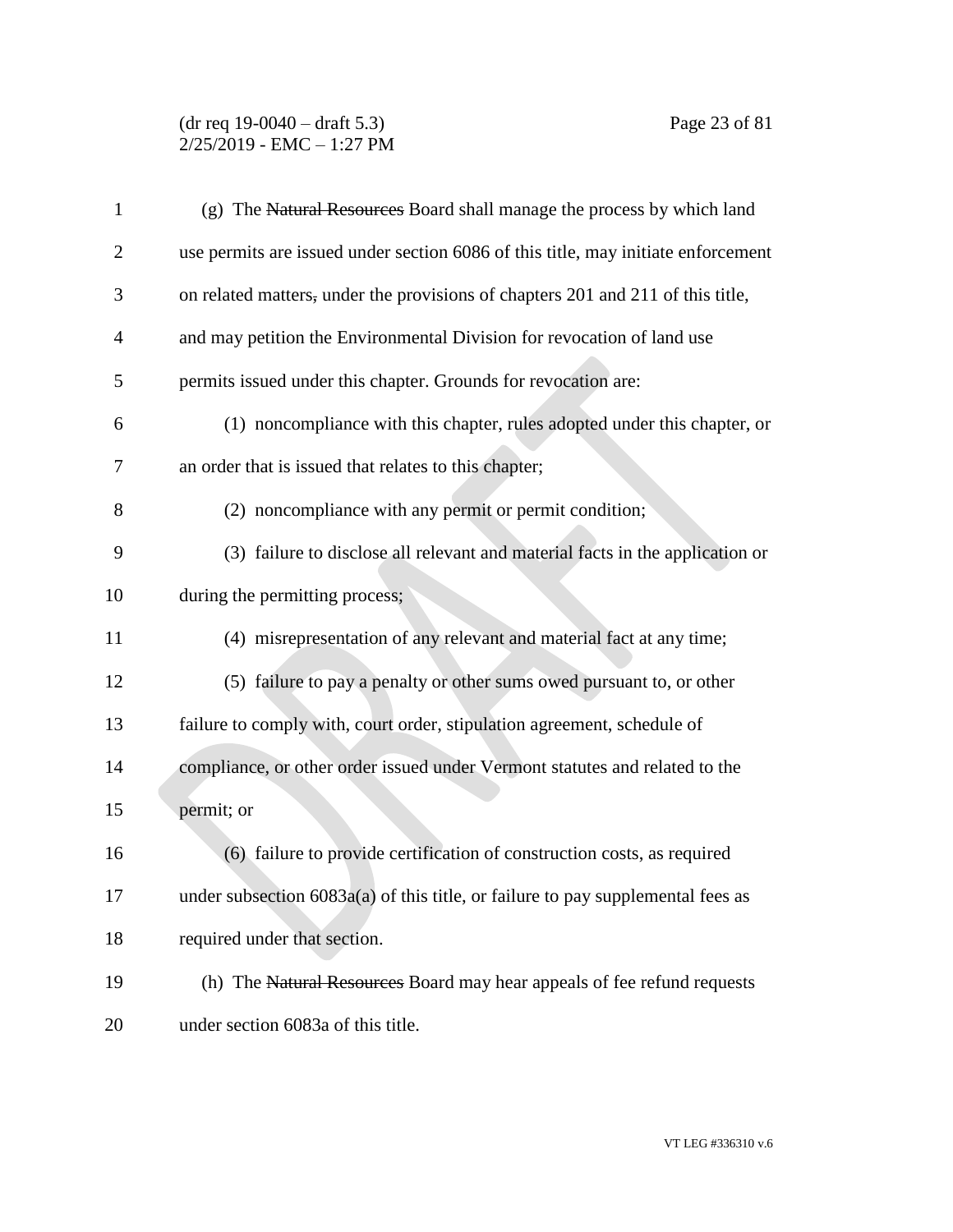# (dr req 19-0040 – draft 5.3) Page 24 of 81 2/25/2019 - EMC – 1:27 PM

| 1              | (i) The Chair, subject to the direction of the Board, shall have general       |
|----------------|--------------------------------------------------------------------------------|
| $\overline{2}$ | charge of the offices and employees of the Board and the offices and           |
| 3              | employees of the District Commissions.                                         |
| $\overline{4}$ | (j) The Natural Resources Board may participate as a party in all matters      |
| 5              | before the Environmental Division that relate to land use permits issued under |
| 6              | this chapter.                                                                  |
| 7              | * * *                                                                          |
| 8              | § 6028. COMPENSATION                                                           |
| 9              | Members of the Board and District Commissions shall receive per diem pay       |
| 10             | of \$100.00 and all necessary and actual expenses in accordance with 32 V.S.A. |
| 11             | \$1010.                                                                        |
| 12             | § 6030. MAP OF WIRELESS TELECOMMUNICATIONS FACILITIES                          |
| 13             | CAPABILITY AND DEVELOPMENT MAPS                                                |
| 14             | The Board shall maintain a map that shows the location of all wireless         |
| 15             | telecommunications facilities in the State.                                    |
| 16             | (a) Updates. On or before January 1, 2021, the Board and the Secretaries       |
| 17             | of Commerce and Community Development, of Digital Services, of                 |
| 18             | Agriculture, Food and Markets, and of Natural Resources shall complete an      |
| 19             | update to the capability and development maps created under this chapter in    |
| 20             | 1971 for reference in applying this chapter. Maps updated pursuant to this     |
| 21             | section shall be consistent with the Capability and Development Plan and shall |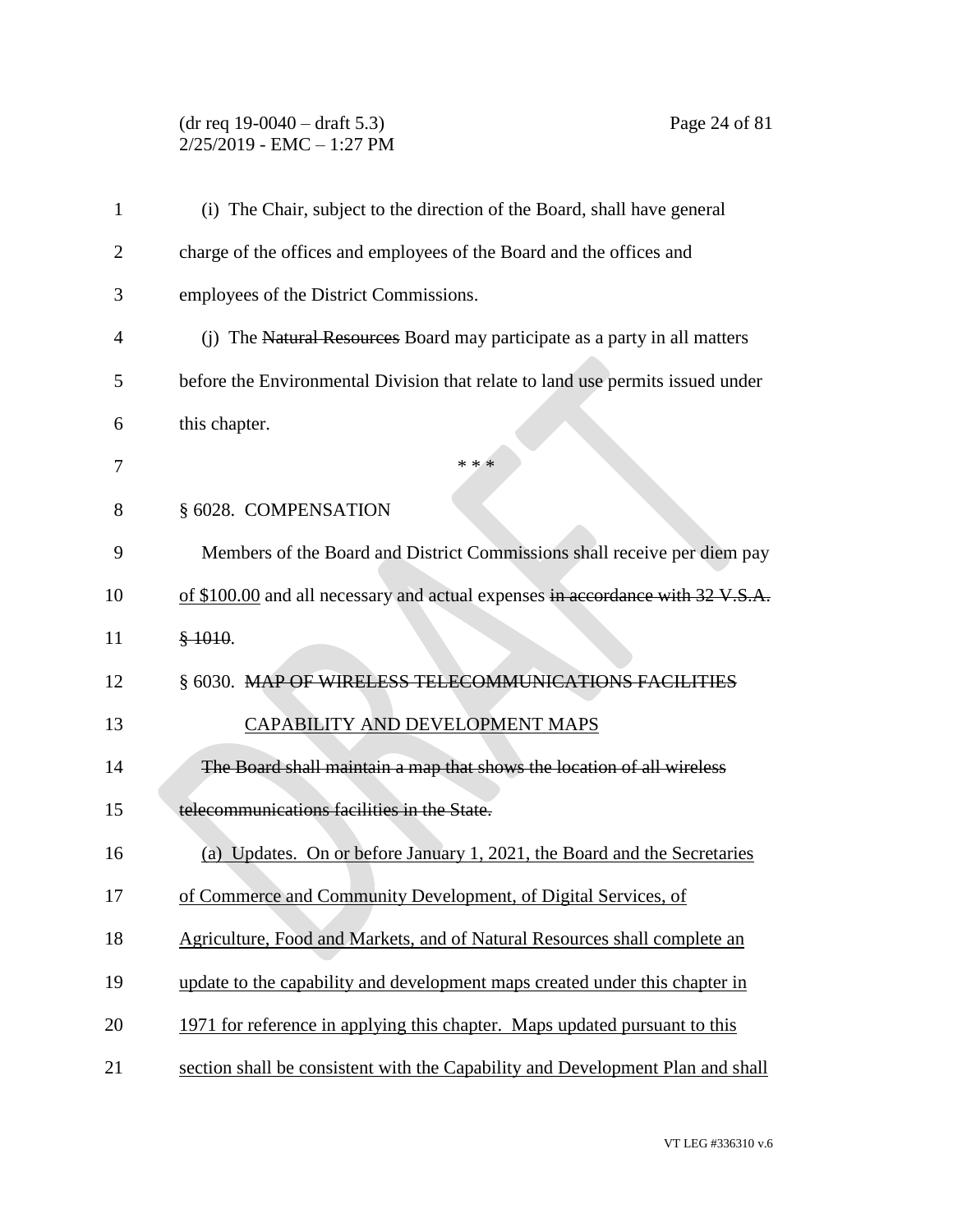(dr req 19-0040 – draft 5.3) Page 25 of 81  $2/25/2019$  - EMC - 1:27 PM

| $\mathbf{1}$   | include and identify environmental constraints, existing settlements, rural and  |
|----------------|----------------------------------------------------------------------------------|
| $\overline{2}$ | working lands areas, critical resource areas, facilities and infrastructure, and |
| 3              | areas targeted for conservation, public investment, and development. The         |
| 4              | Board and these Secretaries shall complete further updates to these maps no      |
| 5              | less frequently than every eight years. The Board shall lead and coordinate the  |
| 6              | completion of updates pursuant to this section.                                  |
| 7              | (b) Process. When updating maps pursuant to this section, the Board and          |
| 8              | Secretaries shall, prior to completing the update:                               |
| 9              | (1) consult with the regional planning commissions; and                          |
| 10             | (2) issue a draft update, provide public notice of the draft update, and         |
| 11             | offer an opportunity for written public comment and conduct one or more          |
| 12             | public meetings to receive oral comment on the draft update.                     |
| 13             | (c) Availability. The updated maps shall be maintained as a layer in the         |
| 14             | Agency of Natural Resources' Natural Resources Atlas and shall be available      |
| 15             | to the public.                                                                   |
| 16             | § 6031. ETHICAL STANDARDS                                                        |
| 17             | (a) The Chair and the regular and alternate members of the Board and the         |
| 18             | Chair and the regular and alternate members of each District Commission shall    |
| 19             | comply with the following ethical standards:                                     |
| 20             | (1) The provisions of 12 V.S.A. $\S$ 61 (disqualification for interest).         |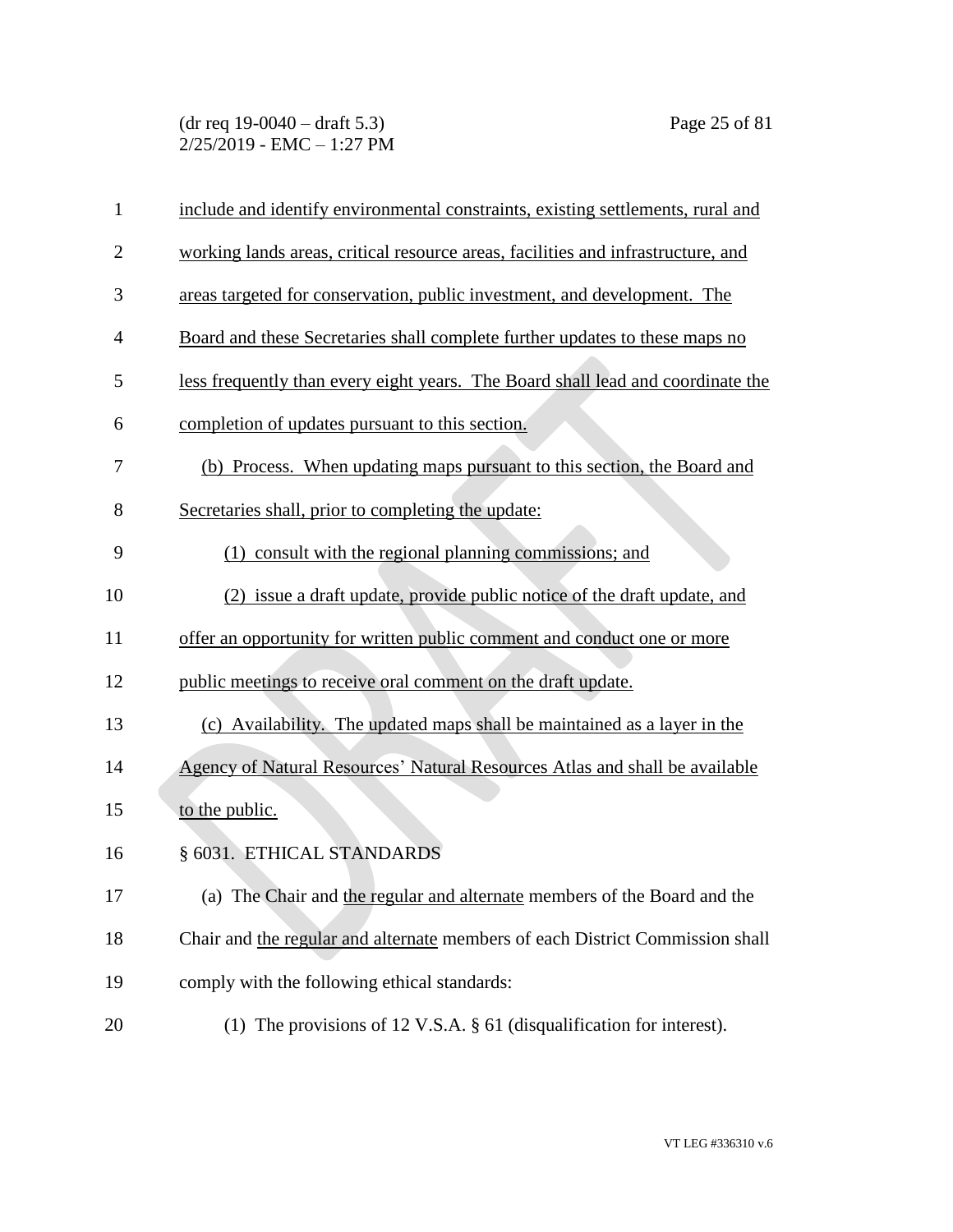### (dr req 19-0040 – draft 5.3) Page 26 of 81 2/25/2019 - EMC – 1:27 PM

| 1              | (2) The Chair and each member shall conduct the affairs of his or her             |
|----------------|-----------------------------------------------------------------------------------|
| $\overline{2}$ | office in such a manner as to instill public trust and confidence and shall take  |
| 3              | all reasonable steps to avoid any action or circumstance that might result in any |
| 4              | one of the following:                                                             |
| 5              | (A) undermining his or her independence or impartiality of action;                |
| 6              | (B) taking official action on the basis of unfair considerations;                 |
| 7              | (C) giving preferential treatment to any private interest on the basis            |
| 8              | of unfair considerations;                                                         |
| 9              | (D) giving preferential treatment to any family member or member of               |
| 10             | his or her household;                                                             |
| 11             | (E) using his or her office for the advancement of personal interest or           |
| 12             | to secure special privileges or exemptions; or                                    |
| 13             | (F) adversely affecting the confidence of the public in the integrity of          |
| 14             | the Board or District Commission.                                                 |
| 15             | (3) In the case of the Board, no person who receives or has received              |
| 16             | during the previous two years a significant portion of his or her income directly |
| 17             | or indirectly from permit holders or applicants for a permit under chapter 47 of  |
| 18             | this title may hear appeals from acts or decisions of the Secretary relating to   |
| 19             | permits issued under chapter 47.                                                  |
| 20             | * * *                                                                             |
| 21             | Subchapter 4. Permits                                                             |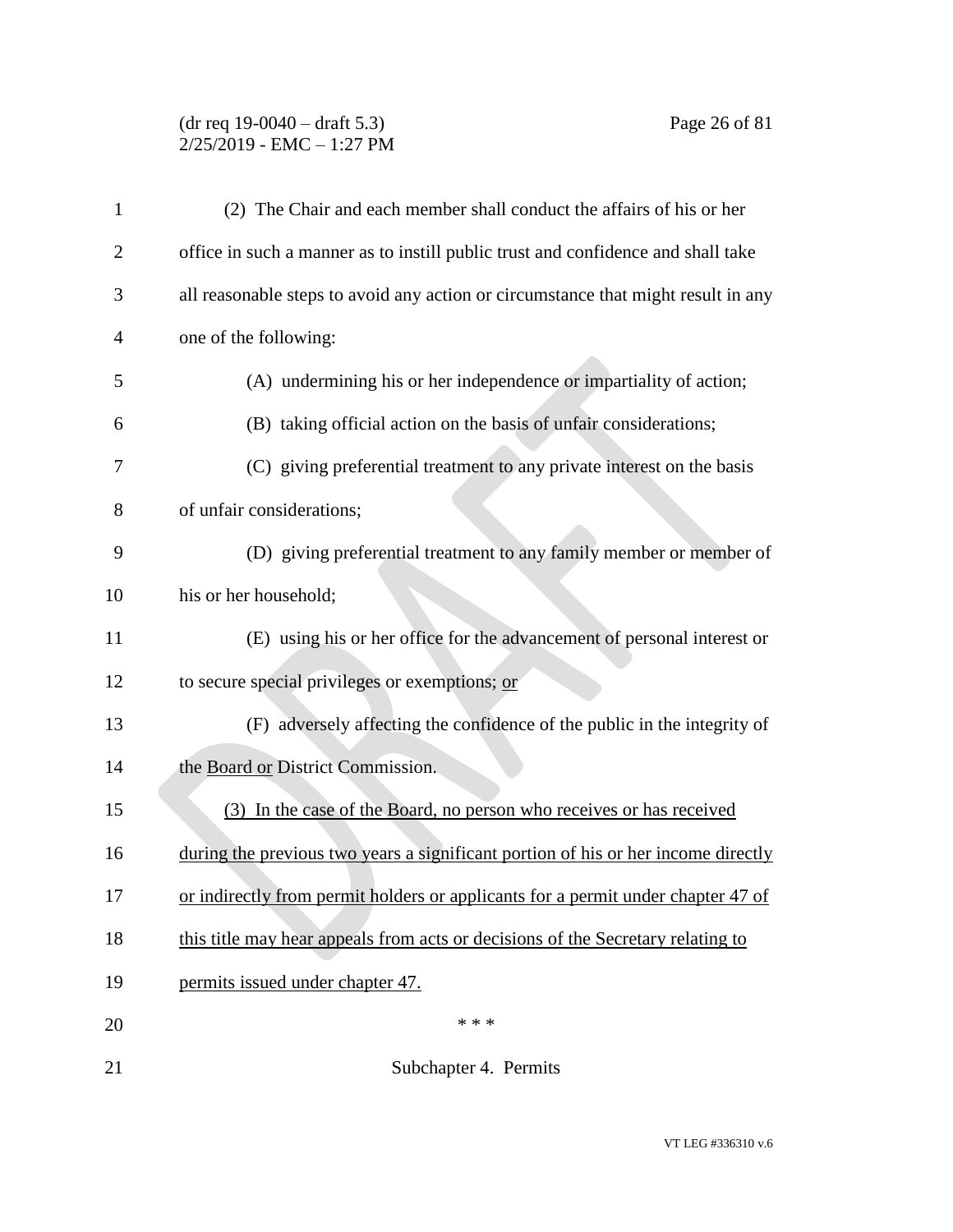(dr req 19-0040 – draft 5.3) Page 27 of 81 2/25/2019 - EMC – 1:27 PM

| $\mathbf{1}$   | * * *                                                                             |
|----------------|-----------------------------------------------------------------------------------|
| $\overline{2}$ | § 6081. PERMITS REQUIRED; EXEMPTIONS                                              |
| 3              | * * *                                                                             |
| $\overline{4}$ | (b) Subsection (a) of this section shall not apply to a subdivision exempt        |
| 5              | under the regulations of the Department of Health in effect on January 21,        |
| 6              | 1970 or any subdivision which has a permit issued prior to June 1, 1970 under     |
| 7              | the Board of Health regulations, or has pending a bona fide application for a     |
| 8              | permit under the regulations of the Board of Health on June 1, 1970, with         |
| 9              | respect to plats on file as of June 1, 1970 provided such permit is granted prior |
| 10             | to August 1, 1970. Subsection (a) of this section shall not apply to              |
| 11             | development which is not also a subdivision, which has been commenced prior       |
| 12             | to June 1, 1970, if the construction will be completed by March 1, 1971.          |
| 13             | Subsection (a) of this section shall not apply to a State highway on which a      |
| 14             | hearing pursuant to 19 V.S.A. § 222 has been held prior to June 1, 1970.          |
| 15             | Subsection (a) of this section shall not apply to any telecommunications          |
| 16             | facility in existence prior to July 1, 1997, unless that facility is a            |
| 17             | "development" as defined in subdivision $6001(3)$ of this title. Subsection (a)   |
| 18             | of this section shall apply to any substantial change in such excepted            |
| 19             | subdivision or development. On or before July 1, 2020, owners of preexisting      |
| 20             | pits and quarries shall submit extraction data to the Board in order to establish |
| 21             | a baseline against which substantial changes may be determined.                   |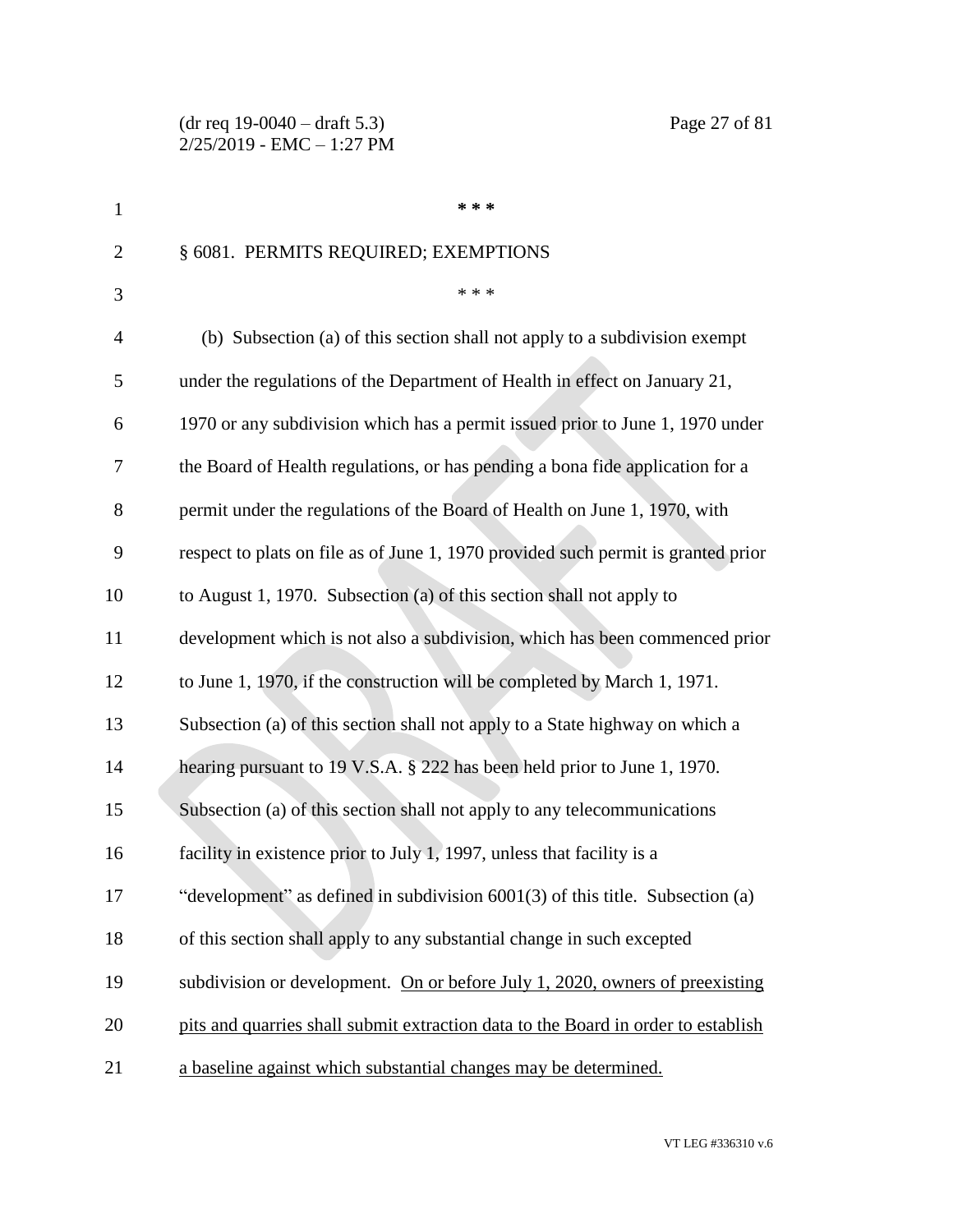| $\mathbf{1}$   | * * *                                                                                |
|----------------|--------------------------------------------------------------------------------------|
| $\overline{2}$ | (i) With respect to the extraction of slate from a slate quarry that is              |
| 3              | included in final slate quarry registration documents, if it were removed from a     |
| $\overline{4}$ | site prior to June 1, 1970, the site from which slate was actually removed, if       |
| 5              | lying unused at any time after those operations commenced, shall be deemed to        |
| 6              | be held in reserve, and shall not be deemed to be abandoned. [Repealed.]             |
| 7              | $(k)(1)$ With respect to the commercial extraction of slate from a slate             |
| 8              | quarry, activities that are not ancillary to slate mining operations may             |
| 9              | constitute substantial changes, and be subject to permitting requirements under      |
| 10             | this chapter. "Ancillary activities" include the following activities that pertain   |
| 11             | to slate and that take place within a registered parcel that contains a slate        |
| 12             | quarry: drilling, crushing, grinding, sizing, washing, drying, sawing and            |
| 13             | cutting stone, blasting, trimming, punching, splitting, and gauging, and use of      |
| 14             | buildings and use and construction of equipment exclusively to carry out such        |
| 15             | activities. Buildings that existed on April 1, 1995, or any replacements to          |
| 16             | those buildings, shall be considered ancillary.                                      |
| 17             | (2) Activities that are ancillary activities that involve crushing may               |
| 18             | constitute substantial changes if they may result in significant impact with         |
| 19             | respect to any of the criteria specified in subdivisions $6086(a)(1)$ through $(10)$ |
| 20             | of this title.                                                                       |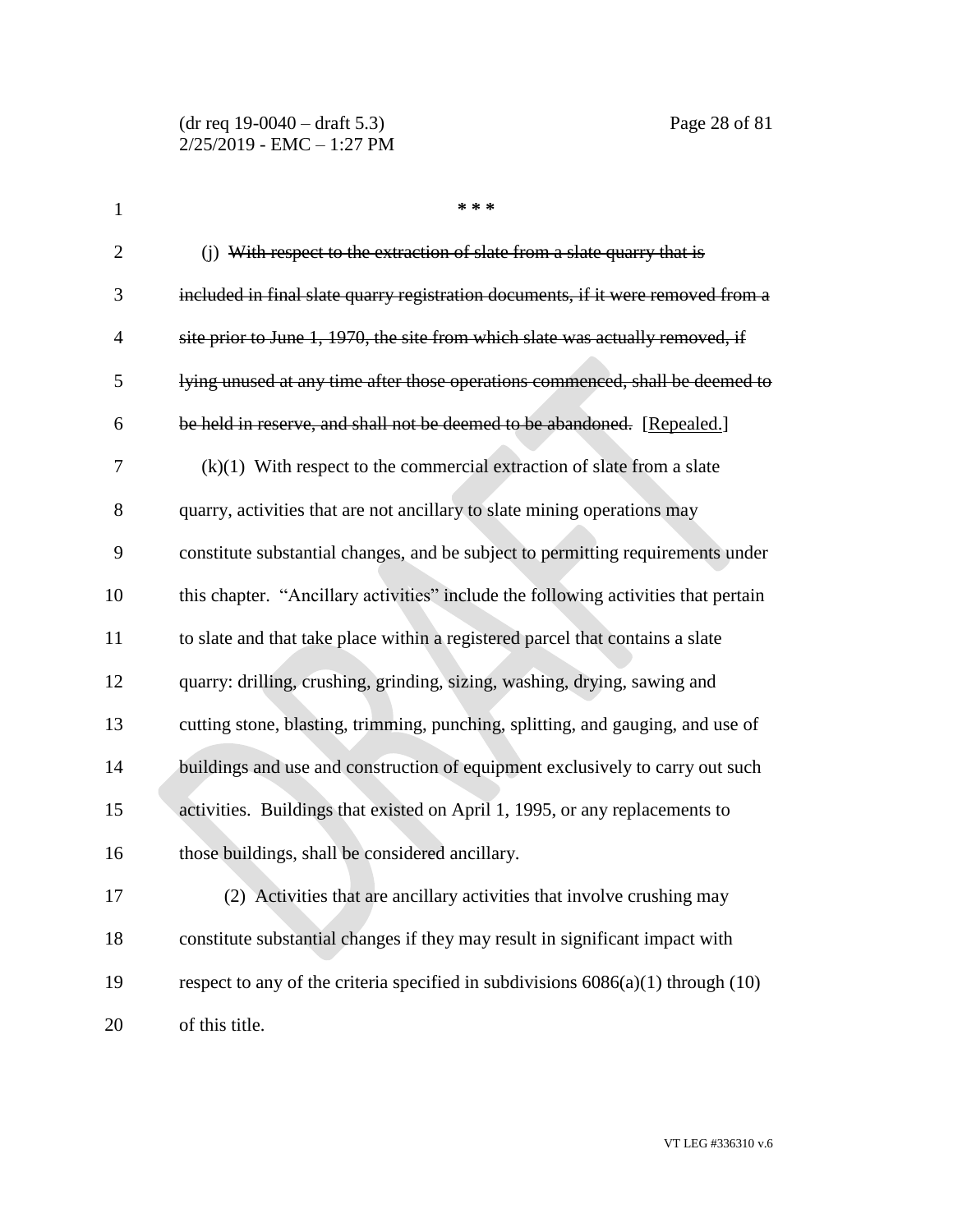| $\mathbf{1}$   | $(1)(1)$ By no later than January 1, 1997, any owner of land or mineral rights         |
|----------------|----------------------------------------------------------------------------------------|
| $\overline{2}$ | or any owner of slate quarry leasehold rights on a parcel of land on which a           |
| 3              | slate quarry was located as of June 1, 1970, may register the existence of the         |
| $\overline{4}$ | slate quarry with the District Commission and with the clerk of the                    |
| 5              | municipality in which the slate quarry is located, while also providing each           |
| 6              | with a map which indicates the boundaries of the parcel which contains the             |
| 7              | slate quarry.                                                                          |
| 8              | (2) Slate quarry registration shall state the name and address of the                  |
| 9              | owner of the land, mineral rights, or leasehold rights; whether that person            |
| 10             | holds mineral rights, or leasehold rights or is the owner in fee simple; the           |
| 11             | physical location of the same; the physical location and size of ancillary             |
| 12             | buildings; and the book and page of the recorded deed or other instrument by           |
| 13             | which the owner holds title to the land or rights.                                     |
| 14             | (3) Slate quarry registration documents shall be submitted to the District             |
| 15             | Commission together with a request, under the provisions of subsection                 |
| 16             | $6007(c)$ of this title, for a final determination regarding the applicability of this |
| 17             | chapter.                                                                               |
| 18             | (4) The final determination regarding a slate quarry registration under                |
| 19             | subsection $6007(c)$ of this title shall be recorded in the municipal land records     |
| 20             | at the expense of the registrant along with an accurate site plan of the parcel        |
| 21             | depicting the site specific information contained in the registration documents.       |

VT LEG #336310 v.6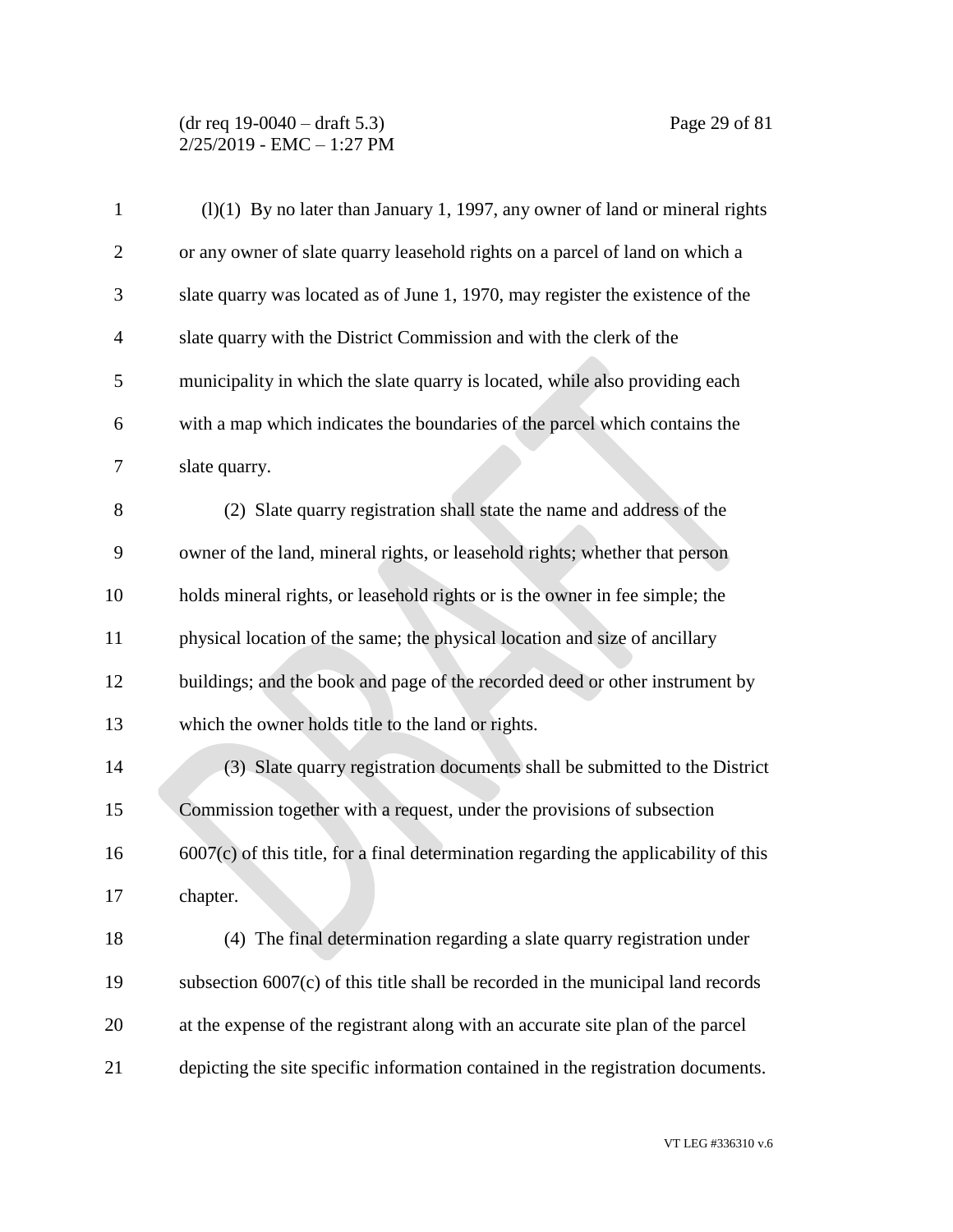(dr req 19-0040 – draft 5.3) Page 30 of 81  $2/25/2019$  - EMC - 1:27 PM

| 1              | The registrant must provide notice of the slate quarry's registration to the      |
|----------------|-----------------------------------------------------------------------------------|
| $\overline{2}$ | adjacent landowners.                                                              |
| 3              | (5) With respect to a slate quarry located on a particular registered             |
| 4              | parcel of land, ancillary activities on the parcel related to the extraction and  |
| 5              | processing of slate into products that are primarily other than crushed stone     |
| 6              | products shall not be deemed to be substantial changes, as long as the activities |
| 7              | do not involve the creation of one or more new slate quarry holes that are not    |
| 8              | related to an existing slate quarry hole.                                         |
| 9              | (6) Registered slate quarries shall be added to the Agency of Natural             |
| 10             | Resources Natural Resource Atlas.                                                 |
| 11             | * * *                                                                             |
| 12             | § 6083a. ACT 250 FEES                                                             |
| 13             | * * *                                                                             |
| 14             | (e) A written request for an application fee refund shall be submitted to the     |
| 15             | District Commission to which the fee was paid within 90 days of the               |
| 16             | withdrawal of the application.                                                    |
| 17             | * * *                                                                             |
| 18             | (4) District Commission decisions regarding application fee refunds               |
| 19             | may be appealed to the Natural Resources Board in accordance with Board           |
| 20             | rules.                                                                            |
| 21             | * * *                                                                             |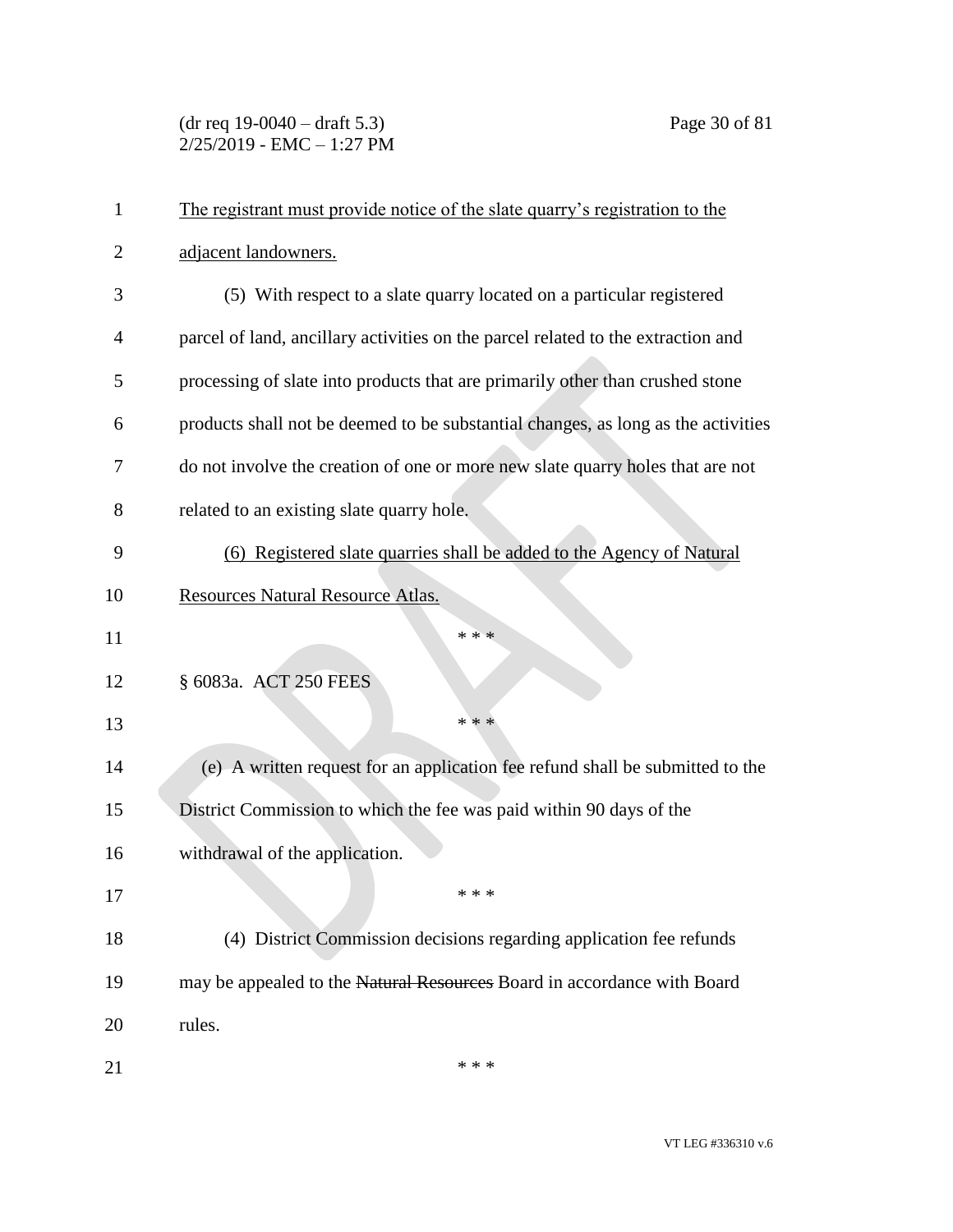### (dr req 19-0040 – draft 5.3) Page 31 of 81  $2/25/2019$  - EMC - 1:27 PM

| $\mathbf{1}$   | (g) A Commission or the Natural Resources Board may require any                   |
|----------------|-----------------------------------------------------------------------------------|
| $\overline{2}$ | permittee to file a certification of actual construction costs and may direct the |
| 3              | payment of a supplemental fee in the event that an application understated a      |
| $\overline{4}$ | project's construction costs. Failure to file a certification or to pay a         |
| 5              | supplemental fee shall be grounds for permit revocation.                          |
| 6              | * * *                                                                             |
| 7              | § 6085. HEARINGS; PARTY STATUS                                                    |
| 8              | * * *                                                                             |
| 9              | (e) The Natural Resources Board and any District Commission, acting               |
| 10             | through one or more duly authorized representatives at any prehearing             |
| 11             | conference or at any other times deemed appropriate by the Natural Resources      |
| 12             | Board or by the District Commission, shall promote expeditious, informal, and     |
| 13             | nonadversarial resolution of issues, require the timely exchange of information   |
| 14             | concerning the application, and encourage participants to settle differences.     |
| 15             | No District Commissioner who is participating as a decision maker decision        |
| 16             | maker in a particular case may act as a duly authorized representative for the    |
| 17             | purposes of this subsection. These efforts at dispute resolution shall not affect |
| 18             | the burden of proof on issues before a Commission or the Environmental            |
| 19             | Division Board, nor shall they affect the requirement that a permit may be        |
| 20             | issued only after the issuance of affirmative findings under the criteria         |
| 21             | established in section 6086 of this title.                                        |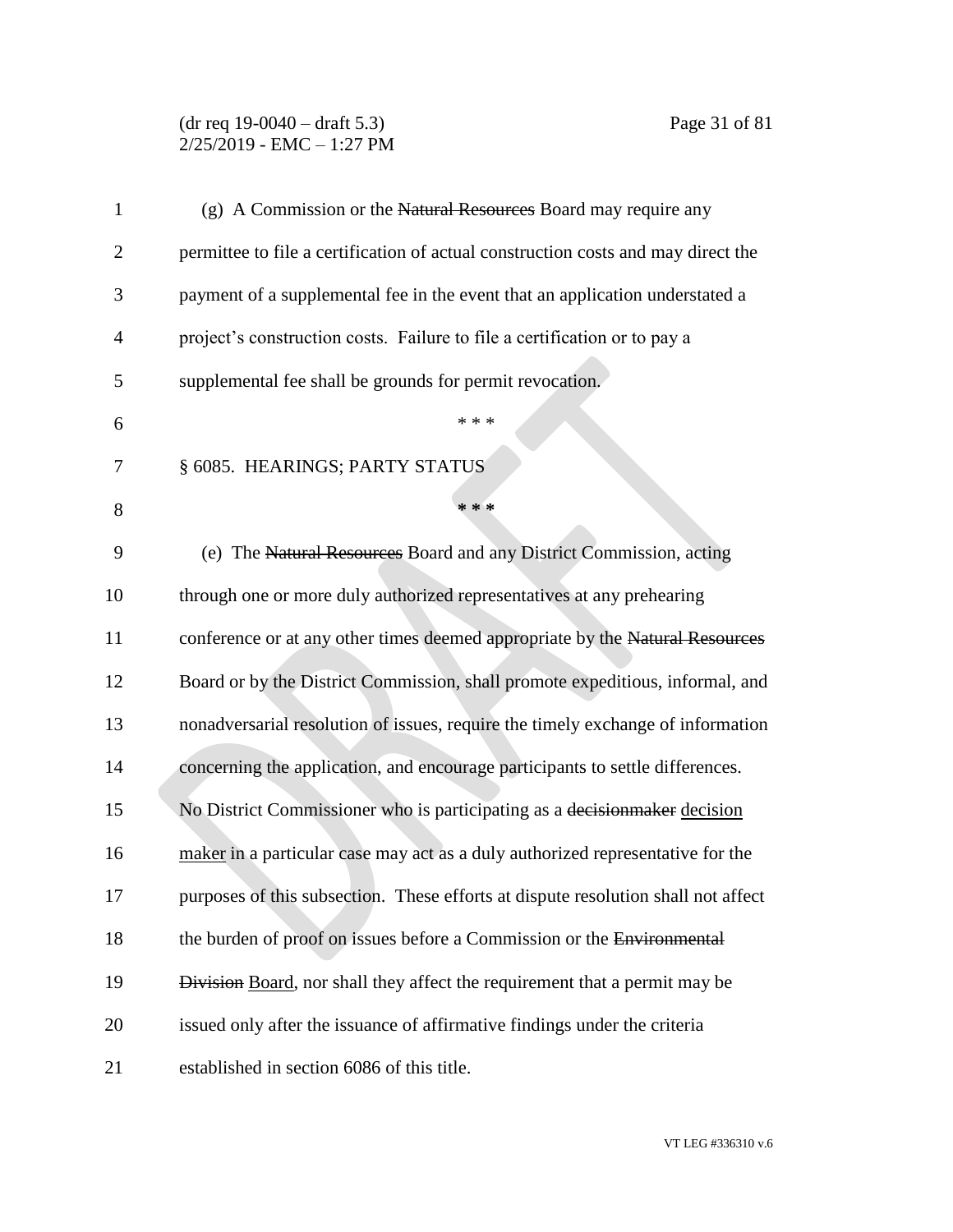| $\mathbf{1}$   | * * *                                                                             |
|----------------|-----------------------------------------------------------------------------------|
| $\overline{2}$ | § 6086. ISSUANCE OF PERMIT; CONDITIONS AND CRITERIA                               |
| 3              | (a) Criteria. Before granting a permit, the District Commission shall find        |
| 4              | that the subdivision or development:                                              |
| 5              | (1) Air pollution. Will not result in undue water or air pollution. In            |
| 6              | making this determination, the District Commission shall at least consider: the   |
| 7              | air contaminants and noise to be emitted by the development or subdivision, if    |
| 8              | any; the proximity of the emission source to residences, population centers,      |
| 9              | and other sensitive receptors; and emission dispersion characteristics at or near |
| 10             | the source.                                                                       |
| 11             | (A) Air contaminants. A permit will be granted whenever it is                     |
| 12             | demonstrated by the applicant that, in addition to all other applicable criteria, |
| 13             | the emission, if any, of air contaminants by the development or subdivision       |
| 14             | will meet any applicable requirement under the Clean Air Act, 42 U.S.C.           |
| 15             | chapter 85, and the air pollution control regulations of the Department of        |
| 16             | <b>Environmental Conservation.</b>                                                |
| 17             | (B) Greenhouse gas emissions; climate change. A permit will be                    |
| 18             | granted whenever it is demonstrated by the applicant that, in addition to all     |
| 19             | other applicable criteria:                                                        |
| 20             | (i) The construction, use, operation, and maintenance of the                      |
| 21             | development or subdivision will:                                                  |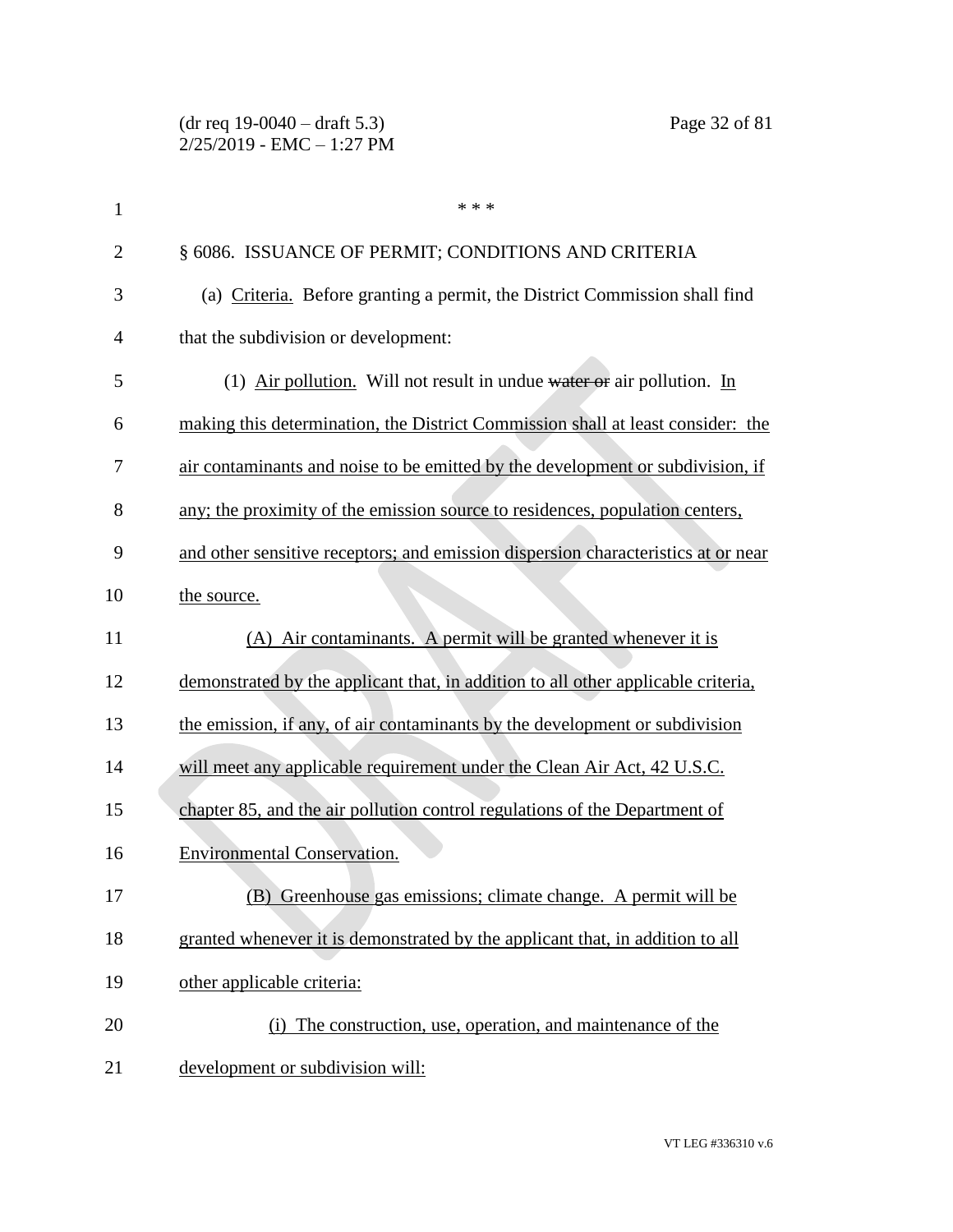# (dr req 19-0040 – draft 5.3) Page 33 of 81 2/25/2019 - EMC – 1:27 PM

| $\mathbf{1}$   | (I) avoid the emission of greenhouse gases, including                              |
|----------------|------------------------------------------------------------------------------------|
| $\overline{2}$ | greenhouse gases from the vehicular traffic to be generated by the development     |
| 3              | or subdivision;                                                                    |
| $\overline{4}$ | (II) if it is not feasible to avoid such emissions, will minimize                  |
| 5              | them; or                                                                           |
| 6              | (III) if it is not feasible to avoid or minimize such emissions,                   |
| 7              | will mitigate them in accordance with rules adopted by the Board. Any offsets      |
| 8              | used shall be third-party verified and enforceable by the applicant and its        |
| 9              | successors and assigns and by the State of Vermont. The rules shall be             |
| 10             | adopted in consultation with the Secretary of Natural Resources and shall          |
| 11             | comply with the greenhouse gas reduction goals of section 578 of this title.       |
| 12             | (ii) The development or subdivision will employ design and                         |
| 13             | materials that are sufficient to enable the improvements to be constructed,        |
| 14             | including buildings, roads, and other infrastructure, to withstand and adapt to    |
| 15             | the effects of climate change, including extreme temperature events,               |
| 16             | reasonably projected at the time of application.                                   |
| 17             | (2) Water pollution. Will not result in undue water pollution. In making           |
| 18             | this determination it the District Commission shall at least consider: the         |
| 19             | elevation of land above sea level; and in relation to the flood plains, the nature |
| 20             | of soils and subsoils and their ability to adequately support waste disposal; the  |
| 21             | slope of the land and its effect on effluents; the availability of streams for     |
|                |                                                                                    |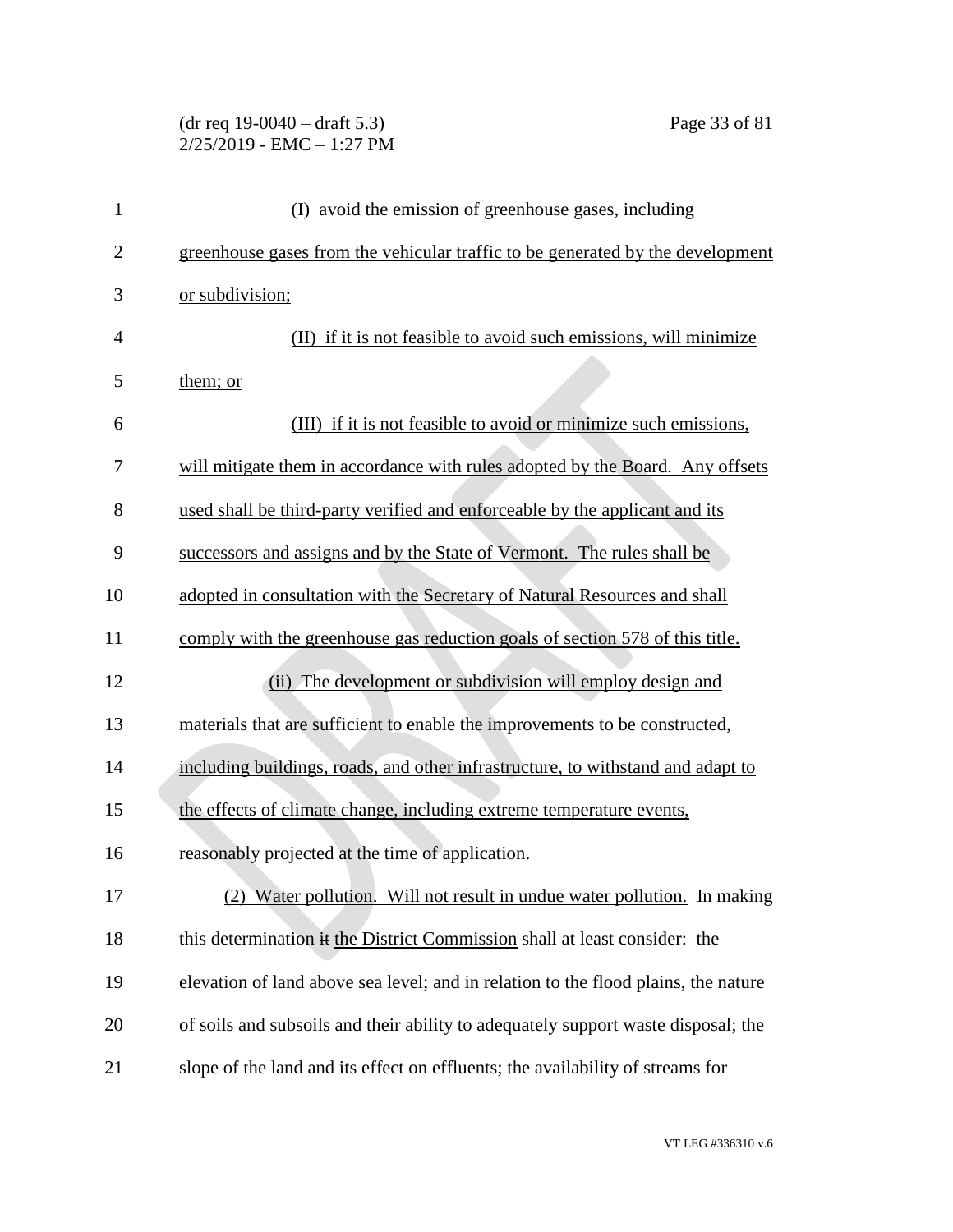# (dr req 19-0040 – draft 5.3) Page 34 of 81  $2/25/2019$  - EMC - 1:27 PM

| $\mathbf{1}$   | disposal of effluents; and the applicable Health and Environmental                |
|----------------|-----------------------------------------------------------------------------------|
| $\overline{2}$ | Conservation Department regulations.                                              |
| 3              | (A) Headwaters. A permit will be granted whenever it is                           |
| 4              | demonstrated by the applicant that, in addition to all other applicable criteria, |
| 5              | the development or subdivision will meet any applicable Health and                |
| 6              | Environmental Conservation Department regulation regarding reduction of the       |
| 7              | quality of the ground or surface waters flowing through or upon lands which       |
| 8              | that are not devoted to intensive development, and which lands are:               |
| 9              | (i) headwaters of watersheds characterized by steep slopes and                    |
| 10             | shallow soils; or                                                                 |
| 11             | (ii) drainage areas of 20 square miles or less; or                                |
| 12             | (iii) above 1,500 feet elevation; or                                              |
| 13             | (iv) watersheds of public water supplies designated by the Agency                 |
| 14             | of Natural Resources; or                                                          |
| 15             | (v) areas supplying significant amounts of recharge waters to                     |
| 16             | aquifers.                                                                         |
| 17             | (B) Waste disposal. A permit will be granted whenever it is                       |
| 18             | demonstrated by the applicant that, in addition to all other applicable criteria, |
| 19             | the development or subdivision will meet any applicable Health and                |
| 20             | Environmental Conservation Department regulations regarding the disposal of       |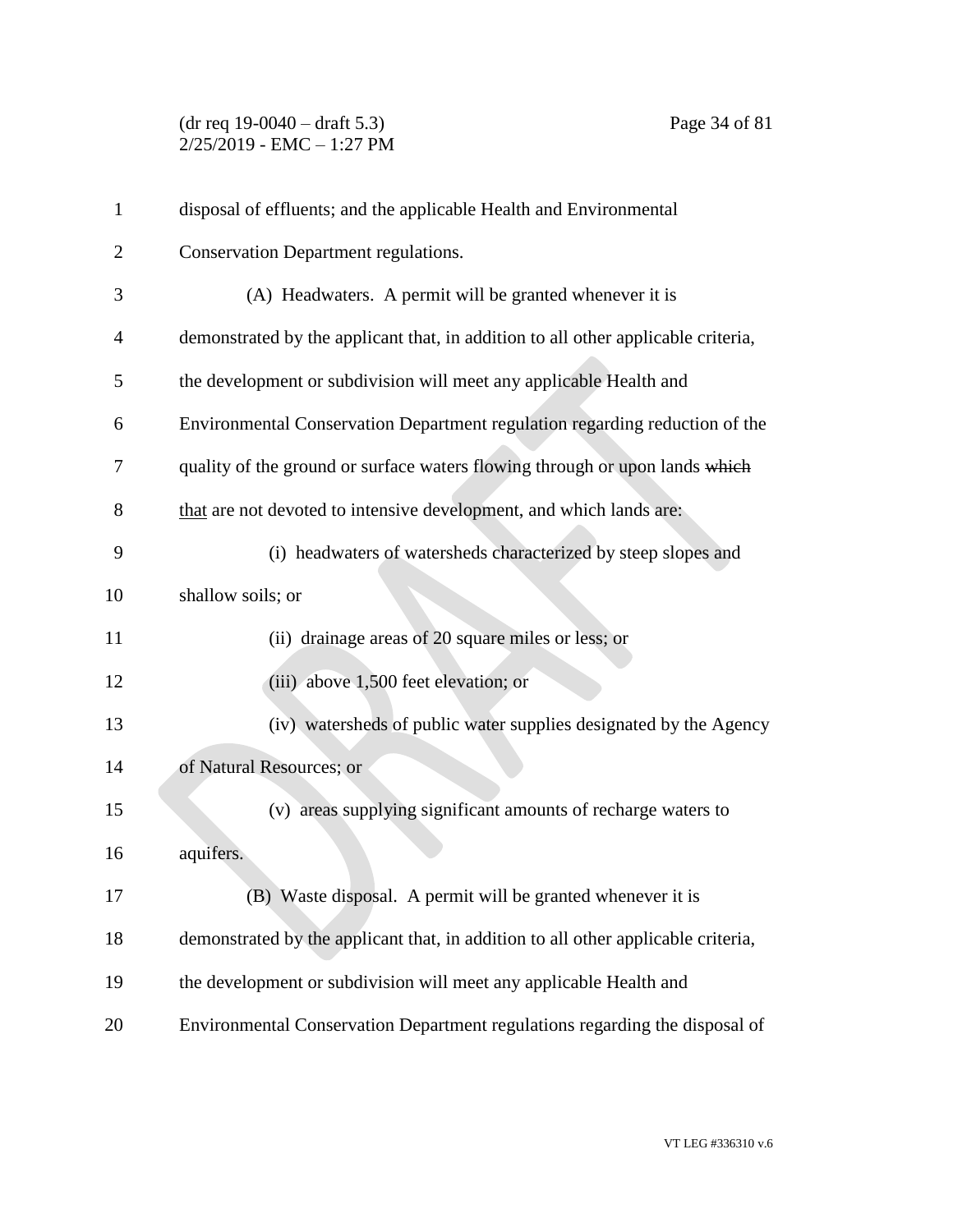| $\mathbf{1}$   | wastes, and will not involve the injection of waste materials or any harmful or   |
|----------------|-----------------------------------------------------------------------------------|
| $\overline{2}$ | toxic substances into ground water or wells.                                      |
| 3              | (C) Water conservation. A permit will be granted whenever it is                   |
| $\overline{4}$ | demonstrated by the applicant that, in addition to all other applicable criteria, |
| 5              | the design has considered water conservation, incorporates multiple use or        |
| 6              | recycling where technically and economically practical, utilizes the best         |
| 7              | available technology for such applications, and provides for continued efficient  |
| 8              | operation of these systems.                                                       |
| 9              | (D) Floodways Flood hazard areas; river corridors. A permit will be               |
| 10             | granted whenever it is demonstrated by the applicant that, in addition to all     |
| 11             | other applicable criteria:                                                        |
| 12             | $\overrightarrow{(i)}$ the development or subdivision of lands within a floodway  |
| 13             | flood hazard area or river corridor will not restrict or divert the flow of flood |
| 14             | waters, cause or contribute to fluvial erosion, and endanger the health, safety,  |
| 15             | and welfare of the public or of riparian owners during flooding; and              |
| 16             | (ii) the development or subdivision of lands within a floodway                    |
| 17             | fringe will not significantly increase the peak discharge of the river or stream  |
| 18             | within or downstream from the area of development and endanger the health,        |
| 19             | safety, or welfare of the public or riparian owners during flooding.              |
| 20             | (E) Streams. A permit will be granted whenever it is demonstrated                 |
| 21             | by the applicant that, in addition to all other applicable criteria, the          |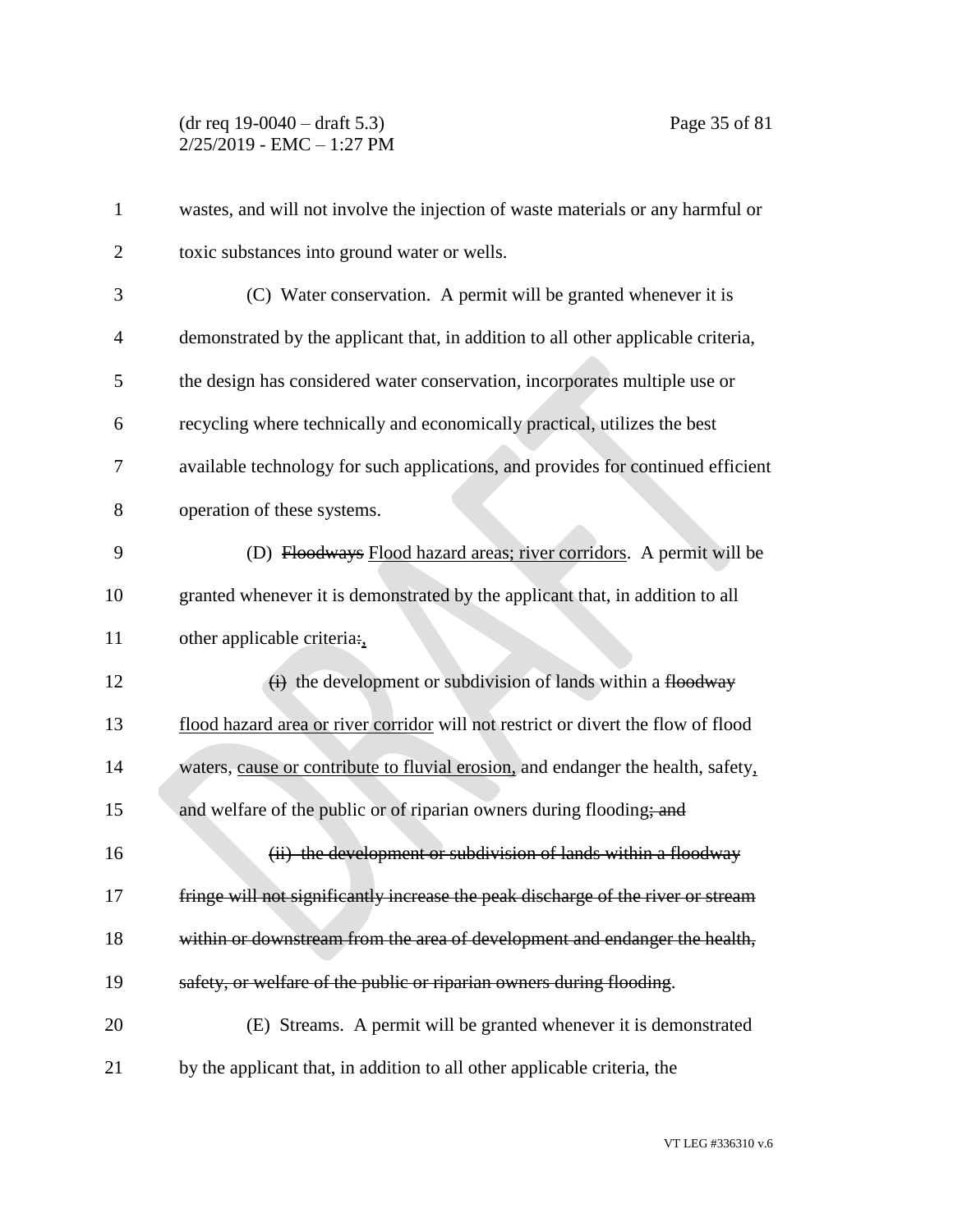## (dr req 19-0040 – draft 5.3) Page 36 of 81  $2/25/2019$  - EMC - 1:27 PM

| $\mathbf{1}$   | development or subdivision of lands on or adjacent to the banks of a stream       |
|----------------|-----------------------------------------------------------------------------------|
| $\overline{2}$ | will, whenever feasible, maintain the natural condition of the stream, and will   |
| 3              | not endanger the health, safety, or welfare of the public or of adjoining         |
| 4              | landowners.                                                                       |
| 5              | (F) Shorelines. A permit will be granted whenever it is demonstrated              |
| 6              | by the applicant that, in addition to all other criteria, the development or      |
| 7              | subdivision of shorelines must of necessity be located on a shoreline in order to |
| 8              | fulfill the purpose of the development or subdivision, and the development or     |
| 9              | subdivision will, insofar as possible and reasonable in light of its purpose:     |
| 10             | (i) retain the shoreline and the waters in their natural condition;               |
| 11             | (ii) allow continued access to the waters and the recreational                    |
| 12             | opportunities provided by the waters;                                             |
| 13             | (iii) retain or provide vegetation which that screen the                          |
| 14             | development or subdivision from the waters; and                                   |
| 15             | (iv) stabilize the bank from erosion, as necessary, with vegetation               |
| 16             | cover.                                                                            |
| 17             | (G) Wetlands. A permit will be granted whenever it is demonstrated                |
| 18             | by the applicant, in addition to other criteria, that the development or          |
| 19             | subdivision will not violate the rules of the Secretary of Natural Resources, as  |
| 20             | adopted under chapter 37 of this title, relating to significant wetlands.         |
| 21             | $(2)(3)$ Water supply.                                                            |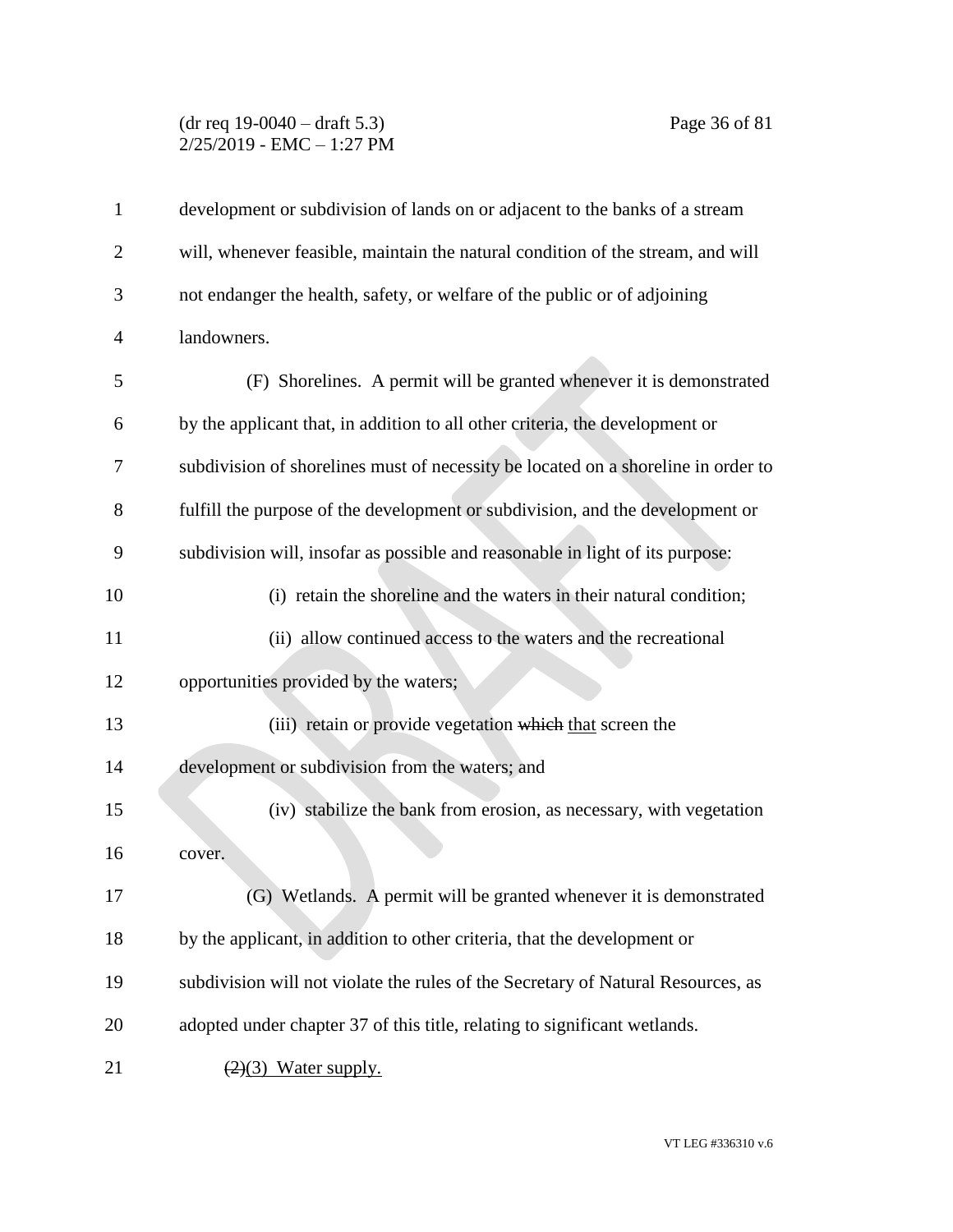### (dr req 19-0040 – draft 5.3) Page 37 of 81 2/25/2019 - EMC – 1:27 PM

| $\mathbf{1}$   | $(A)$ Does have sufficient water available for the reasonably                     |
|----------------|-----------------------------------------------------------------------------------|
| $\overline{2}$ | foreseeable needs of the subdivision or development.                              |
| 3              | $\overline{(3)(B)}$ Will not cause an unreasonable burden on an existing water    |
| 4              | supply, if one is to be utilized.                                                 |
| 5              | * * *                                                                             |
| 6              | (5)(A) Transportation. Will not cause unreasonable congestion or                  |
| 7              | unsafe conditions with respect to use of the highways,; waterways,; railways,;    |
| 8              | airports and airways,; bicycle, pedestrian, and other transit infrastructure; and |
| 9              | other means of transportation existing or proposed.                               |
| 10             | (B) As appropriate, will Will incorporate transportation demand                   |
| 11             | management strategies and provide safe access and connections to adjacent         |
| 12             | lands and facilities and to existing and planned pedestrian, bicycle, and transit |
| 13             | networks and services. In determining appropriateness under this subdivision      |
| 14             | (B) However, the District Commission shall consider whether may decline to        |
| 15             | require such a strategy, access, or connection constitutes a measure if it finds  |
| 16             | that a reasonable person would take not undertake the measure given the type,     |
| 17             | scale, and transportation impacts of the proposed development or subdivision.     |
| 18             | * * *                                                                             |
| 19             | (8) Ecosystem protection; scenic beauty; historic sites. Will not have an         |
| 20             | undue adverse effect on the scenic or natural beauty of the area, aesthetics,     |
| 21             | historic sites, or rare and irreplaceable natural areas.                          |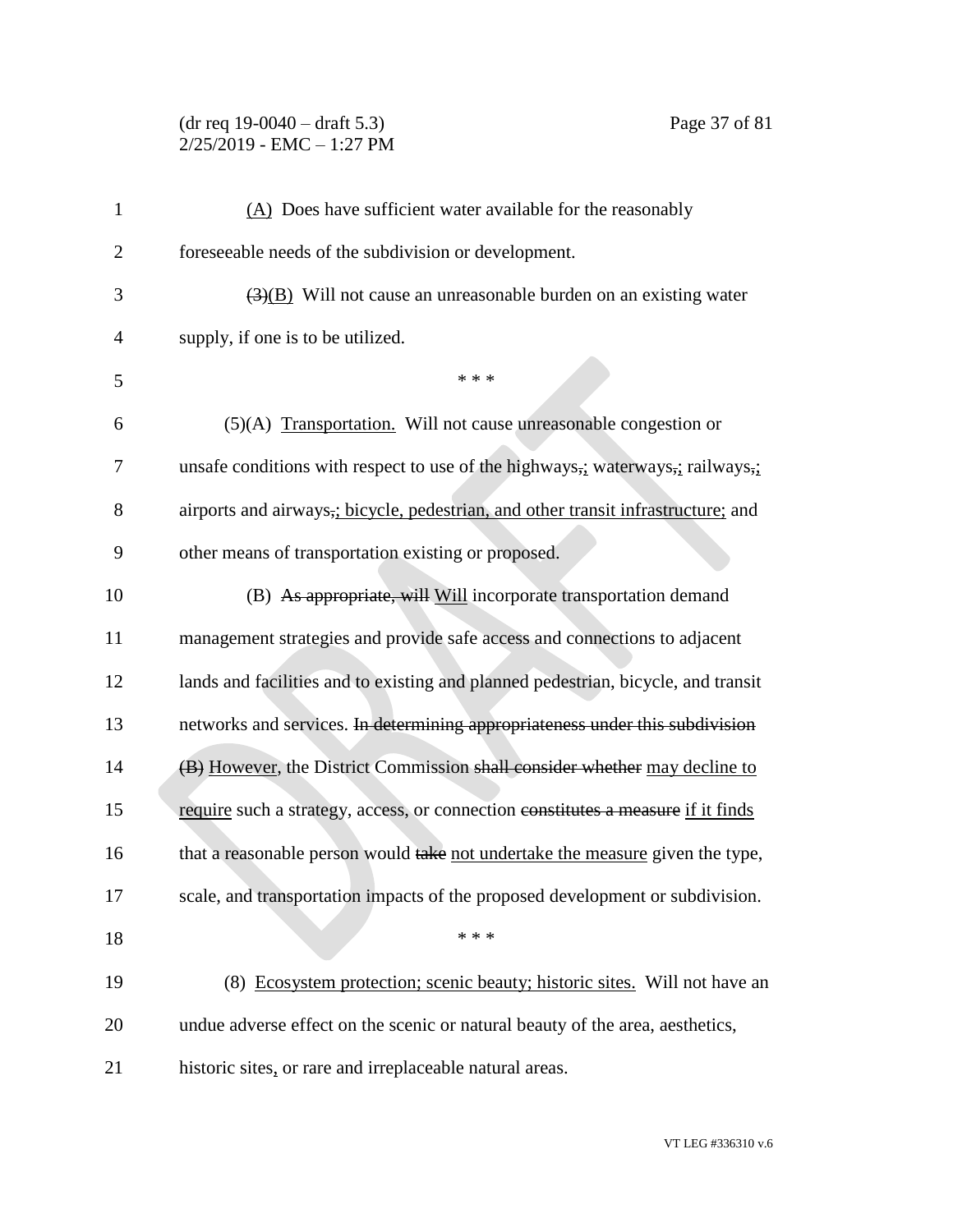### (dr req 19-0040 – draft 5.3) Page 38 of 81 2/25/2019 - EMC – 1:27 PM

| 1              | (A) Necessary wildlife habitat and endangered species. A permit will              |
|----------------|-----------------------------------------------------------------------------------|
| $\overline{2}$ | not be granted if unless it is demonstrated by any party opposing the applicant   |
| 3              | that a development or subdivision will not destroy or significantly imperil       |
| 4              | necessary wildlife habitat or any endangered species; and or, if such             |
| 5              | destruction or imperilment will occur:                                            |
| 6              | (i) the economic, social, cultural, recreational, or other benefit to             |
| 7              | the public from the development or subdivision will not outweigh the              |
| 8              | economic, environmental, or recreational loss to the public from the              |
| 9              | destruction or imperilment of the habitat or species; or                          |
| 10             | (ii) all feasible and reasonable means of preventing or lessening                 |
| 11             | the destruction, diminution, or imperilment of the habitat or species have not    |
| 12             | been or will not continue to be applied; or                                       |
| 13             | (iii) a reasonably acceptable alternative site is not owned or                    |
| 14             | controlled by the applicant which that would allow the development or             |
| 15             | subdivision to fulfill its intended purpose.                                      |
| 16             | (B) Forest blocks.                                                                |
| 17             | (i) A permit will not be granted for a development or subdivision                 |
| 18             | within or partially within a forest block unless the applicant demonstrates that: |
| 19             | (I) the development or subdivision will avoid fragmentation of                    |
| 20             | the forest block through the design of the project or the location of project     |
| 21             | improvements, or both;                                                            |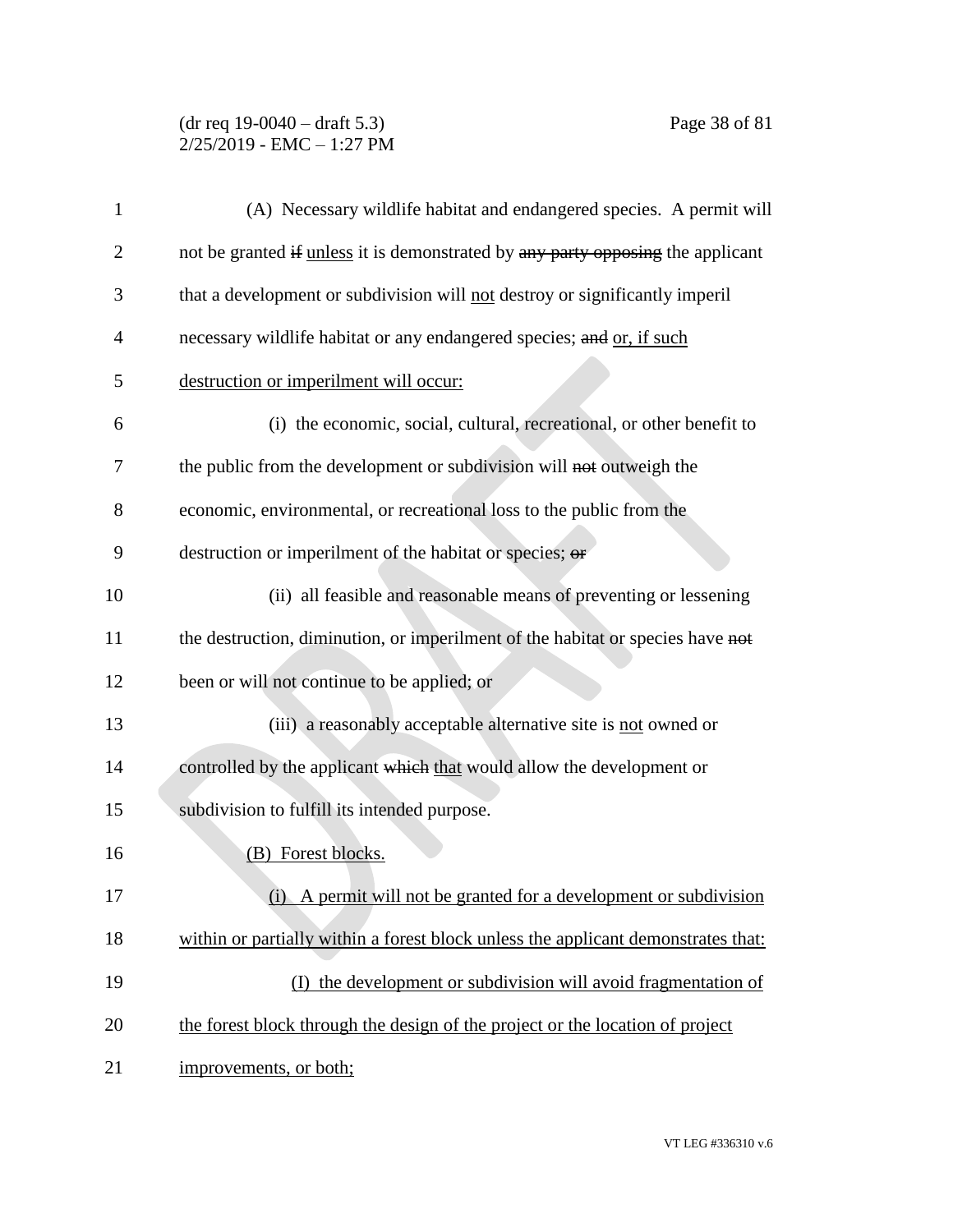### (dr req 19-0040 – draft 5.3) Page 39 of 81  $2/25/2019$  - EMC - 1:27 PM

| $\mathbf{1}$   | (II) it is not feasible to avoid fragmentation of the forest block              |
|----------------|---------------------------------------------------------------------------------|
| $\overline{2}$ | and the design of the development or subdivision minimizes fragmentation of     |
| 3              | the forest block; or                                                            |
| 4              | (III) it is not feasible to avoid or minimize fragmentation of the              |
| 5              | forest block and the applicant will mitigate the fragmentation in accordance    |
| 6              | with section 6094 of this title.                                                |
| 7              | (ii) Methods for avoiding or minimizing the fragmentation of a                  |
| 8              | forest block may include:                                                       |
| 9              | (I) Locating buildings and other improvements and operating                     |
| 10             | the project in a manner that avoids or minimizes incursion into and disturbance |
| 11             | of the forest block, including clustering of buildings and associated           |
| 12             | improvements.                                                                   |
| 13             | (II) Designing roads, driveways, and utilities that serve the                   |
| 14             | development or subdivision to avoid or minimize fragmentation of the forest     |
| 15             | block. Such design may be accomplished by following or sharing existing         |
| 16             | features on the land such as roads, tree lines, stonewalls, and fence lines.    |
| 17             | (C) Connecting habitat.                                                         |
| 18             | (i) A permit will not be granted for a development or subdivision               |
| 19             | unless the applicant demonstrates that:                                         |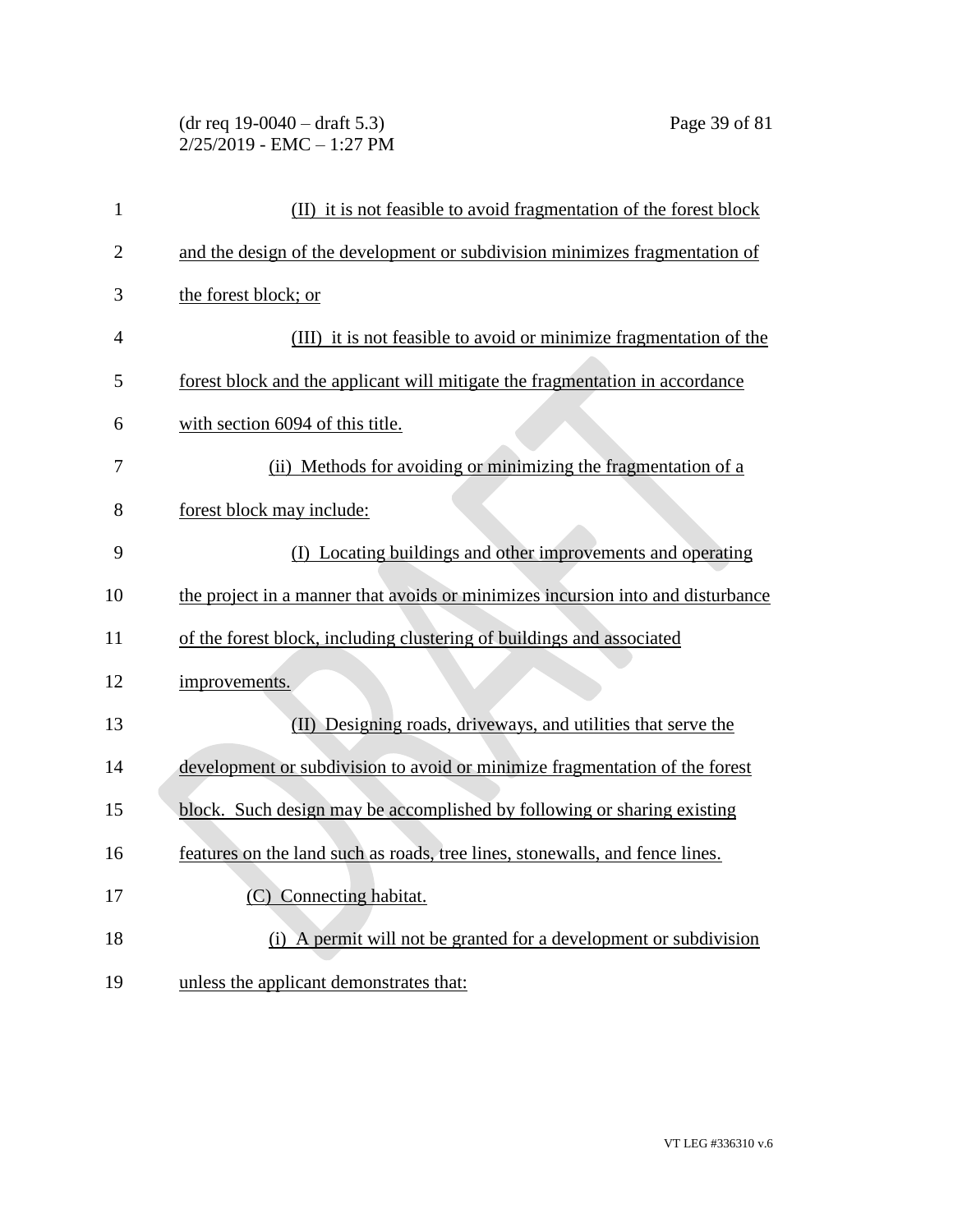### (dr req 19-0040 – draft 5.3) Page 40 of 81 2/25/2019 - EMC – 1:27 PM

| $\mathbf{1}$   | (I) the development or subdivision will avoid fragmentation of                    |
|----------------|-----------------------------------------------------------------------------------|
| $\overline{2}$ | a connecting habitat through the design of the project or the location of project |
| 3              | improvements, or both;                                                            |
| 4              | (II) it is not feasible to avoid fragmentation of the connecting                  |
| 5              | habitat and the design of the development or subdivision minimizes                |
| 6              | fragmentation of the connector; or                                                |
| 7              | (III) it is not feasible to avoid or minimize fragmentation of the                |
| 8              | connecting habitat and the applicant will mitigate the fragmentation in           |
| 9              | accordance with section 6094 of this title.                                       |
| 10             | (ii) Methods for avoiding or minimizing the fragmentation of a                    |
| 11             | connecting habitat may include:                                                   |
| 12             | locating buildings and other improvements at the farthest<br>$\rm(D)$             |
| 13             | feasible location from the center of the connector;                               |
| 14             | designing the location of buildings and other improvements<br>(II)                |
| 15             | to leave the greatest contiguous portion of the area undisturbed in order to      |
| 16             | facilitate wildlife travel through the connector; or                              |
| 17             | (III) when there is no feasible site for construction of buildings                |
| 18             | and other improvements outside the connector, designing the buildings and         |
| 19             | improvements to facilitate the continued viability of the connector for use by    |
| 20             | wildlife.                                                                         |
| 21             | * * *                                                                             |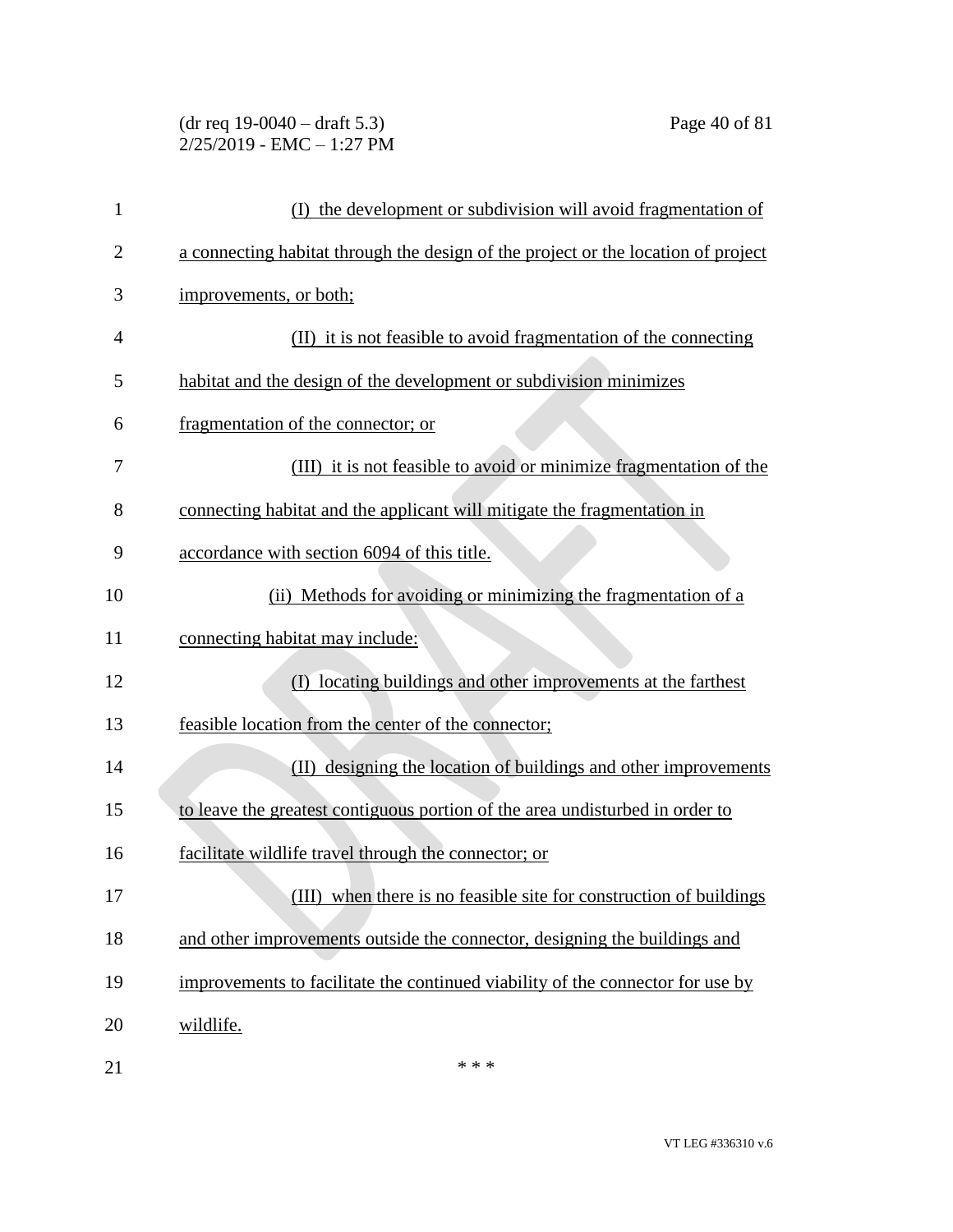#### (dr req 19-0040 – draft 5.3) Page 41 of 81  $2/25/2019$  - EMC - 1:27 PM

| 1              | (9) Capability and development plan. Is in conformance with a duly                 |
|----------------|------------------------------------------------------------------------------------|
| $\overline{2}$ | adopted capability and development plan, and land use plan when adopted.           |
| 3              | However, the legislative findings of subdivisions $7(a)(1)$ through $(19)$ of Act  |
| $\overline{4}$ | 85 of 1973 shall not be used as criteria in the consideration of applications by a |
| 5              | District Commission.                                                               |
| 6              | * * *                                                                              |
| 7              | (F) Energy conservation and efficiency. A permit will be granted                   |
| 8              | when it has been demonstrated by the applicant that, in addition to all other      |
| 9              | applicable criteria, the planning and design of the subdivision or development     |
| 10             | reflect the principles of energy conservation and energy efficiency, including     |
| 11             | reduction of greenhouse gas emissions from the use of energy, and incorporate      |
| 12             | the best available technology for efficient use or recovery of energy. An          |
| 13             | applicant seeking an affirmative finding under this criterion shall provide        |
| 14             | evidence that the subdivision or development complies with the applicable          |
| 15             | building energy standards and stretch codes under 30 V.S.A. § 51 or 53.            |
| 16             | * * *                                                                              |
| 17             | (I) Interchange areas. A permit will be granted for a development or               |
| 18             | subdivision within an interchange area when it is demonstrated that, in addition   |
| 19             | to all other applicable criteria, the development or subdivision complies with     |
| 20             | the Vermont Interstate Interchange Planning and Design Guidelines applicable       |
| 21             | to the category of land use as identified for that area in the regional plan. As   |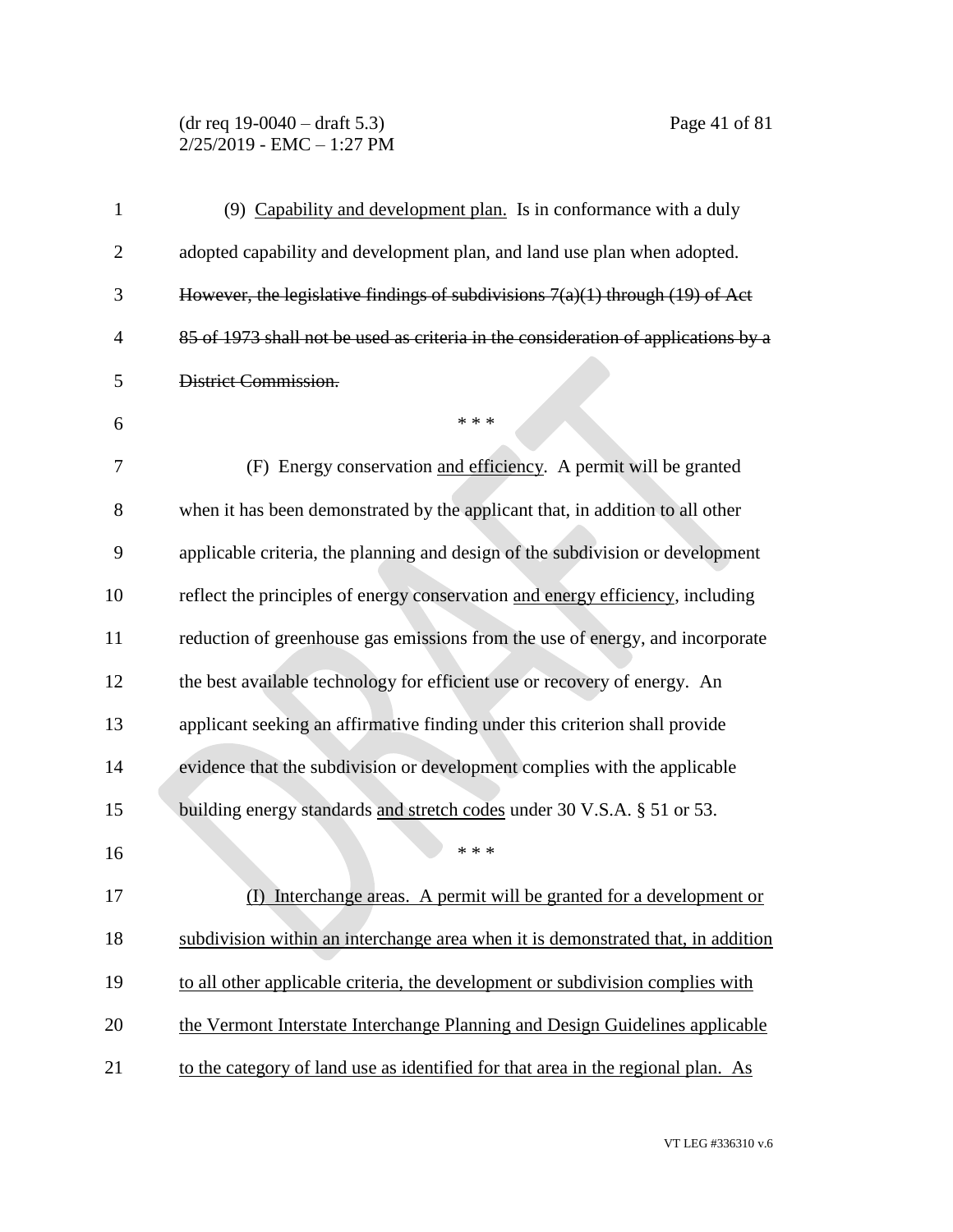(dr req 19-0040 – draft 5.3) Page 42 of 81  $2/25/2019$  - EMC - 1:27 PM

| $\mathbf{1}$   | used in this subdivision (I), "Vermont Interstate Interchange Planning and          |
|----------------|-------------------------------------------------------------------------------------|
| $\overline{2}$ | Design Guidelines" refers to the guidelines by that name published by the           |
| 3              | Agency of Commerce and Community Development in 2004 or such update to              |
| $\overline{4}$ | those guidelines as the Commissioner of Housing and Community                       |
| 5              | Development may subsequently publish, provided that the update is at least as       |
| 6              | protective of existing settlements, scenic beauty and aesthetics, farmland, and     |
| 7              | natural resources as the 2004 guidelines.                                           |
| 8              | * * *                                                                               |
| 9              | (K) Development affecting public investments. A permit will be                      |
| 10             | granted for the development or subdivision of lands adjacent to governmental        |
| 11             | and public utility facilities, services, and lands, including highways, airports,   |
| 12             | waste disposal facilities, office and maintenance buildings, fire and police        |
| 13             | stations, universities, schools, hospitals, prisons, jails, electric generating and |
| 14             | transmission facilities, oil and gas pipe lines, parks, hiking trails, and forest,  |
| 15             | and game lands, lands conserved under chapter 155 of this title, and facilities     |
| 16             | or lands receiving benefits through the Vermont Housing and Conservation            |
| 17             | Board under chapter 15 of this title, the State Designation Program under 24        |
| 18             | V.S.A. chapter 76A, or the Vermont Downtown and Village Center Tax Credit           |
| 19             | Program under 32 V.S.A. chapter 151, subchapter 11J, when it is demonstrated        |
| 20             | that, in addition to all other applicable criteria, the development or subdivision  |
| 21             | will not unnecessarily or unreasonably endanger the public or quasi-public          |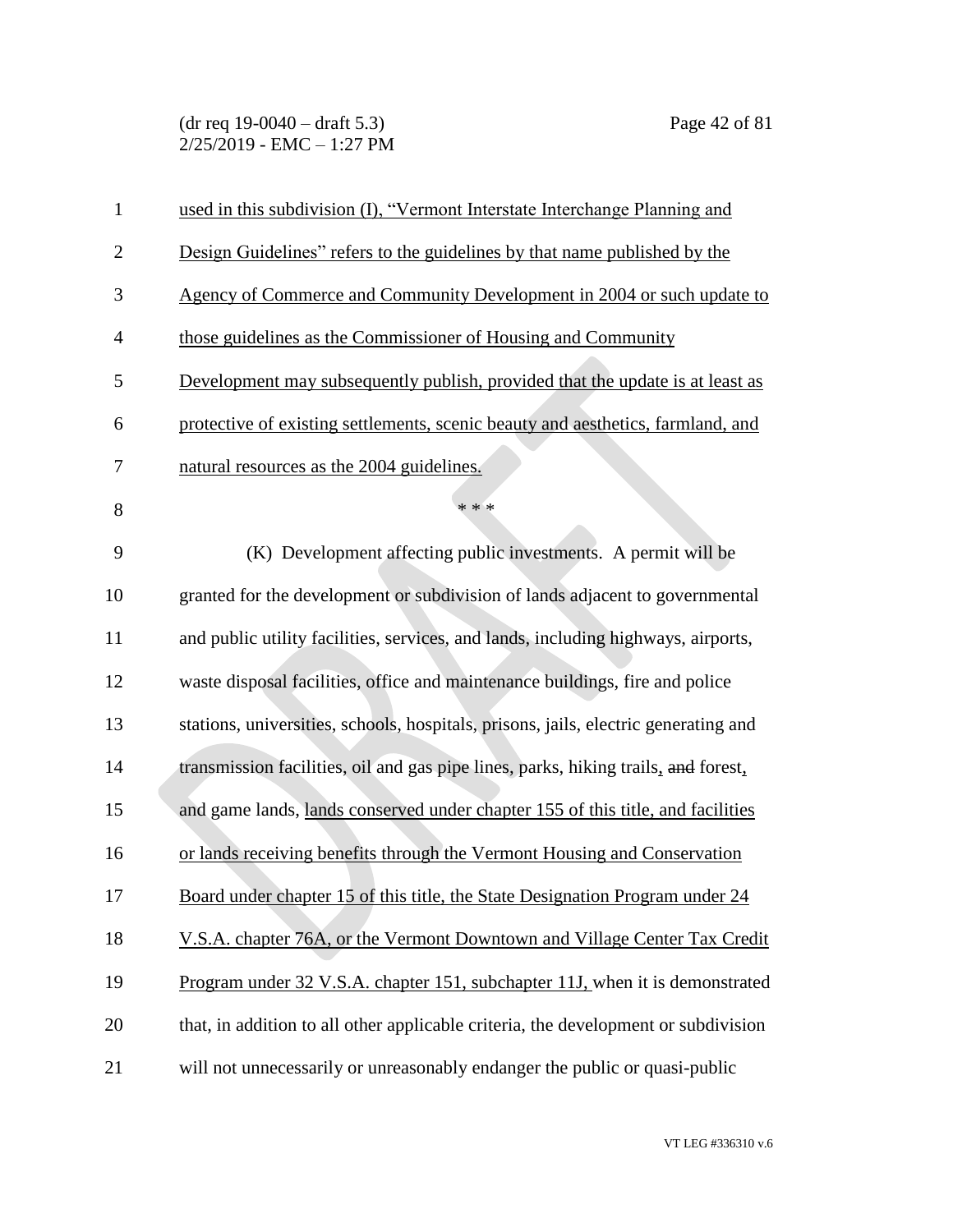#### (dr req 19-0040 – draft 5.3) Page 43 of 81 2/25/2019 - EMC – 1:27 PM

| $\mathbf{1}$   | investment in the facility, service, or lands, or materially jeopardize or interfere       |
|----------------|--------------------------------------------------------------------------------------------|
| $\overline{c}$ | with the function, efficiency, or safety of, or the public's use or enjoyment of           |
| 3              | or access to the facility, service, or lands.                                              |
| $\overline{4}$ | * * *                                                                                      |
| 5              | (10) Local and regional plans. Is in conformance with any duly adopted                     |
| 6              | local <del>or</del> plan that has been approved under 24 V.S.A. § 4350, regional plan that |
| 7              | has been approved by the Board under 24 V.S.A. § 4348, or capital program                  |
| 8              | under 24 V.S.A. chapter 117 § 4430. In making this finding, if:                            |
| 9              | (A) A District Commission shall require conformance with the future                        |
| 10             | land use maps contained in the local and regional plans and with the written               |
| 11             | provisions of those plans.                                                                 |
| 12             | (B) A District Commission shall decline to apply a provision of a                          |
| 13             | local or regional plan only if the Commission is persuaded that the provision              |
| 14             | does not afford a person of ordinary intelligence with a reasonable opportunity            |
| 15             | to understand what the provision directs, requires, or proscribes.                         |
| 16             | (C) If the District Commission finds applicable provisions of the                          |
| 17             | town plan to be ambiguous, the District Commission, for interpretive purposes,             |
| 18             | shall consider bylaws, but only to the extent that they implement and are                  |
| 19             | consistent with those provisions, and need not consider any other evidence.                |
| 20             | * * *                                                                                      |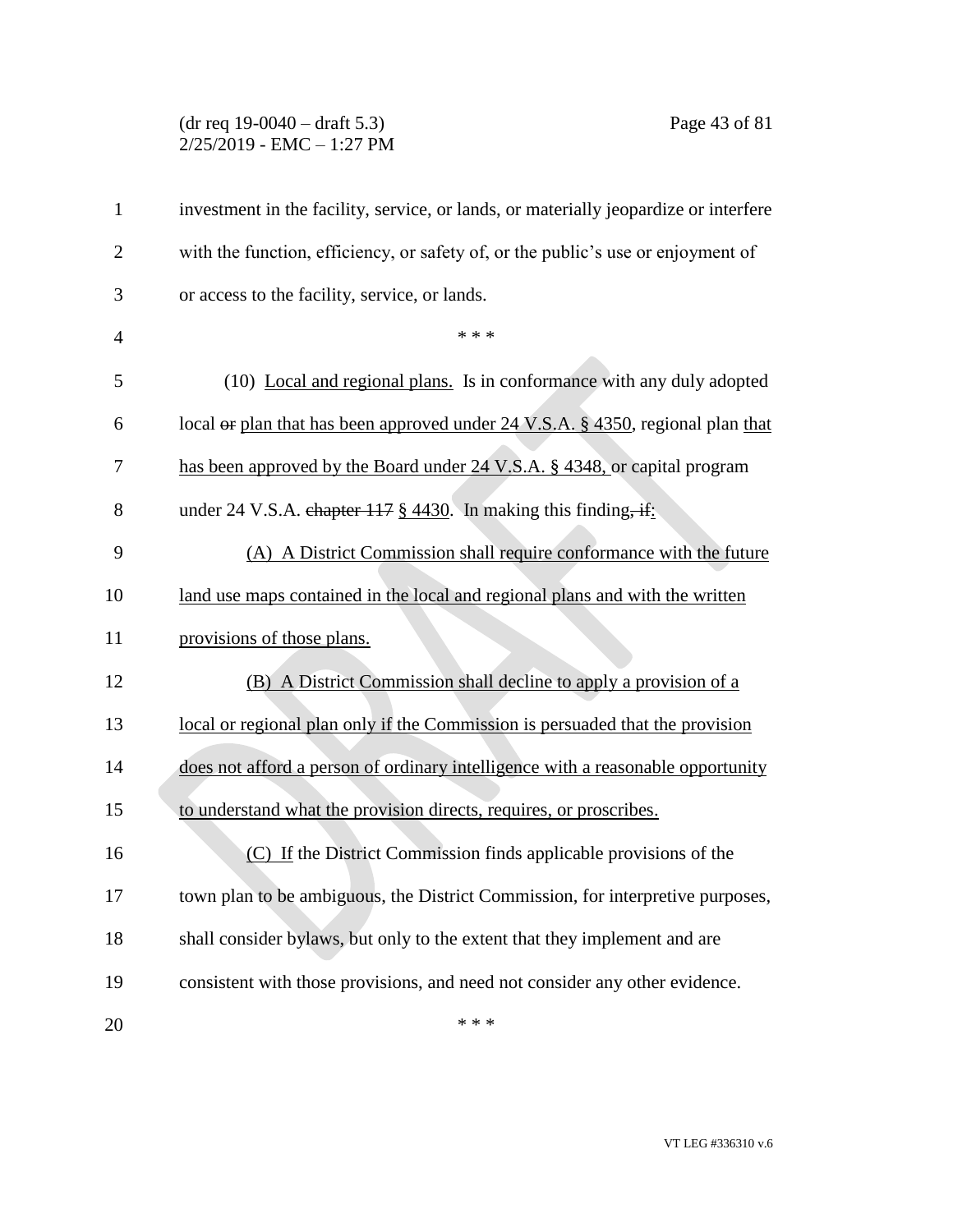#### (dr req 19-0040 – draft 5.3) Page 44 of 81  $2/25/2019$  - EMC - 1:27 PM

| $\mathbf{1}$   | (c) Conditions. A permit may contain such requirements and conditions as              |
|----------------|---------------------------------------------------------------------------------------|
| $\overline{2}$ | are allowable proper exercise of the police power and which are appropriate           |
| 3              | within the respect to subdivisions $(a)(1)$ through $(10)$ of this section, including |
| $\overline{4}$ | those set forth in 24 V.S.A. §§ 4414(4), 4424(a)(2), 4414(1)(D)(i), 4463(b),          |
| 5              | and 4464, the dedication of lands for public use, and the filing of bonds to          |
| 6              | insure ensure compliance. The requirements and conditions incorporated from           |
| 7              | Title 24 may be applied whether or not a local plan has been adopted. General         |
| 8              | requirements and conditions may be established by rule of the Natural                 |
| 9              | Resources Board.                                                                      |
| 10             | (d) Other permits and approvals; presumptions. The Natural Resources                  |
| 11             | Board may by rule allow the acceptance of a permit or permits or approval of          |
| 12             | any State agency with respect to subdivisions $(a)(1)$ through $(5)$ of this section  |
| 13             | or a permit or permits of a specified municipal government with respect to            |
| 14             | subdivisions (a)(1) through (7) and (9) and (10) of this section, or a                |
| 15             | combination of such permits or approvals, in lieu of evidence by the applicant.       |
| 16             | A District Commission, in accordance with rules adopted by the Board, shall           |
| 17             | accept determinations issued by a development review board under the                  |
| 18             | provisions of 24 V.S.A. § 4420, with respect to local Act 250 review of               |
| 19             | municipal impacts. The acceptance of such approval, positive determinations,          |
| 20             | permit, or permits shall create a presumption that the application is not             |
| 21             | detrimental to the public health and welfare with respect to the specific             |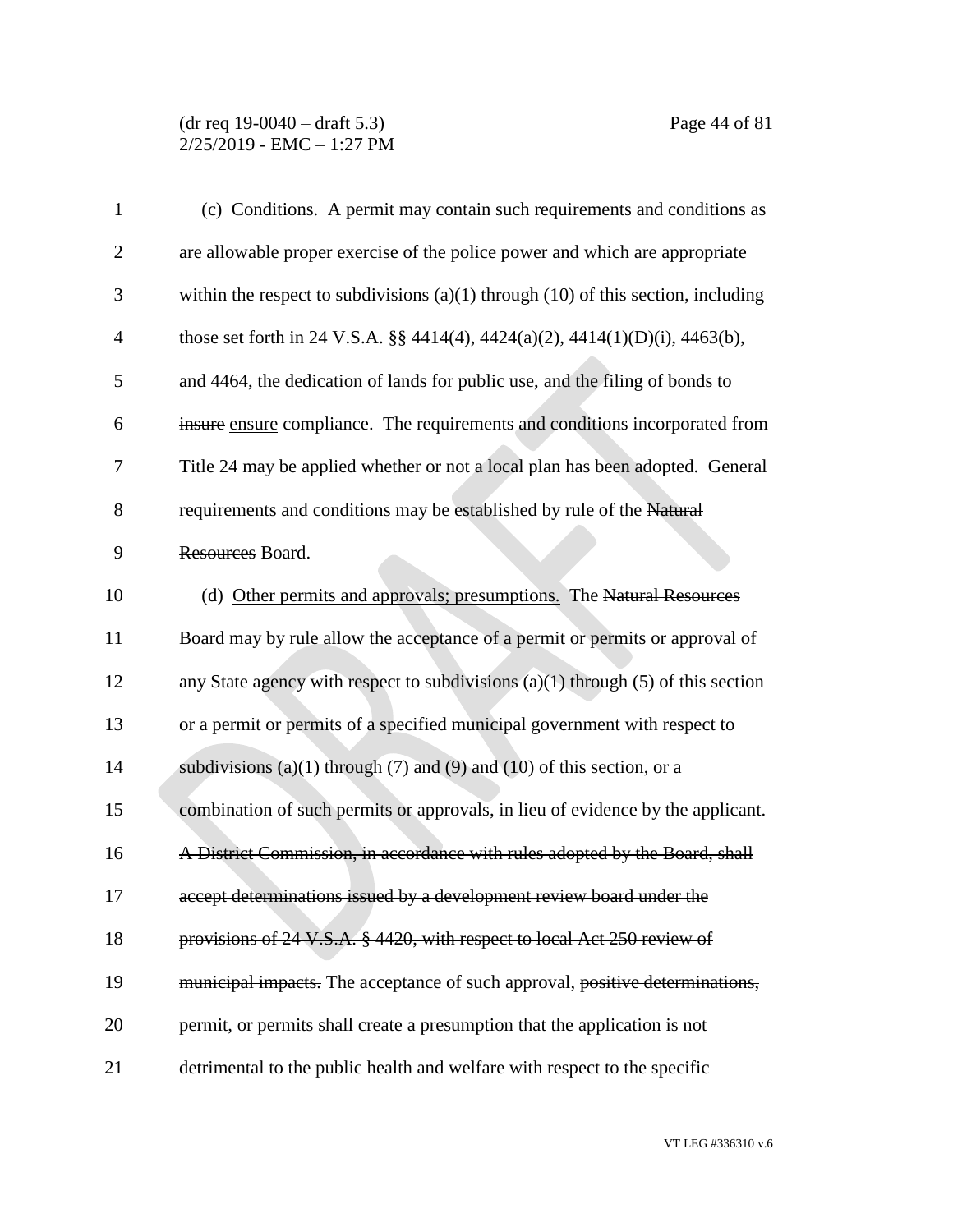(dr req 19-0040 – draft 5.3) Page 45 of 81 2/25/2019 - EMC – 1:27 PM

| $\mathbf{1}$   | requirement for which it is accepted. In the case of approvals and permits         |
|----------------|------------------------------------------------------------------------------------|
| $\overline{2}$ | issued by the Agency of Natural Resources, technical determinations of the         |
| 3              | Agency shall be accorded substantial deference by the Commissions. The             |
| $\overline{4}$ | acceptance of negative determinations issued by a development review board         |
| 5              | under the provisions of 24 V.S.A. § 4420, with respect to local Act 250 review     |
| 6              | of municipal impacts shall create a presumption that the application is            |
| 7              | detrimental to the public health and welfare with respect to the specific          |
| 8              | requirement for which it is accepted. Any determinations, positive or negative,    |
| 9              | under the provisions of 24 V.S.A. § 4420 shall create presumptions only to the     |
| 10             | extent that the impacts under the criteria are limited to the municipality issuing |
| 11             | the decision. Such a rule may be revoked or amended pursuant to the                |
| 12             | procedures set forth in 3 V.S.A, chapter 25, the Vermont Administrative            |
| 13             | Procedure Act.                                                                     |
| 14             | (1) The rules adopted by the Board shall not approve the acceptance of a           |
| 15             | permit or approval of such an agency or a permit of a municipal government         |
| 16             | unless it each of the following applies:                                           |
| 17             | (A) The permit or approval satisfies the appropriate requirements of               |
| 18             | subsection (a) of this section.                                                    |
| 19             | (B) The Board finds that the permit or approval is part of a program               |
| 20             | that reliably meets its goals, such as achieving water quality standards.          |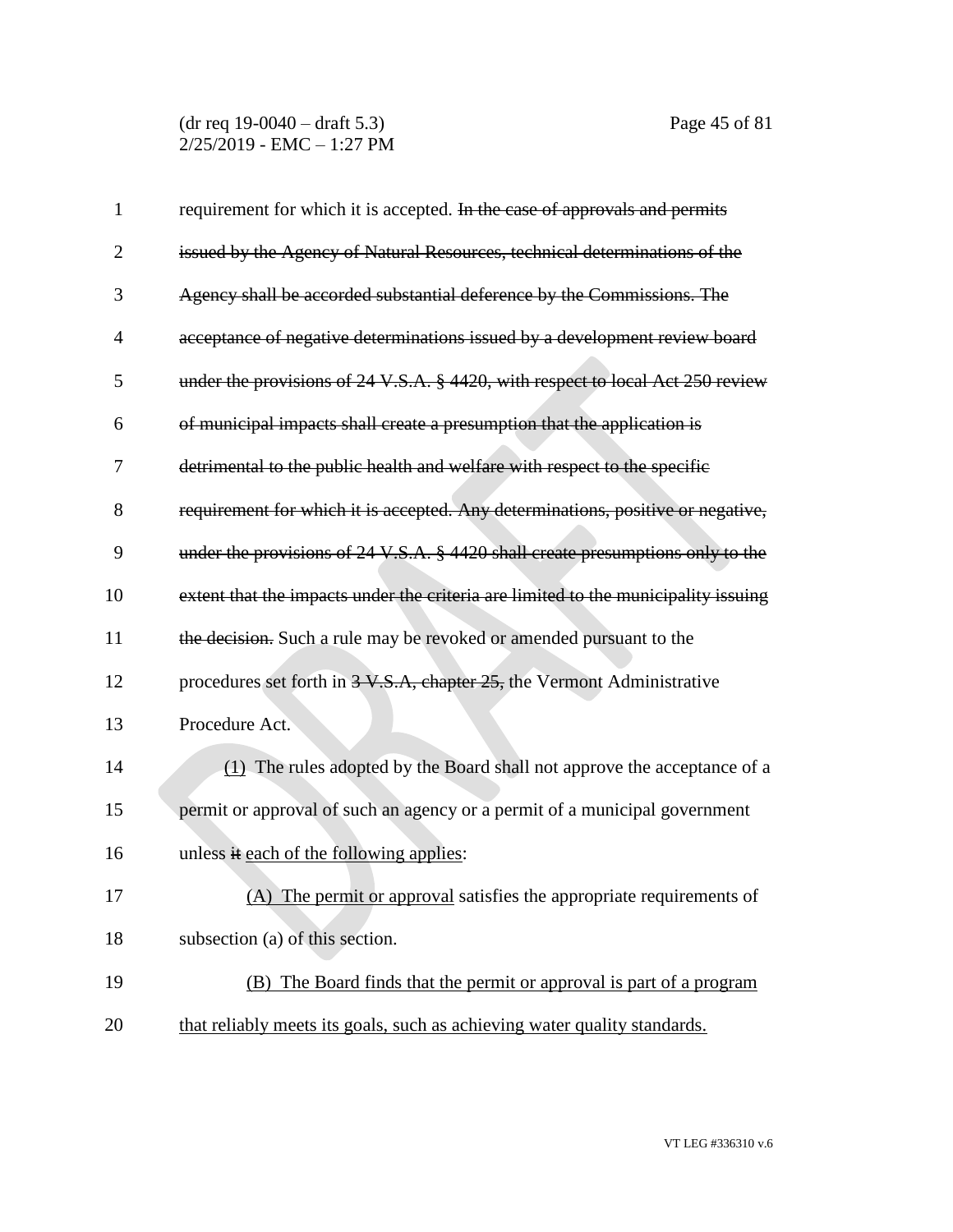(dr req 19-0040 – draft 5.3) Page 46 of 81 2/25/2019 - EMC – 1:27 PM

| 1              | (2) A presumption created under this subsection may be rebutted by the             |
|----------------|------------------------------------------------------------------------------------|
| $\overline{c}$ | introduction of evidence contrary to the presumed fact.                            |
| 3              | (3) In the case of approvals and permits issued by the Agency of Natural           |
| 4              | Resources:                                                                         |
| 5              | (A) There shall be no presumption for a permit or approval                         |
| 6              | authorizing the discharge of a pollutant into a water if uses of that water are    |
| 7              | already impaired by the pollutant.                                                 |
| 8              | (B) Admissible evidence of the technical determinations of the                     |
| 9              | Agency shall be accorded substantial deference by the District Commissions.        |
| 10             | (4) A District Commission, in accordance with rules adopted by the                 |
| 11             | Board, shall accept determinations issued by a development review board            |
| 12             | under the provisions of 24 V.S.A. § 4420, with respect to local review of          |
| 13             | municipal impacts under criteria of this section. The acceptance of such a         |
| 14             | determination, if positive, shall create a presumption that the application is not |
| 15             | detrimental to the public health and welfare with respect to the specific          |
| 16             | requirement for which it is accepted and, if negative, shall create a              |
| 17             | presumption that the application is so detrimental. Any determinations,            |
| 18             | positive or negative, under the provisions of 24 V.S.A. § 4420 shall create        |
| 19             | presumptions only to the extent that the impacts under the criteria are limited    |
| 20             | to the municipality issuing the decision.                                          |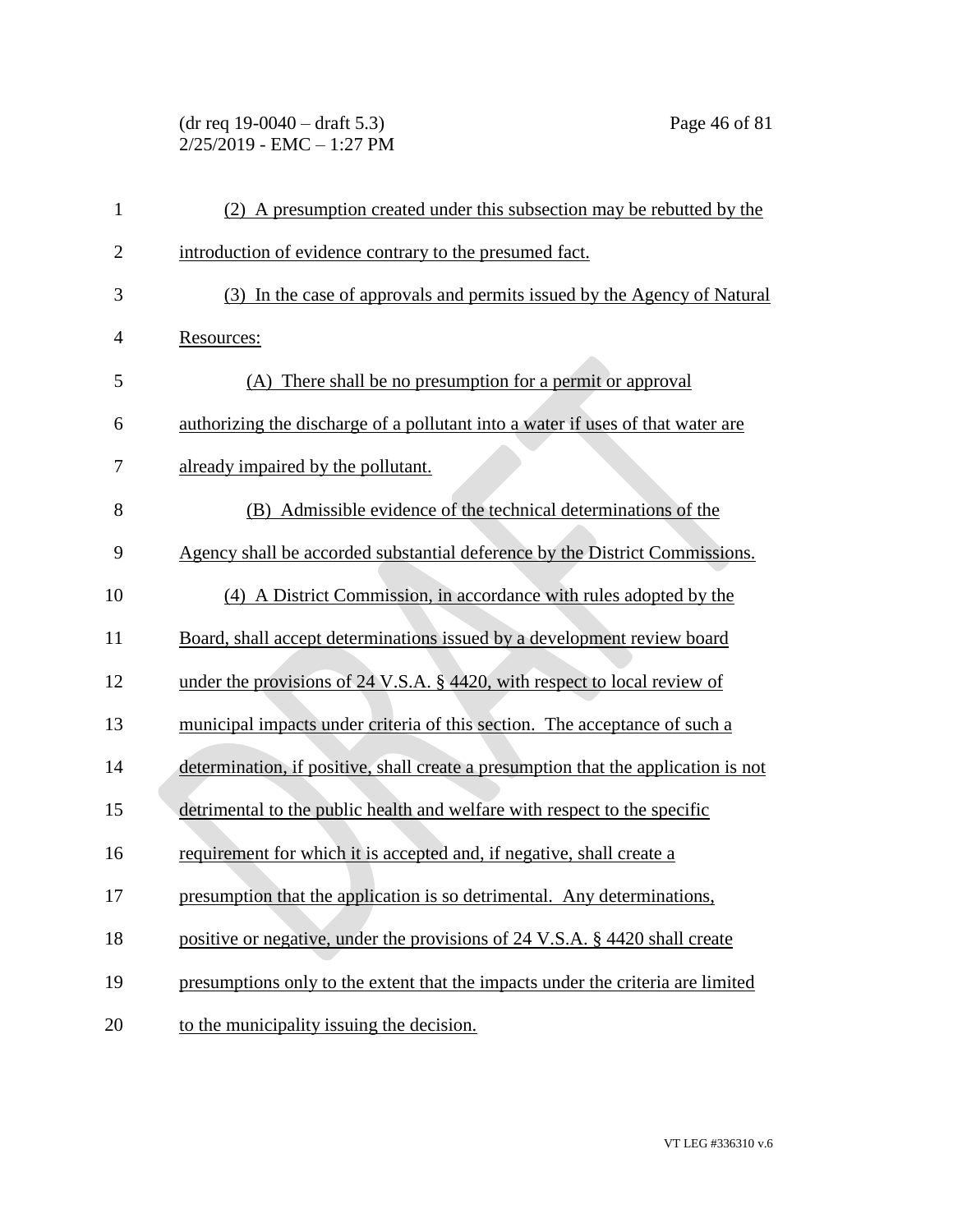| 1              | * * *                                                                                                   |
|----------------|---------------------------------------------------------------------------------------------------------|
| $\overline{2}$ | § 6087. DENIAL OF APPLICATION                                                                           |
| 3              | * * *                                                                                                   |
| $\overline{4}$ | (b) A permit may not be denied solely for the reasons set forth in                                      |
| 5              | subdivisions $6086(a)(5)$ , (6), and (7) of this title. However, reasonable                             |
| 6              | Reasonable conditions and requirements allowable in subsection 6086(c) of                               |
| 7              | this title may be attached to alleviate the burdens created. However, a permit                          |
| 8              | may be denied under subdivision $6086(a)(5)$ of this title if the permit is for                         |
| 9              | development in an interchange area that is not within an existing settlement.                           |
| 10             | * * *                                                                                                   |
| 11             | § 6088. BURDEN OF PROOF; PRODUCTION AND PERSUASION                                                      |
| 12             | (a) The initial burden of production, to produce sufficient evidence for a                              |
| 13             | District Commission to make a factual determination, shall be on the applicant                          |
| 14             | with respect to subdivisions $6086(a)(1)$ through $(10)$ of this title.                                 |
| 15             | (b) The burden of persuasion shall be on the applicant with respect to                                  |
| 16             | subdivisions $6086(a)(1)$ , $(2)$ , $(3)$ , $(4)$ , $(8)(A)$ through $(C)$ , $(9)$ , and $(10)$ of this |
| 17             | title to show that the application meets the relevant standard.                                         |
| 18             | (c) The burden shall be on any party opposing the applicant application                                 |
| 19             | with respect to subdivisions $6086(a)(5)$ through $(8)$ , $(6)$ , $(7)$ , exception $(8)(A)$            |
| 20             | through $(8)(C)$ of this title to show an unreasonable or adverse effect that the                       |
| 21             | application does not meet the relevant standard.                                                        |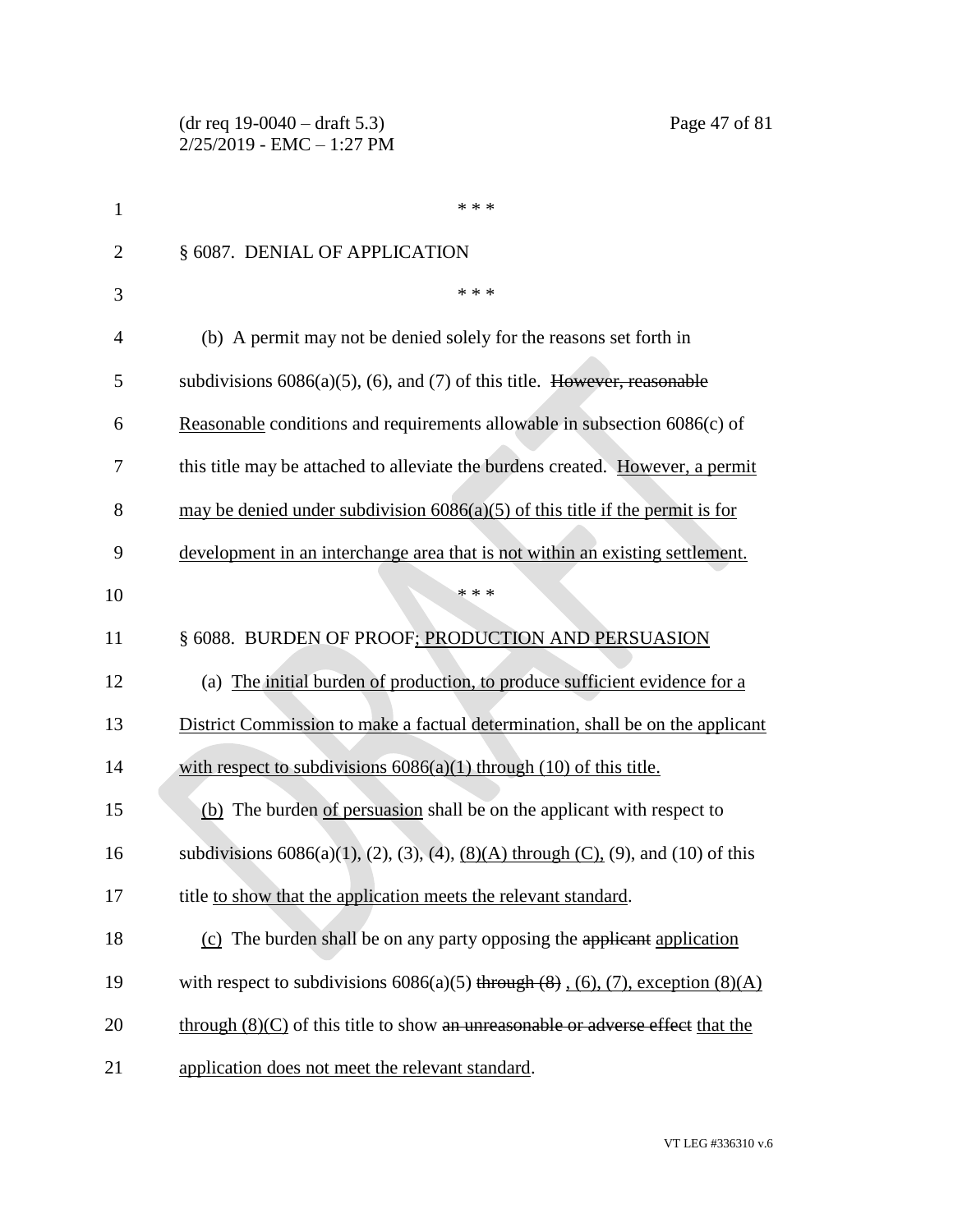# § 6089. APPEALS

| $\overline{2}$ | (a) Appeals of any act or decision of a District Commission under this              |
|----------------|-------------------------------------------------------------------------------------|
| 3              | chapter or a district coordinator under subsection $6007(c)$ of this title shall be |
| $\overline{4}$ | made to the Environmental Division in accordance with chapter 220 of this           |
| 5              | title. For the purpose of this section, a decision of the Chair of a District       |
| 6              | Commission under section 6001e of this title on whether action has been taken       |
| 7              | to circumvent the requirements of this chapter shall be considered an act or        |
| 8              | decision of the District Commission.                                                |
| 9              | (b) In an appeal of an act or decision described in subsection (a) of this          |
| 10             | section, an appellant shall have the burden of proof on the issues raised in his    |
| 11             | or her appeal. The applicant, whether or not an appellant, shall have a burden      |
| 12             | to produce evidence sufficient to inform the Division of the nature, elements,      |
| 13             | context, and impacts of the project to which the appeal relates.                    |
| 14             | § 6090. RECORDING; DURATION AND REVOCATION OF PERMITS                               |
| 15             | (a) Recording. In order to afford adequate notice of the terms and                  |
| 16             | conditions of land use permits, permit amendments and revocations of permits,       |
| 17             | they shall be recorded in local land records. Recordings under this chapter         |
| 18             | shall be indexed as though the permittee were the grantor of a deed.                |
| 19             | (b) Permits for specified period.                                                   |
| 20             | (1) Any permit granted under this chapter for extraction of mineral                 |
| 21             | resources, operation of solid waste disposal facilities, or logging above 2,500     |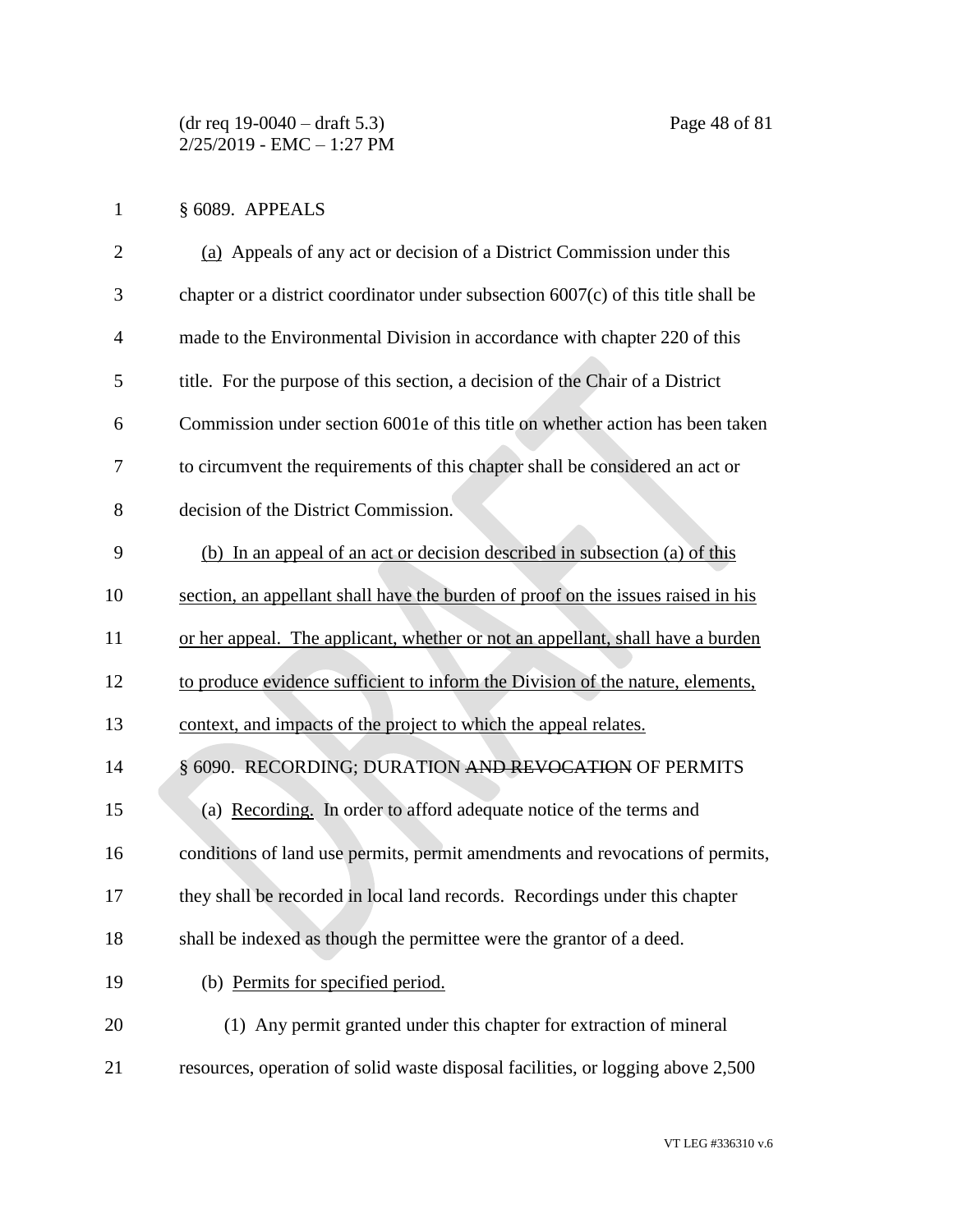#### (dr req 19-0040 – draft 5.3) Page 49 of 81  $2/25/2019$  - EMC - 1:27 PM

| $\mathbf{1}$   | feet, shall be for a specified period determined by the Board in accordance      |
|----------------|----------------------------------------------------------------------------------|
| $\overline{c}$ | with the rules adopted under this chapter as a reasonable projection of the time |
| 3              | during which the land will remain suitable for use if developed or subdivided    |
| 4              | as contemplated in the application, and with due regard for the economic         |
| 5              | considerations attending the proposed development or subdivision. Other          |
| 6              | permits issued under this chapter shall be for an indefinite term, as long as    |
| 7              | there is compliance with the conditions of the permit.                           |
| 8              | (2) Expiration dates contained in permits issued before July 1, 1994             |
| 9              | (involving developments that are not for extraction of mineral resources,        |
| 10             | operation of solid waste disposal facilities, or logging above 2,500 2,000 feet) |
| 11             | are extended for an indefinite term, as long as there is compliance with the     |
| 12             | conditions of the permits.                                                       |
| 13             | (c) Change to nonjurisdictional use; release from permit.                        |
| 14             | (1) On application signed by each permittee, the District Commission             |
| 15             | may release land subject to a permit under this chapter from the obligations of  |
| 16             | that permit and the obligation to obtain amendments to the permit, on finding    |
| 17             | each of the following:                                                           |
| 18             | (A) The use of the land as of the date of the application is not the             |
| 19             | same as the use of the land that caused the obligation to obtain a permit under  |
| 20             | this chapter.                                                                    |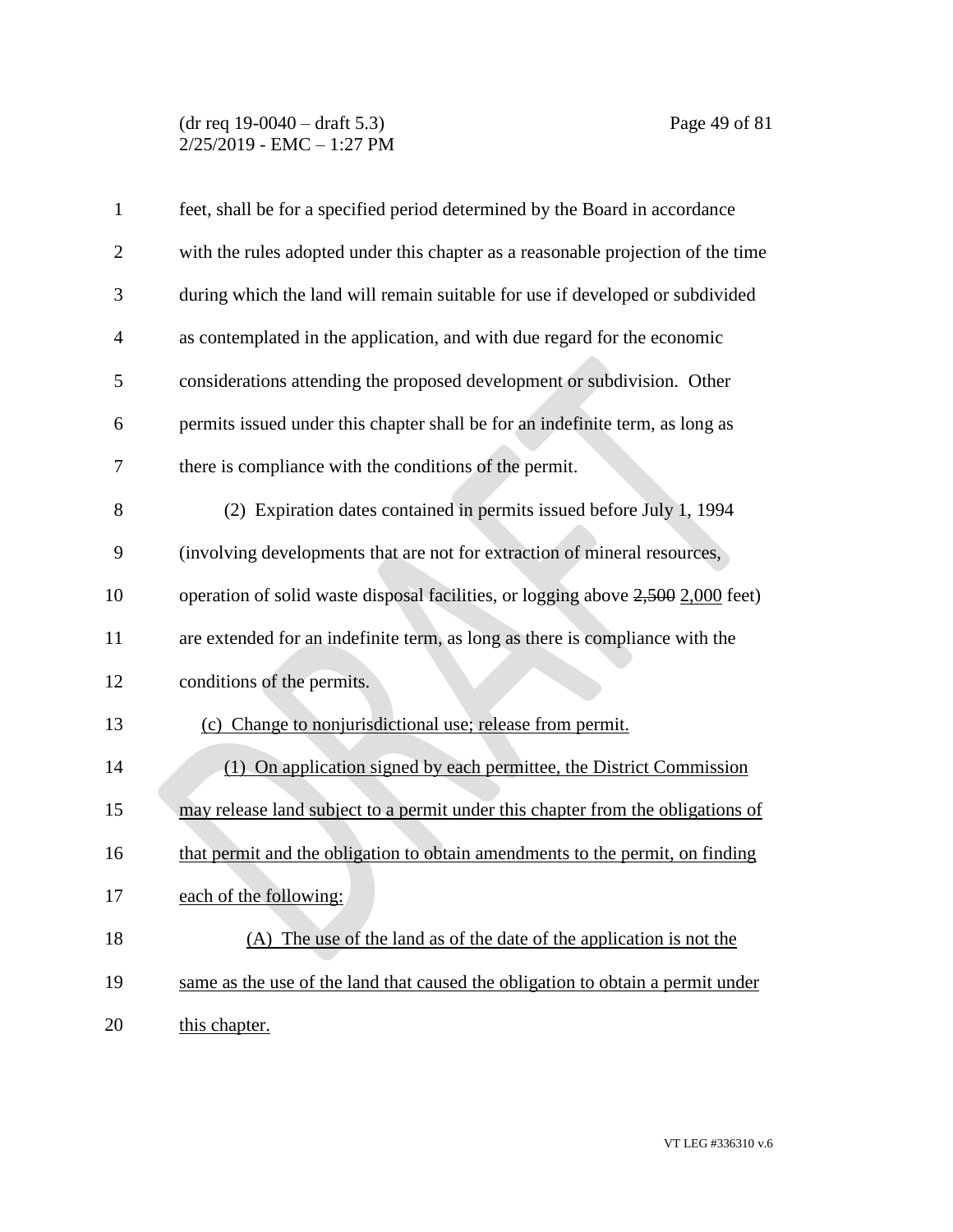(dr req 19-0040 – draft 5.3) Page 50 of 81 2/25/2019 - EMC – 1:27 PM

| $\mathbf{1}$   | (B) The use of the land as of the date of the application does not                 |
|----------------|------------------------------------------------------------------------------------|
| $\overline{2}$ | constitute development or subdivision as defined in section 6001 of this title     |
| 3              | and would not require a permit or permit amendment but for the fact that the       |
| 4              | land is already subject to a permit under this chapter.                            |
| 5              | (C) The permittee or permittees are in compliance with the permit                  |
| 6              | and their obligations under this chapter.                                          |
| 7              | (2) It shall be a condition of each affirmative decision under this                |
| 8              | subsection that a subsequent proposal of a development or subdivision on the       |
| 9              | land to which the decision applies shall be subject to this chapter as if the land |
| 10             | had never previously received a permit under the chapter.                          |
| 11             | (3) An application for a decision under this subsection shall be made on           |
| 12             | a form prescribed by the Board. The form shall require evidence                    |
| 13             | demonstrating that the application complies with subdivisions (1)(A) through       |
| 14             | (C) of this subsection. The application shall be processed in the manner           |
| 15             | described in section 6084 of this title and may be treated as a minor application  |
| 16             | under that section. In determining whether to treat as minor an application        |
| 17             | under this subsection, the District Commission shall apply the criteria of this    |
| 18             | subsection and not of subsection 6086(a) of this title.                            |
| 19             | * * *                                                                              |
| 20             | § 6094. MITIGATION OF FOREST BLOCKS AND CONNECTING                                 |
| 21             | <b>HABITAT</b>                                                                     |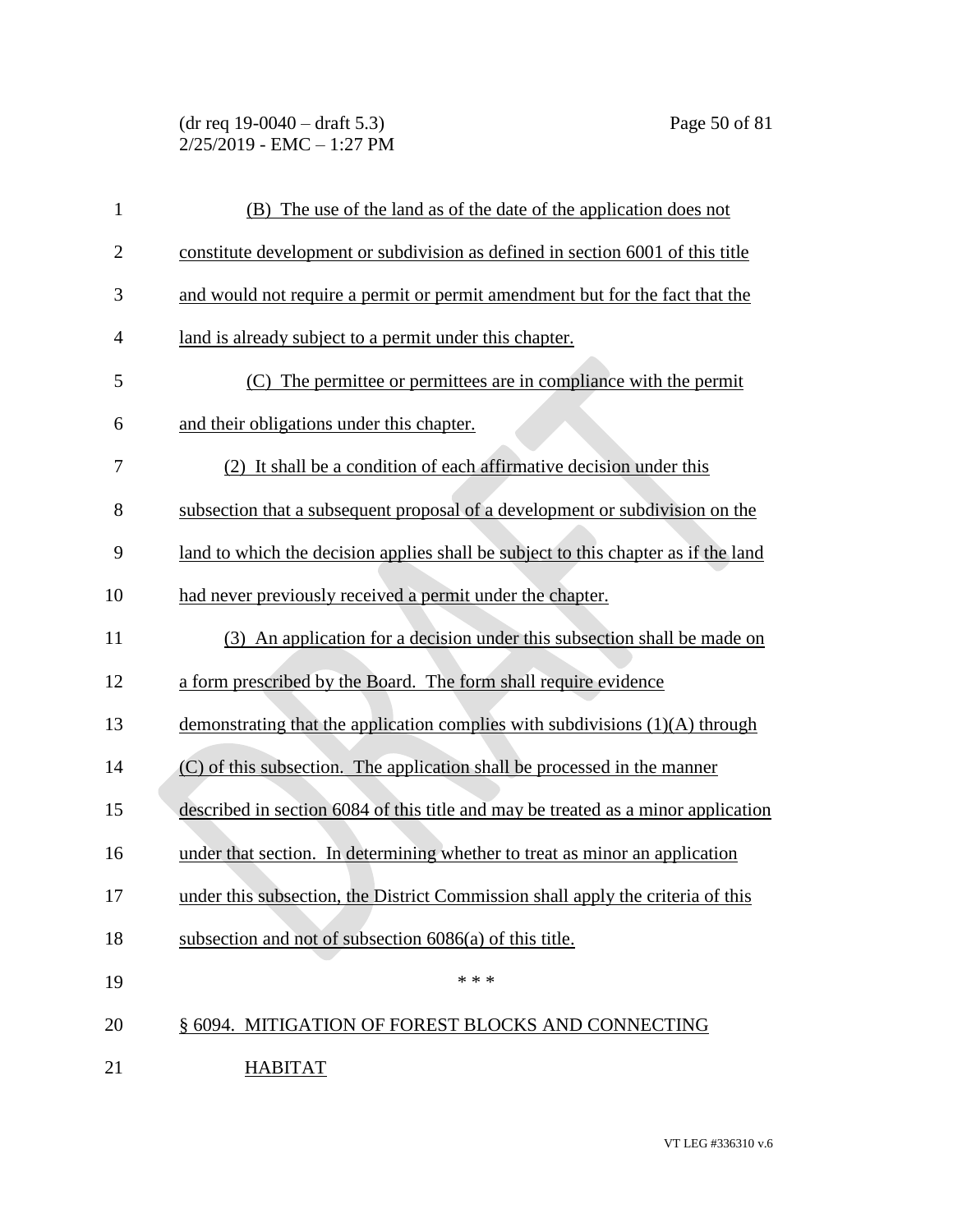(dr req 19-0040 – draft 5.3) Page 51 of 81  $2/25/2019$  - EMC - 1:27 PM

| $\mathbf{1}$   | (a) A District Commission may consider a proposal to mitigate, through          |
|----------------|---------------------------------------------------------------------------------|
| $\overline{2}$ | compensation, the fragmentation of a forest block or connecting habitat if the  |
| 3              | applicant demonstrates that it is not feasible to avoid or minimize             |
| $\overline{4}$ | fragmentation of the block or connector in accordance with the respective       |
| 5              | requirements of subdivision $6086(a)(8)(B)$ or (C) of this title. A District    |
| 6              | Commission may approve the proposal only if it finds that the proposal will     |
| 7              | meet the requirements of the rules adopted under this section and will preserve |
| 8              | a forest block or connecting habitat of similar quality and character to the    |
| 9              | block or connector affected by the development or subdivision.                  |
| 10             | (b) The Board, in consultation with the Secretary of Natural Resources,         |
| 11             | shall adopt rules governing mitigation under this section.                      |
| 12             | The rules shall state the acreage ratio of forest block or connecting<br>(1)    |
| 13             | habitat to be preserved in relation to the block or connector affected by the   |
| 14             | development or subdivision.                                                     |
| 15             | (2) Compensation measures to be allowed under the rules shall be based          |
| 16             | on the ratio of land developed pursuant to subdivision (1) of this subsection   |
| 17             | and shall include:                                                              |
| 18             | (A) Preservation of a forest block or connecting habitat of similar             |
| 19             | quality and character to the block or connector that the development or         |
| 20             | subdivision will affect.                                                        |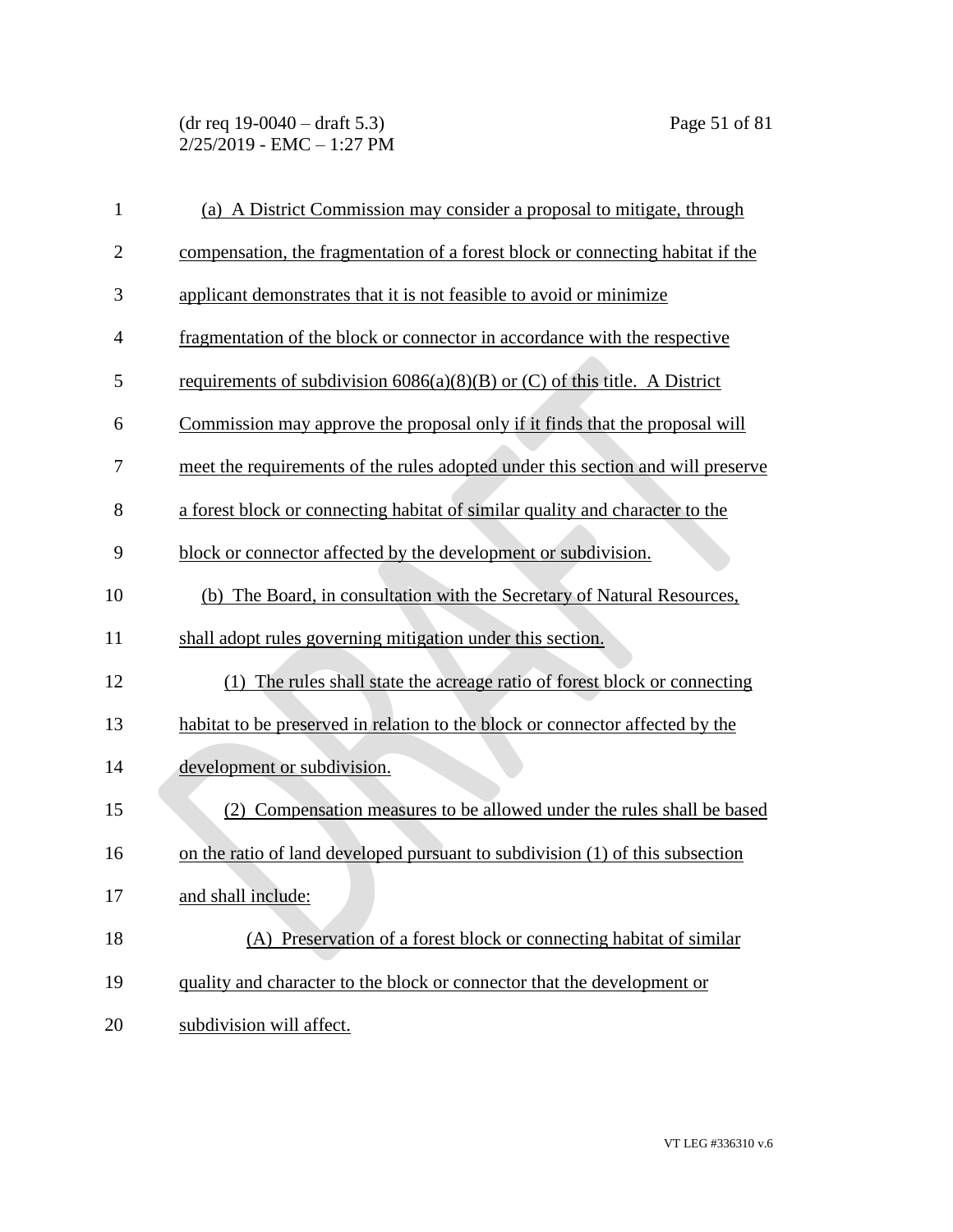(dr req 19-0040 – draft 5.3) Page 52 of 81 2/25/2019 - EMC – 1:27 PM

| $\mathbf{1}$   | (B) Deposit of an off-site mitigation fee into the Vermont Housing               |
|----------------|----------------------------------------------------------------------------------|
| $\mathbf{2}$   | and Conservation Trust Fund under section 312 of this title.                     |
| 3              | (i) This mitigation fee shall be derived as follows:                             |
| $\overline{4}$ | (I) Determine the number of acres of forest block or connecting                  |
| 5              | habitat, or both, affected by the proposed development or subdivision.           |
| 6              | (II) Multiply this number of affected acres by the ratio set forth               |
| 7              | in the rules.                                                                    |
| 8              | (III) Multiply the resulting product by a "price-per-acre" value,                |
| 9              | which shall be based on the amount that the Commissioner of Forests, Parks       |
| 10             | and Recreation determines to be the recent, per-acre cost to acquire             |
| 11             | conservation easements for forest blocks and connecting habitats of similar      |
| 12             | quality and character in the same geographic region as the proposed              |
| 13             | development or subdivision.                                                      |
| 14             | (ii) The Vermont Housing and Conservation Board shall use such                   |
| 15             | a fee to preserve, in the adjacent geographic area, a forest block or connecting |
| 16             | habitat of similar quality and character to the block or connector affected by   |
| 17             | the development or subdivision.                                                  |
| 18             | (C) Such other compensation measures as the rules may authorize.                 |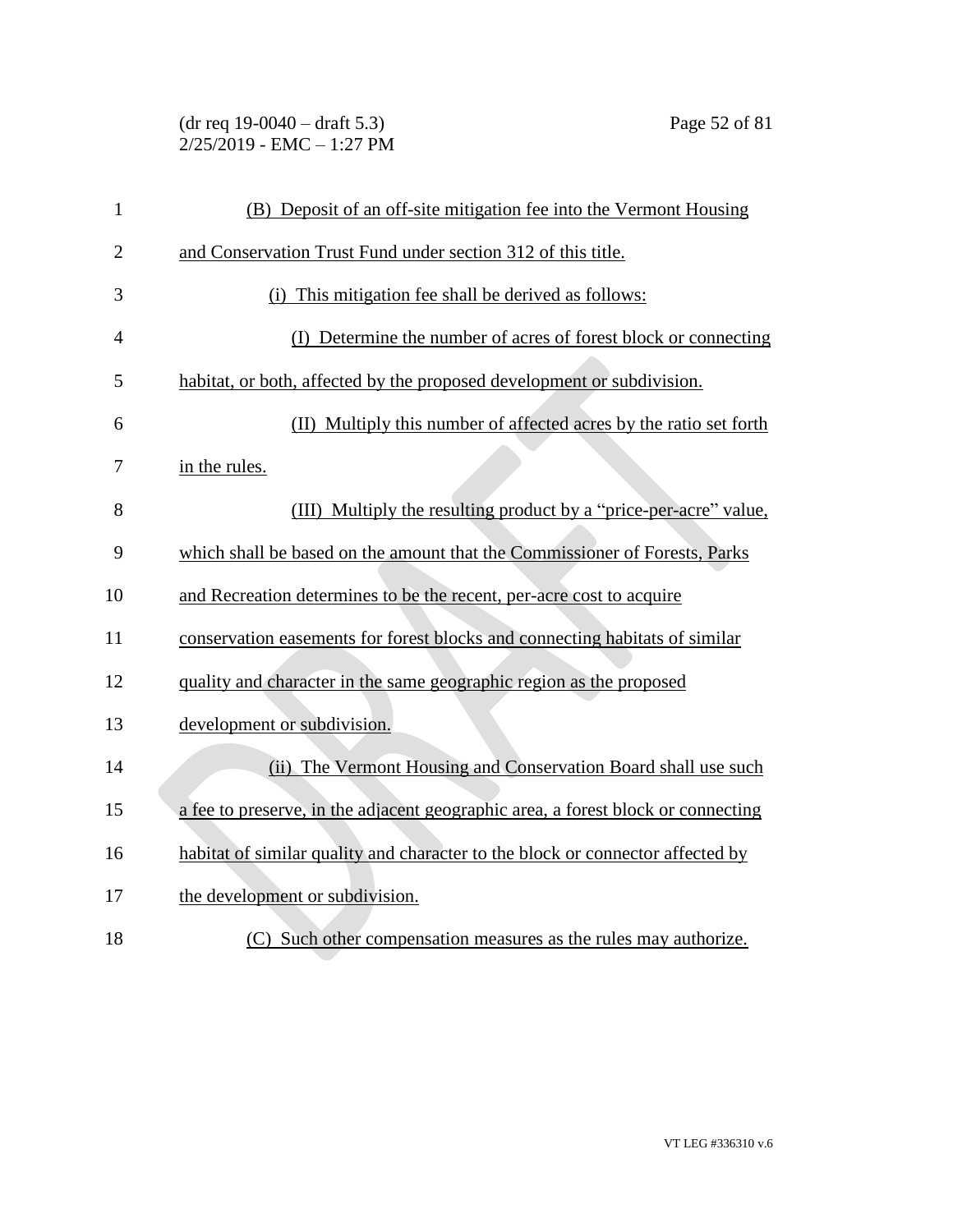(dr req 19-0040 – draft 5.3) Page 53 of 81 2/25/2019 - EMC – 1:27 PM

| $\mathbf{1}$   | (c) The mitigation of impact on a forest block or a connecting habitat, or            |
|----------------|---------------------------------------------------------------------------------------|
| $\overline{2}$ | both, shall be structured also to mitigate the impacts, under the criteria of         |
| 3              | subsection 6086(a) of this title other than subdivisions $(8)(B)$ and $(C)$ , to land |
| 4              | or resources within the block or connector.                                           |
| 5              | (d) All forest blocks and connecting habitats preserved pursuant to this              |
| 6              | section shall be protected by permanent conservation easements that grant             |
| 7              | development rights and include conservation restrictions and are conveyed to a        |
| 8              | qualified holder, as defined in section 821 of this title, with the ability to        |
| 9              | monitor and enforce easements in perpetuity.                                          |
| 10             | * * *                                                                                 |
| 11             | *** Resource Mapping; Forest Blocks ***                                               |
| 12             | Sec. 4. 10 V.S.A. § 127 is amended to read:                                           |
| 13             | § 127. RESOURCE MAPPING                                                               |
| 14             | (a) On or before January 15, 2013, the The Secretary of Natural Resources             |
| 15             | (the Secretary) shall complete and maintain resource mapping based on the             |
| 16             | Geographic Information System (GIS) or other technology. The mapping shall            |
| 17             | identify natural resources throughout the State, including forest blocks, that        |
| 18             | may be relevant to the consideration of energy projects and projects subject to       |
| 19             | chapter 151 of this title. The Center for Geographic Information shall be             |
| 20             | available to provide assistance to the Secretary in carrying out the GIS-based        |
| 21             | resource mapping.                                                                     |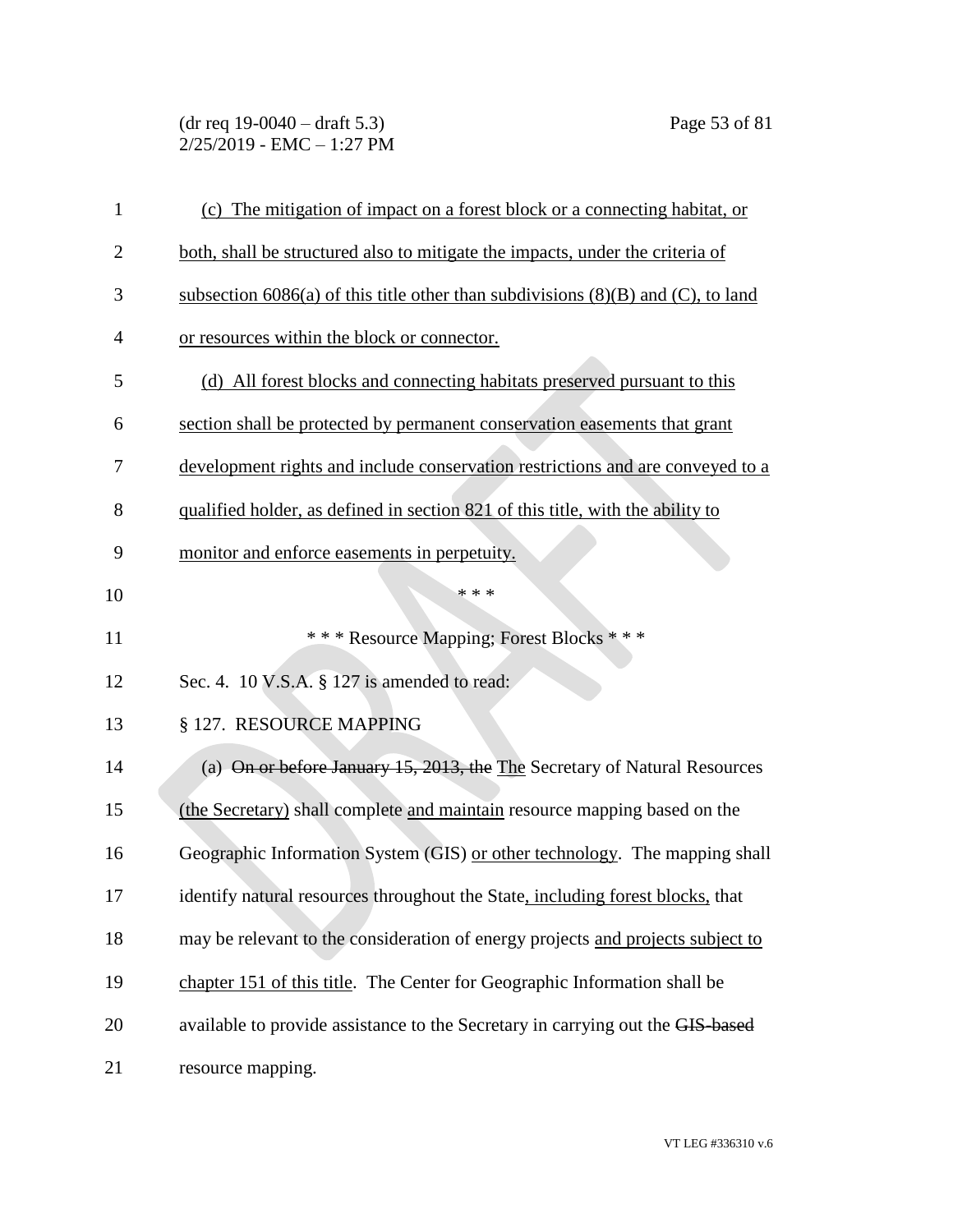#### (dr req 19-0040 – draft 5.3) Page 54 of 81  $2/25/2019$  - EMC - 1:27 PM

| $\mathbf{1}$   | (b) The Secretary of Natural Resources shall consider the GIS-based                       |
|----------------|-------------------------------------------------------------------------------------------|
| $\overline{2}$ | resource maps developed under subsection (a) of this section when providing               |
| 3              | evidence and recommendations to the Public Utility Commission under 30                    |
| $\overline{4}$ | V.S.A. $\S$ 248(b)(5) and when commenting on or providing recommendations                 |
| 5              | under chapter 151 of this title to District Commissions on other projects.                |
| 6              | (c) The Secretary shall establish and maintain written procedures that                    |
| 7              | include a process and science-based criteria for updating resource maps                   |
| 8              | developed under subsection (a) of this section. Before establishing or revising           |
| 9              | these procedures, the Secretary shall provide opportunities for affected parties          |
| 10             | and the public to submit relevant information and recommendations.                        |
| 11             | *** Enhanced Designation; Appeal ***                                                      |
| 12             | Sec. 5. 24 V.S.A. § 2793f is added to read:                                               |
| 13             | § 2793f. ENHANCED DESIGNATION                                                             |
| 14             | (a) A municipality that has received or applies for designation of a                      |
| 15             | downtown development district, village center, new town center, or growth                 |
| 16             | center under this chapter may also apply for an enhanced designation pursuant             |
| 17             | to this section in order to allow the municipality, in lieu of the District               |
| 18             | Commissions under 10 V.S.A. chapter 151, to ensure that land development                  |
| 19             | within the designated area complies with the criteria set forth in $10 \text{ V.S.A.}$ \$ |
| 20             | $6086(a)$ . As used in this section, "land development" has the same meaning as           |
| 21             | in section 4303 of this title.                                                            |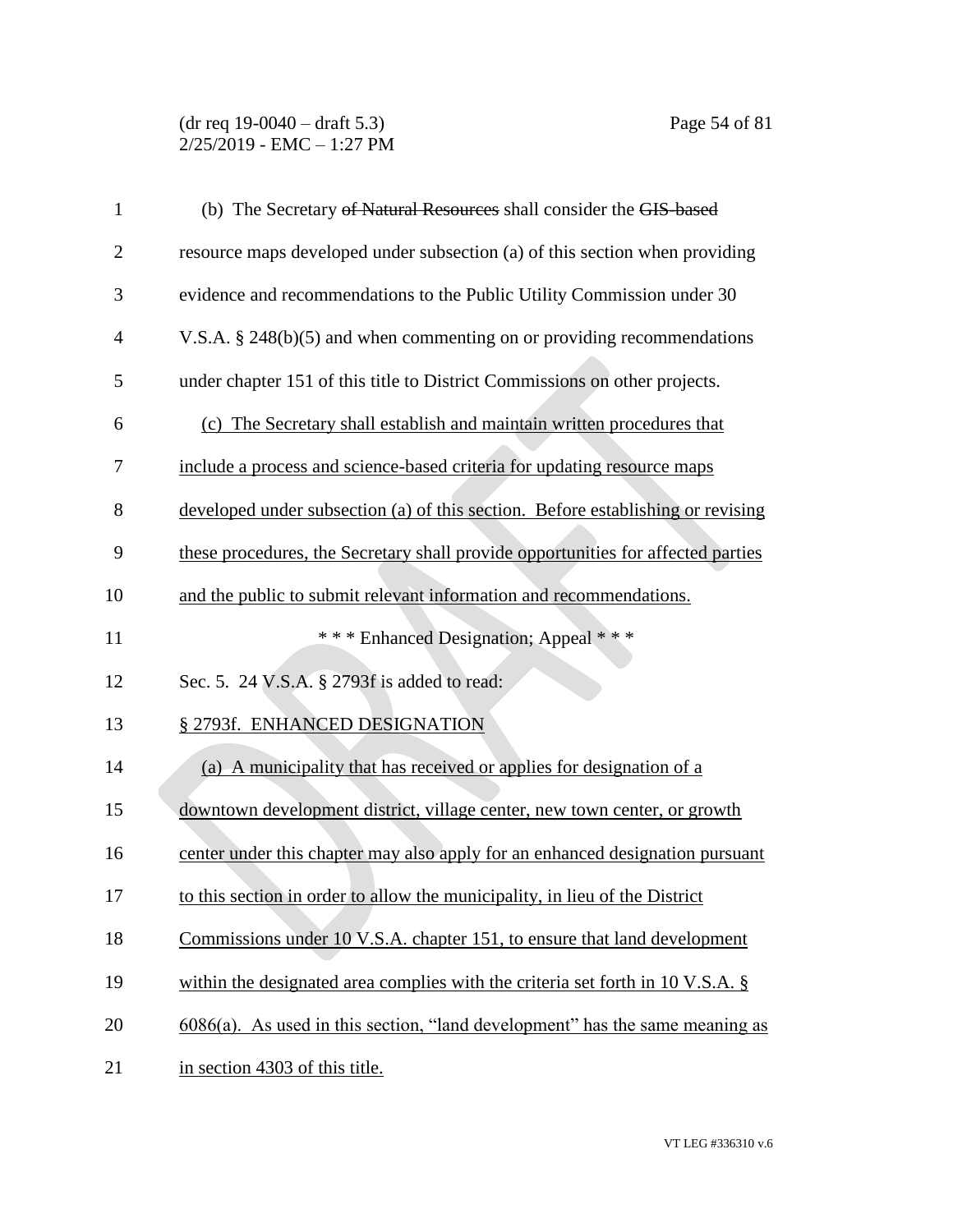| $(dr \text{ req } 19-0040 - draft 5.3)$ |  |
|-----------------------------------------|--|
| 2/25/2019 - EMC – 1:27 PM               |  |

| 1              | (b) A municipality seeking an enhanced designation shall:                         |
|----------------|-----------------------------------------------------------------------------------|
| $\overline{2}$ | (1) demonstrate that its by laws ensure that land development in the              |
| 3              | designated area complies with the criteria set forth in 10 V.S.A. § 6086(a);      |
| $\overline{4}$ | (2) demonstrate that it has the capability to review land development for         |
| 5              | compliance with those criteria and to enforce its decisions;                      |
| 6              | (3) identify those areas within the municipality that constitute critical         |
| 7              | resource areas within the meaning of 10 V.S.A. § 6001; and                        |
| 8              | (4) satisfy such other requirements as the State Board shall adopt by             |
| 9              | rule.                                                                             |
| 10             | (c) The State Board shall adopt rules to implement this section and may           |
| 11             | grant or conditionally grant an application for enhanced designation if it meets  |
| 12             | the requirements of this section and the adopted rules.                           |
| 13             | Sec. 6. 24 V.S.A. § 2798 is amended to read:                                      |
| 14             | § 2798. DESIGNATION DECISIONS; NONAPPEAL APPEAL                                   |
| 15             | (a) The A person aggrieved by a designation decisions decision of the State       |
| 16             | Board under this chapter are not subject to appeal one or more of sections 2793   |
| 17             | through 2793f of this title may appeal to the Vermont Environmental Review        |
| 18             | Board established under 10 V.S.A. chapter 151 within 30 days of the decision.     |
| 19             | If the decision pertains to designation of a growth center under section 2793c    |
| 20             | of this title, the period for filing an appeal shall be tolled by the filing of a |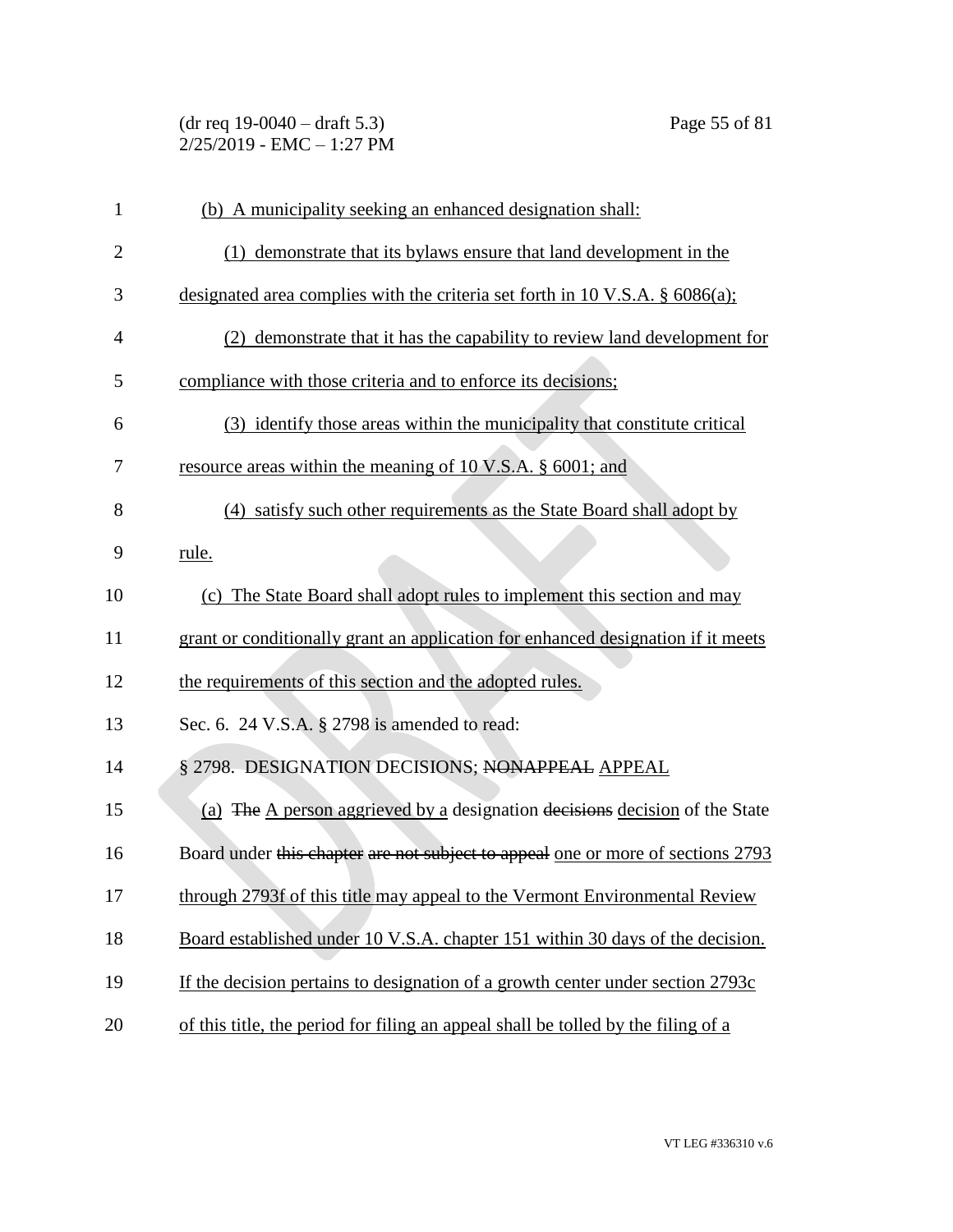(dr req 19-0040 – draft 5.3) Page 56 of 81  $2/25/2019$  - EMC - 1:27 PM

| $\mathbf{1}$   | request for reconsideration under that section and shall commence to run in full   |
|----------------|------------------------------------------------------------------------------------|
| $\overline{2}$ | on the State Board's issuance of a decision on that request.                       |
| 3              | (b) The Vermont Environmental Review Board shall conduct a de novo                 |
| $\overline{4}$ | hearing on the decision under appeal and shall proceed in accordance with the      |
| 5              | contested case requirements of the Vermont Administrative Procedure Act.           |
| 6              | The Vermont Environmental Review Board shall issue a final decision within         |
| 7              | 90 days of the filing of the appeal. The provisions of 10 V.S.A. § 6024            |
| 8              | regarding assistance to the Vermont Environmental Review Board from other          |
| 9              | departments and agencies of the State shall apply to appeals under this section.   |
| 10             | *** Regional and Municipal Planning ***                                            |
| 11             | Sec. 7. 24 V.S.A. § 4348(f) is amended to read:                                    |
| 12             | (f) A regional plan or amendment shall be adopted by not less than a 60            |
| 13             | percent vote of the commissioners representing municipalities, in accordance       |
| 14             | with the bylaws of the regional planning commission, and immediately               |
| 15             | submitted to the legislative bodies of the municipalities that comprise the        |
| 16             | region.                                                                            |
| 17             | (1) The plan or amendment shall be considered duly adopted and shall               |
| 18             | take effect 35 days after the date of adoption, unless, within 35 days of the date |
| 19             | of adoption, the regional planning commission receives certification from the      |
| 20             | legislative bodies of a majority of the municipalities in the region vetoing the   |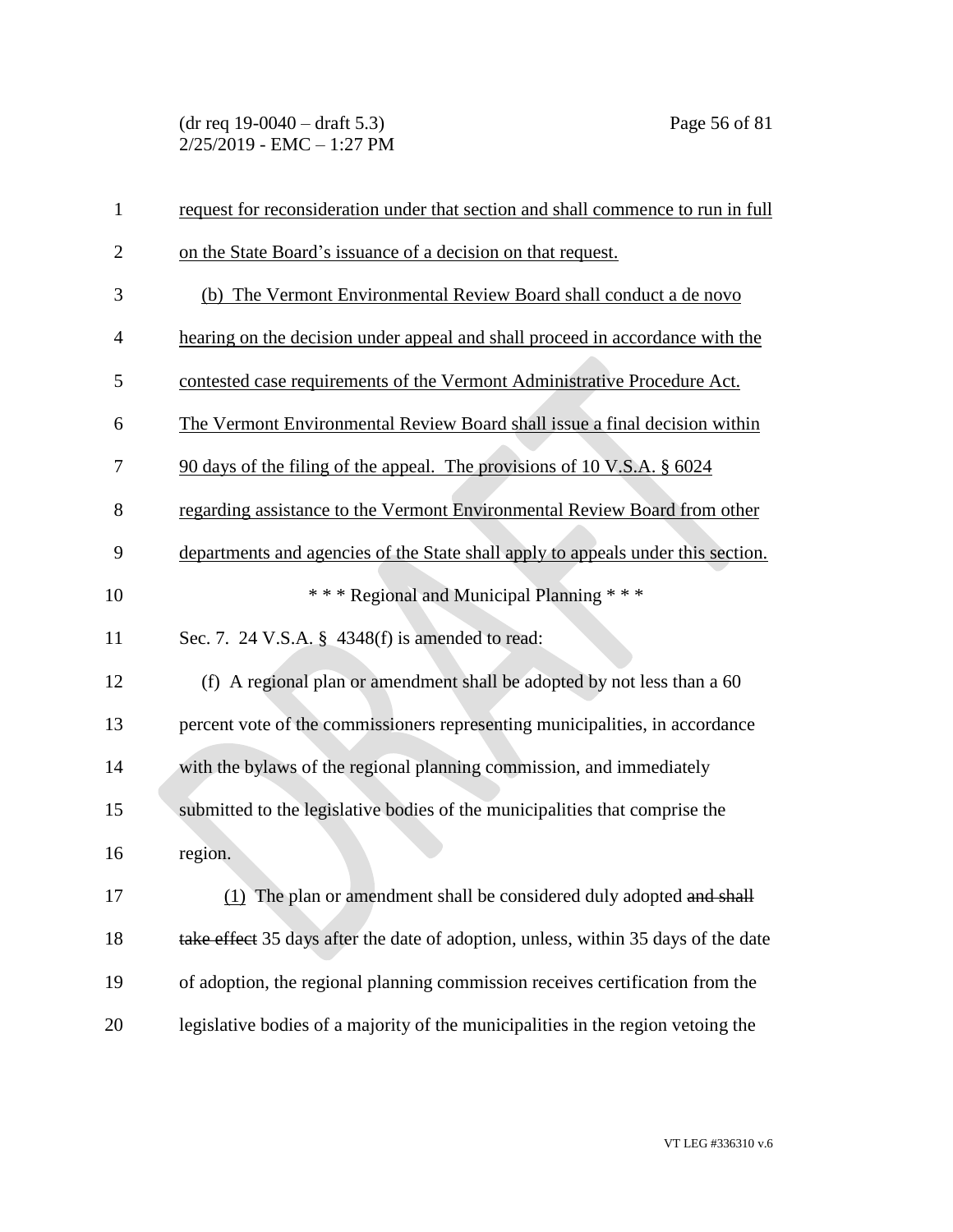| $\mathbf{1}$   | proposed plan or amendment. In case of such a veto, the plan or amendment               |
|----------------|-----------------------------------------------------------------------------------------|
| $\overline{2}$ | shall be deemed rejected.                                                               |
| 3              | (2) Upon adoption, the regional planning commission shall submit the                    |
| 4              | plan or amendment to the Vermont Environmental Review Board established                 |
| 5              | under 10 V.S.A. chapter 151, which shall approve the plan or amendment if it            |
| 6              | determines that the plan or amendment is consistent with the goals of section           |
| 7              | 4302 of this title. The plan or amendment shall take effect on the issuance of          |
| 8              | such approval. The Board shall issue its decision within 30 days after                  |
| 9              | receiving the plan or amendment.                                                        |
| 10             | Sec. 8. 24 V.S.A. § 4348a is amended to read:                                           |
| 11             | § 4348a. ELEMENTS OF A REGIONAL PLAN                                                    |
| 12             | (a) A regional plan shall be consistent with the goals established in section           |
| 13             | 4302 of this title and shall include the following:                                     |
| 14             | * * *                                                                                   |
| 15             | (2) A land use element, which shall consist of a map and statement of                   |
| 16             | present and prospective land uses, that:                                                |
| 17             | (A) Indicates those areas proposed for forests, recreation, agriculture                 |
| 18             | (using the agricultural lands identification process established in $6$ V.S.A. $\S$ 8), |
| 19             | residence, commerce, industry, public, and semi-public uses, open spaces,               |
| 20             | areas reserved for flood plain, and areas identified by the State, regional             |
| 21             | planning commissions, or municipalities that require special consideration for          |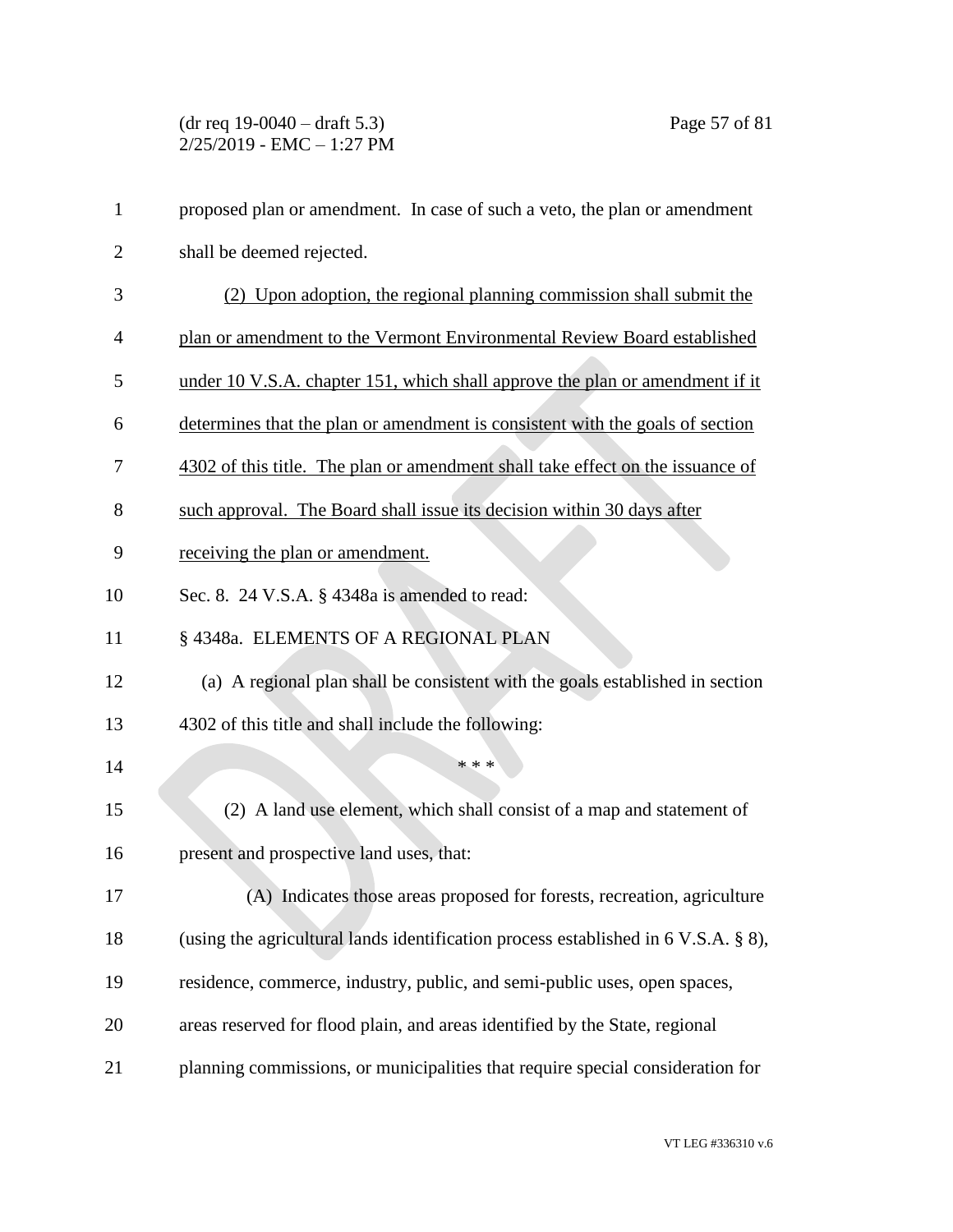#### (dr req 19-0040 – draft 5.3) Page 58 of 81 2/25/2019 - EMC – 1:27 PM

| aquifer protection; for wetland protection; for the maintenance of forest blocks, |
|-----------------------------------------------------------------------------------|
| wildlife habitat, and habitat connectors; or for other conservation purposes.     |
| (B) Indicates those areas within the region that are likely candidates            |
| for designation under sections 2793 (downtown development districts), 2793a       |
| (village centers), 2793b (new town centers), and 2793c (growth centers) of this   |
| title.                                                                            |
| * * *                                                                             |
| (F) Indicates those areas that are important as forest blocks and                 |
| habitat connectors and plans for land development in those areas to minimize      |
| forest fragmentation and promote the health, viability, and ecological function   |
| of forests. A plan may include specific policies to encourage the active          |
| management of those areas for wildlife habitat, water quality, timber             |
| production, recreation, or other values or functions identified by the regional   |
| planning commission.                                                              |
| (G) Indicates those areas that constitute critical resource areas as              |
| defined in 10 V.S.A. § 6001.                                                      |
| * * *                                                                             |
| Sec. 9. 24 V.S.A. § 4382 is amended to read:                                      |
| § 4382. THE PLAN FOR A MUNICIPALITY                                               |
| (a) A plan for a municipality $\frac{may}{head}$ be consistent with the goals     |
| established in section 4302 of this title and compatible with approved plans of   |
|                                                                                   |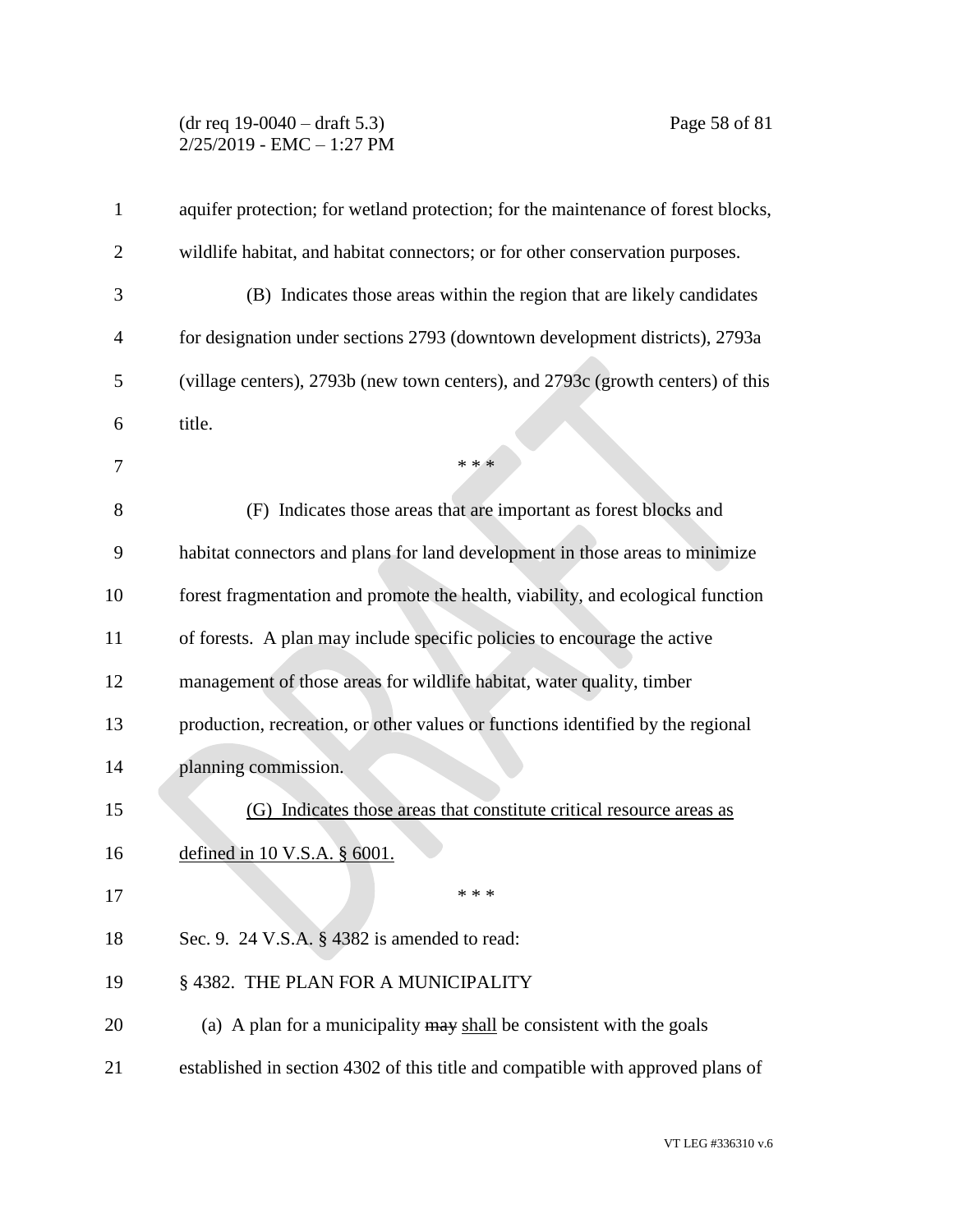|              | $(dr \text{ req } 19-0040 - draft 5.3)$<br>Page 59 of 81<br>2/25/2019 - EMC - 1:27 PM |
|--------------|---------------------------------------------------------------------------------------|
| $\mathbf{1}$ | other municipalities in the region and with the regional plan and shall include       |
| 2            | the following:                                                                        |
| 3            | * * *                                                                                 |
| 4            | *** Appeals ***                                                                       |
| 5            | Sec. 10. REPEAL                                                                       |
| 6            | 10 V.S.A. chapter 220 (consolidated environmental appeals) is repealed.               |
| 7            | Sec. 11. 10 V.S.A. chapter 219 is added to read:                                      |
| 8            | CHAPTER 219. STATE ENVIRONMENTAL PERMIT APPEALS                                       |
| 9            | § 8401. PURPOSE                                                                       |
| 10           | It is the purpose of this chapter to:                                                 |
| 11           | (1) create an administrative board to hear and decide appeals under this              |
| 12           | chapter with respect to State environmental permits;                                  |
| 13           | (2) consolidate appeal routes for acts or decisions of the District                   |
| 14           | Commissions and the Secretary;                                                        |
| 15           | (3) standardize the appeal periods, the parties who may appeal these acts             |
| 16           | or decisions, and the ability to stay any act or decision upon appeal, taking into    |
| 17           | account the nature of the different programs affected;                                |
| 18           | (4) encourage people to get involved in the permitting process at the                 |
| 19           | initial stages of review by requiring participation as a prerequisite for an appeal   |
| 20           | of a decision to the Vermont Environmental Review Board; and                          |
| 21           | (5) provide clear appeal routes for acts and decisions of the Secretary.              |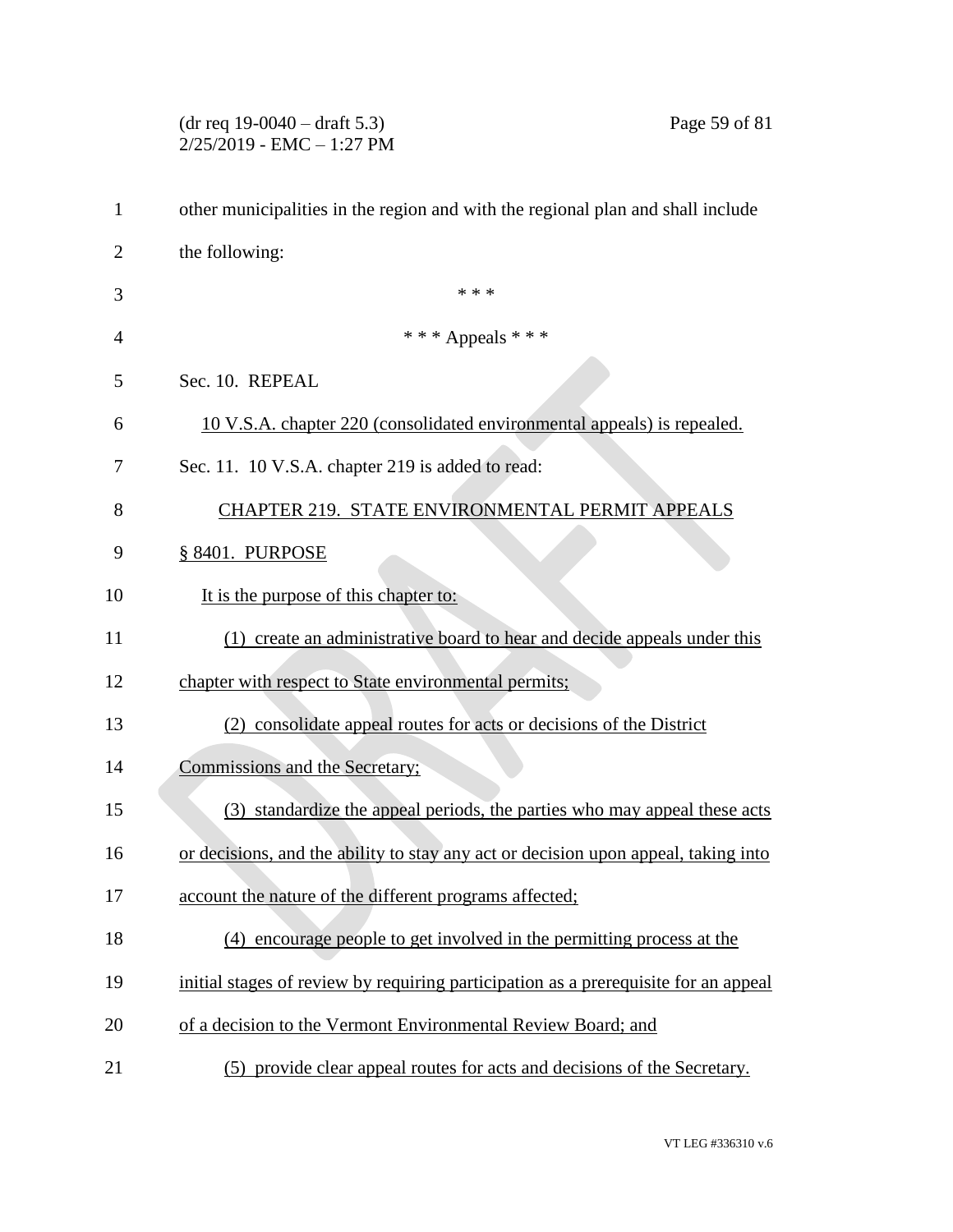(dr req 19-0040 – draft 5.3) Page 60 of 81  $2/25/2019$  - EMC - 1:27 PM

| $\mathbf{1}$   | § 8402. DEFINITIONS                                                                   |
|----------------|---------------------------------------------------------------------------------------|
| $\overline{2}$ | As used in this chapter:                                                              |
| 3              | (1) "Board" means the Vermont Environmental Review Board                              |
| 4              | established under chapter 151 of this title.                                          |
| 5              | (2) "District Commission" means a district commission established                     |
| 6              | under chapter 151 of this title.                                                      |
| 7              | (3) "Person" means any individual, partnership, company, corporation,                 |
| 8              | association, unincorporated association, joint venture, trust, municipality, the      |
| 9              | State of Vermont or any agency, department, or subdivision of the State, any          |
| 10             | federal agency, or any other legal or commercial entity.                              |
| 11             | (4) "Person aggrieved" means a person who alleges an injury to a                      |
| 12             | particularized interest protected by the provisions of law listed in section 8410     |
| 13             | of this title, attributable to an act or decision by a district coordinator, District |
| 14             | Commission, the Secretary, or the Board that can be redressed by the Board or         |
| 15             | the Supreme Court.                                                                    |
| 16             | (5) "Secretary" means the Secretary of Natural Resources or the                       |
| 17             | Secretary's duly authorized representative. For the purposes of this chapter,         |
| 18             | "Secretary" shall also mean the Commissioner of Environmental Conservation,           |
| 19             | the Commissioner of Forests, Parks and Recreation, and the Commissioner of            |
| 20             | Fish and Wildlife, with respect to those statutes that refer to the authority of      |
| 21             | that commissioner or the department overseen by that commissioner.                    |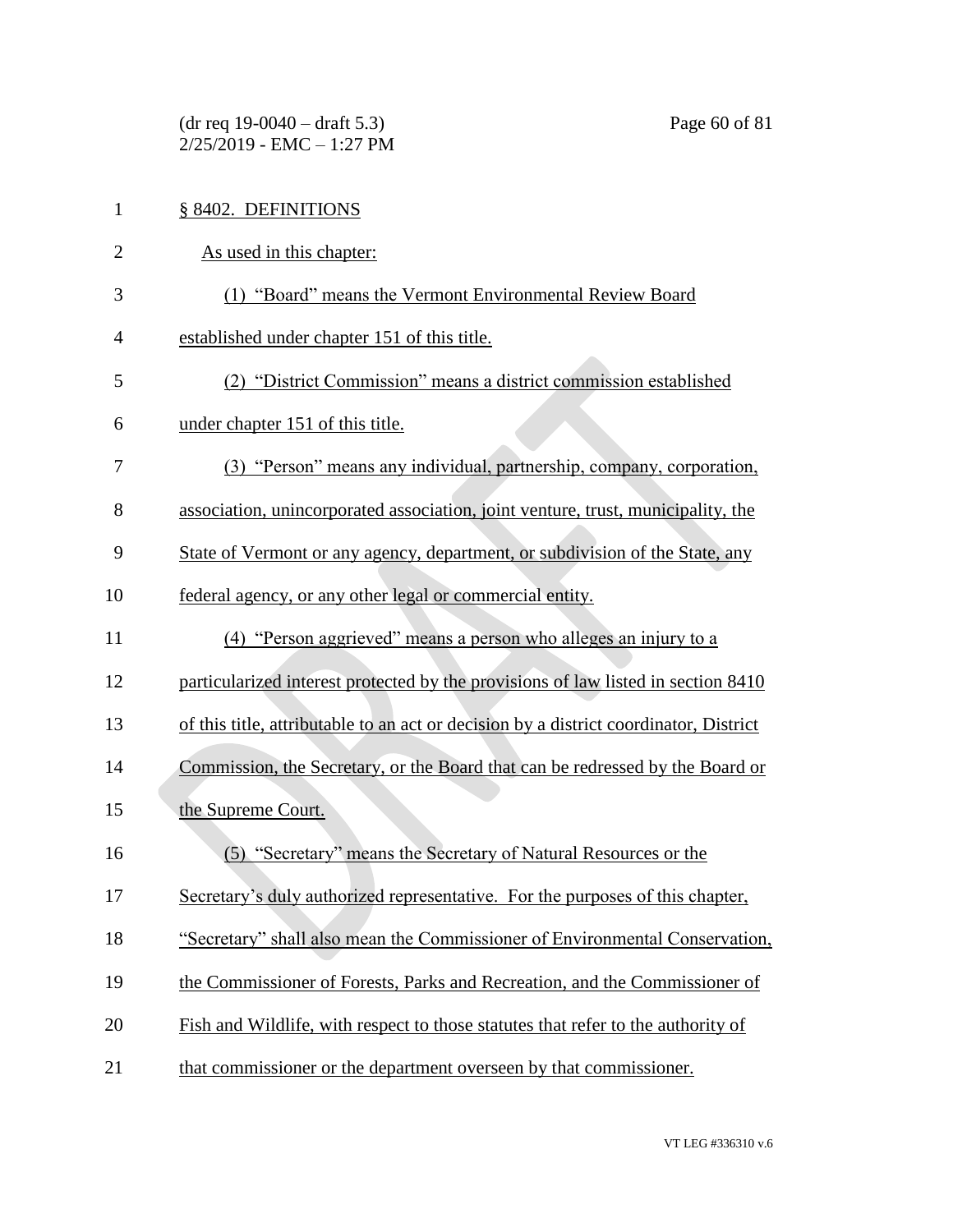(dr req 19-0040 – draft 5.3) Page 61 of 81 2/25/2019 - EMC – 1:27 PM

# 1 § 8403. APPLICABILITY

| $\overline{2}$ | (a) This chapter shall govern all appeals of an act or decision of the     |
|----------------|----------------------------------------------------------------------------|
| 3              | Secretary, excluding appeals of enforcement actions under chapters 201 and |
| 4              | 211 of this title and rulemaking, under:                                   |
| 5              | (1) The following provisions of this title:                                |
| 6              | (A) chapter 23 (air pollution control);                                    |
| 7              | (B) chapter 50 (aquatic nuisance control);                                 |
| 8              | (C) chapter 41 (regulation of stream flow);                                |
| 9              | (D) chapter $43$ (dams);                                                   |
| 10             | (E) chapter 47 (water pollution control);                                  |
| 11             | (F) chapter 48 (groundwater protection);                                   |
| 12             | (G) chapter 53 (beverage containers; deposit-redemption system);           |
| 13             | (H) chapter 55 (aid to municipalities for water supply and water           |
| 14             | pollution abatement and control);                                          |
| 15             | (I) chapter 56 (public water supply);                                      |
| 16             | (J) chapter 59 (underground and aboveground liquid storage tanks);         |
| 17             | (K) chapter 64 (potable water supply and wastewater system permit);        |
| 18             | (L) section 2625 (regulation of heavy cutting);                            |
| 19             | (M) chapter 123 (protection of endangered species);                        |
| 20             | (N) chapter 159 (waste management);                                        |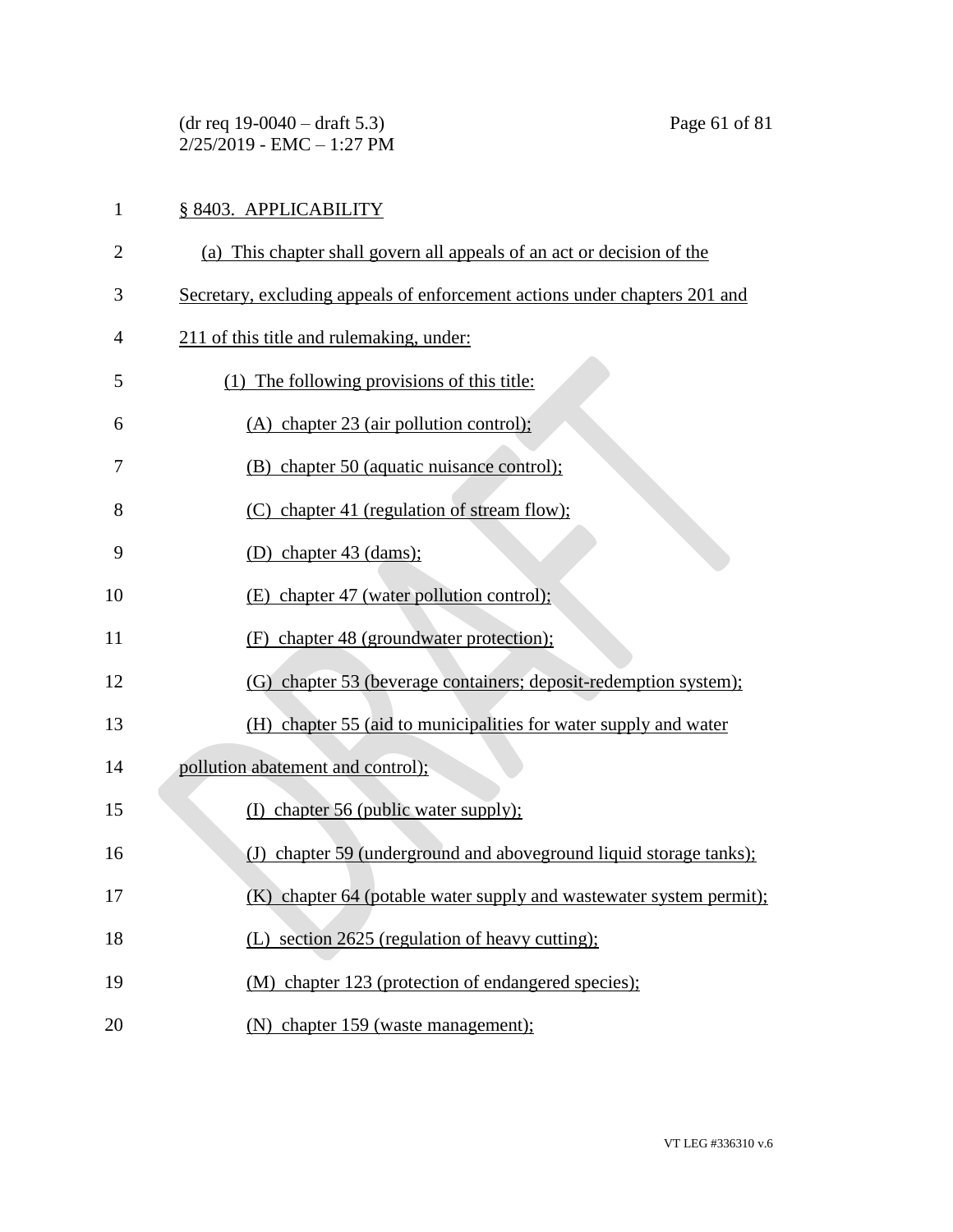### (dr req 19-0040 – draft 5.3) Page 62 of 81  $2/25/2019$  - EMC - 1:27 PM

| $\mathbf{1}$   | (O) chapter 37 (wetlands protection and water resources                         |
|----------------|---------------------------------------------------------------------------------|
| $\overline{2}$ | management);                                                                    |
| 3              | (P) chapter 166 (collection and recycling of electronic devices);               |
| $\overline{4}$ | (Q) chapter 164A (collection and disposal of mercury-containing                 |
| 5              | lamps);                                                                         |
| 6              | $(R)$ chapter 32 (flood hazard areas);                                          |
| 7              | (S) chapter 49A (lake shoreland protection standards);                          |
| 8              | chapter 83, subchapter 8 (importation of firewood); and<br>(T)                  |
| 9              | chapter 168 (product stewardship for primary batteries and<br>(U)               |
| 10             | rechargeable batteries);                                                        |
| 11             | (2) 29 V.S.A. chapter 11 (management of lakes and ponds); and                   |
| 12             | (3) 24 V.S.A. chapter 61, subchapter 10 (salvage yards).                        |
| 13             | (b) This chapter shall govern all appeals from an act or decision of a          |
| 14             | District Commission under chapter 151 of this title.                            |
| 15             | (c) This chapter shall govern all appeals from a district coordinator           |
| 16             | jurisdictional opinion under chapter 151 of this title.                         |
| 17             | (d) This chapter shall govern all appeals from an act or decision of the        |
| 18             | Board under this chapter.                                                       |
| 19             | (e) This chapter shall not govern appeals from enforcement actions under        |
| 20             | chapters 201 and 211 of this title or from rulemaking decisions by the Board or |
| 21             | the Secretary.                                                                  |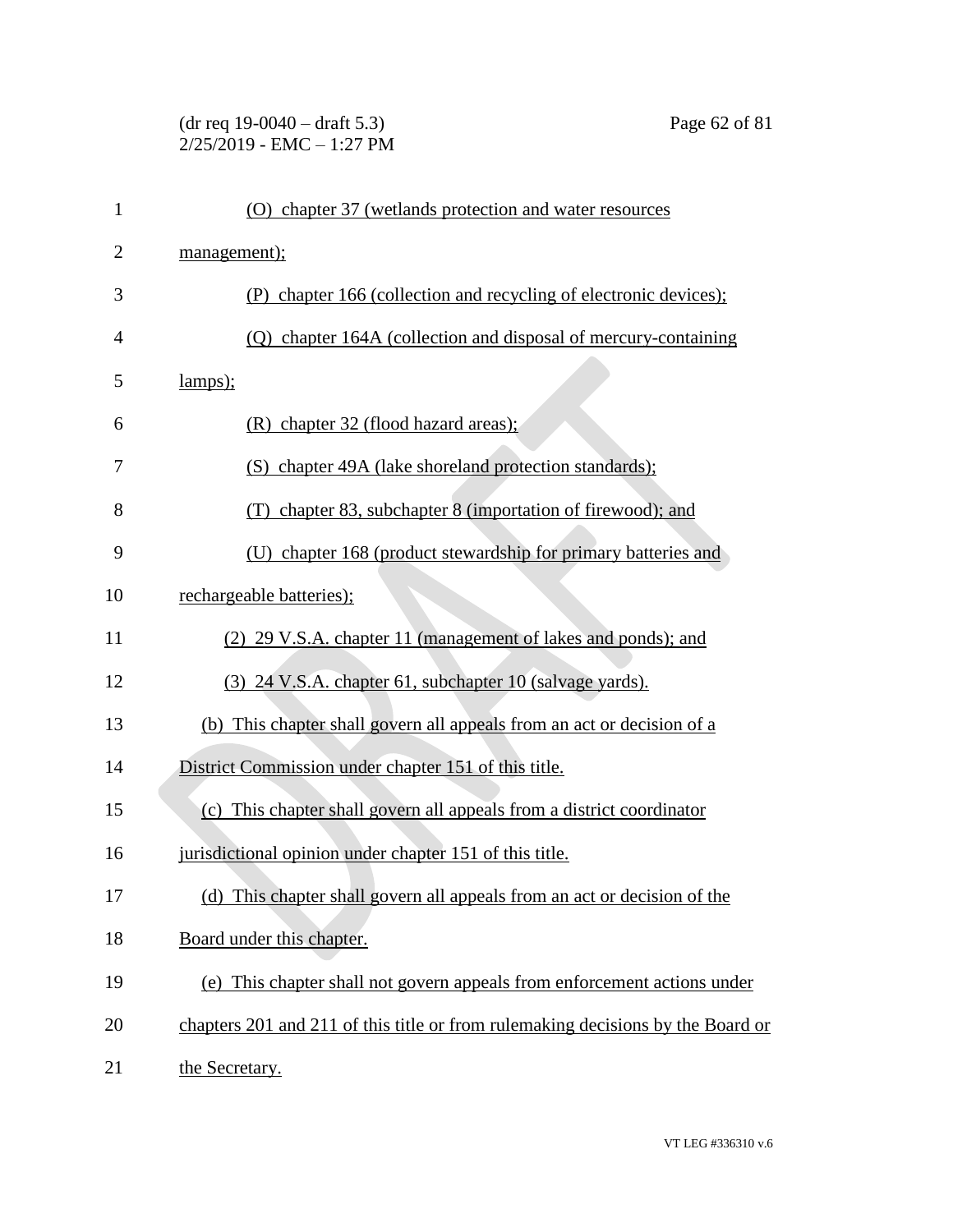# 1 § 8404. APPEALS

| $\overline{2}$ | (a) Person aggrieved; time period. Any person aggrieved by an act or               |
|----------------|------------------------------------------------------------------------------------|
| 3              | decision of the Secretary, a District Commission, or a district coordinator        |
| $\overline{4}$ | under the provisions of law listed in section 8403 of this title may appeal to the |
| 5              | Board within 30 days following the date of the act or decision.                    |
| 6              | (b) Notice of the filing of an appeal.                                             |
| 7              | (1) On filing an appeal from an act or decision of a District                      |
| 8              | Commission, the appellant shall notify all parties who had party status as of the  |
| 9              | end of the District Commission proceeding and all friends of the Commission        |
| 10             | that an appeal is being filed. In addition, the appellant shall publish notice not |
| 11             | more than 10 days after providing notice as required under this subsection, at     |
| 12             | the appellant's expense, in a newspaper of general circulation in the area of the  |
| 13             | project that is the subject of the decision.                                       |
| 14             | (2) On the filing of an appeal from the act or decision of the Secretary           |
| 15             | under the provisions of law listed in section 8403 of this title, the appellant    |
| 16             | shall provide notice of the filing of an appeal to the following persons: the      |
| 17             | applicant before the Agency of Natural Resources, if other than the appellant;     |
| 18             | the owner of the land where the project is located if the applicant is not the     |
| 19             | owner; the municipality in which the project is located; the municipal and         |
| 20             | regional planning commissions for the municipality in which the project is         |
| 21             | located; if the project site is located on a boundary, any adjacent Vermont        |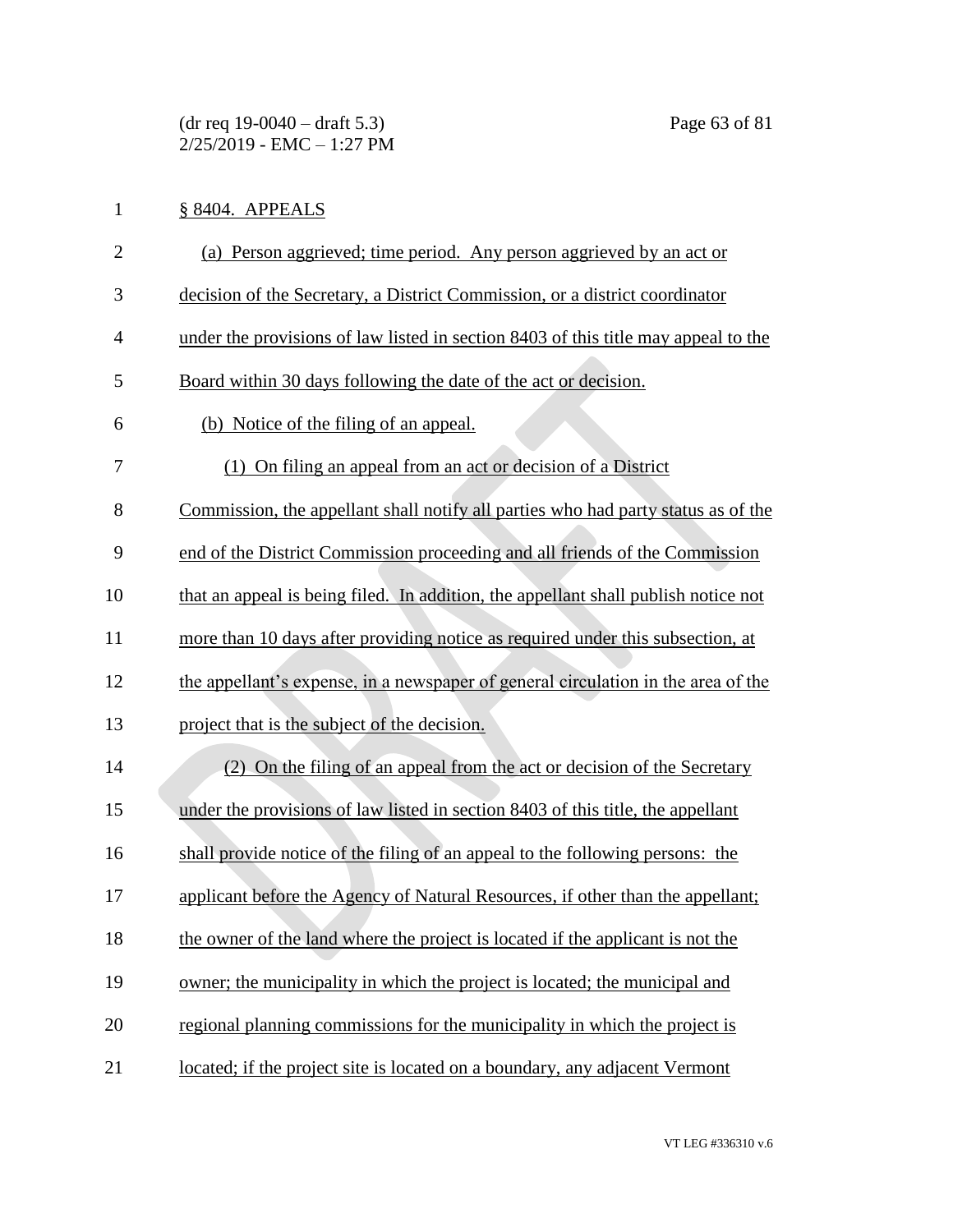(dr req 19-0040 – draft 5.3) Page 64 of 81  $2/25/2019$  - EMC - 1:27 PM

| $\mathbf{1}$   | municipality and the municipal and regional planning commissions for that           |
|----------------|-------------------------------------------------------------------------------------|
| $\overline{2}$ | municipality; any State agency affected; the solid waste management district in     |
| 3              | which the project is located, if the project constitutes a facility pursuant to     |
| $\overline{4}$ | subdivision $6602(10)$ of this title; all persons required to receive notice of     |
| 5              | receipt of an application or notice of the issuance of a draft permit; and all      |
| 6              | persons on any mailing list for the decision involved. In addition, the appellant   |
| 7              | shall publish notice not more than 10 days after providing notice as required       |
| 8              | under this subsection, at the appellant's expense, in a newspaper of general        |
| 9              | circulation in the area of the project that is the subject of the decision.         |
| 10             | (c) Requirement to participate before the District Commission or the                |
| 11             | Secretary.                                                                          |
| 12             | Participation before District Commission. An aggrieved person shall<br>(1)          |
| 13             | not appeal an act or decision that was made by a District Commission unless         |
| 14             | the person was granted party status by the District Commission pursuant to          |
| 15             | subdivision $6085(c)(1)(E)$ of this title, participated in the proceedings before   |
| 16             | the District Commission, and retained party status at the end of the District       |
| 17             | <u>Commission proceedings. In addition, the person may only appeal those issues</u> |
| 18             | under the criteria with respect to which the person was granted party status.       |
| 19             | However, notwithstanding these limitations, an aggrieved person may appeal          |
| 20             | an act or decision of the District Commission if the Board determines that:         |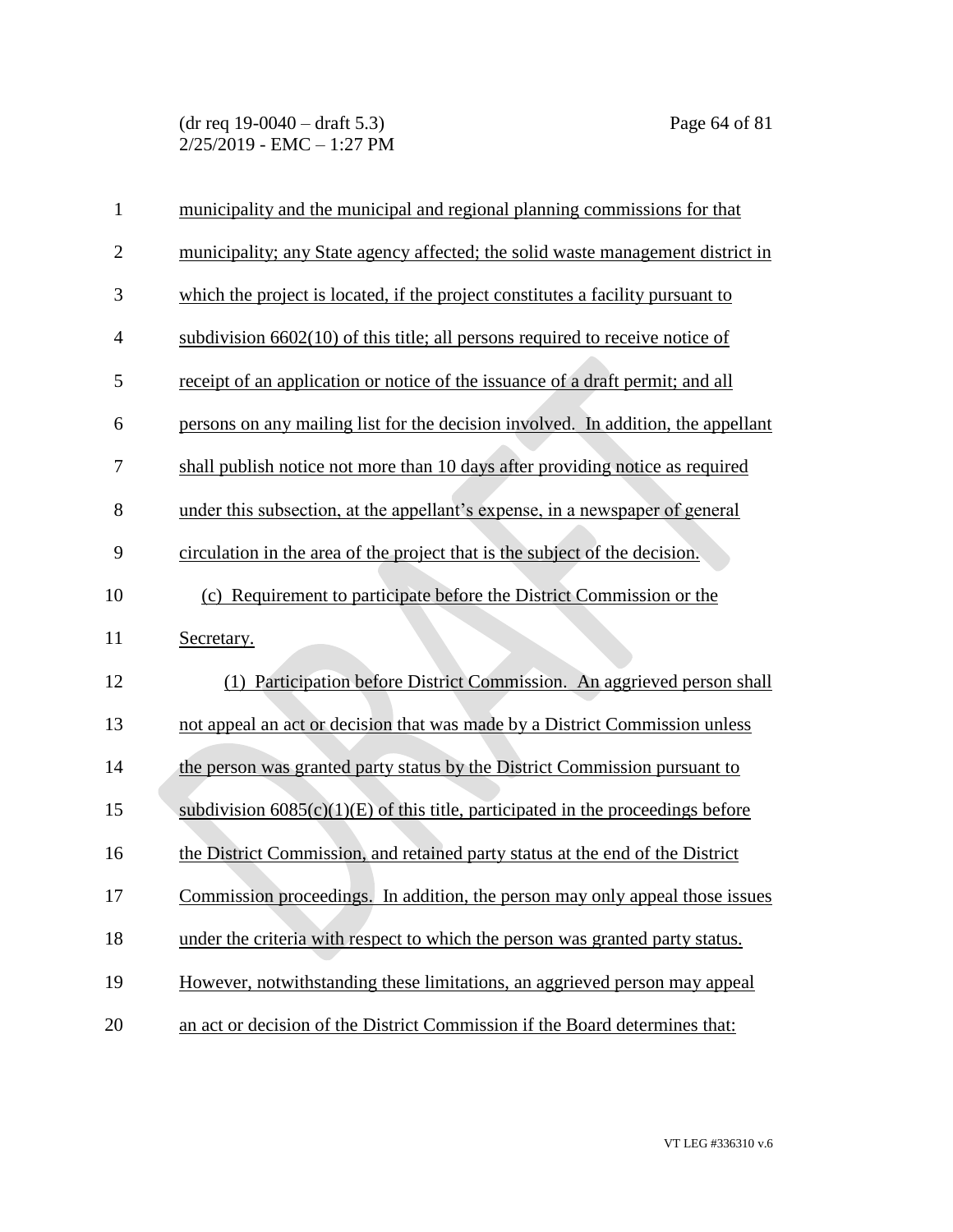| $(dr \text{ req } 19-0040 - draft 5.3)$ |  |
|-----------------------------------------|--|
| 2/25/2019 - EMC - 1:27 PM               |  |

| 1              | (A) there was a procedural defect that prevented the person from                   |
|----------------|------------------------------------------------------------------------------------|
| $\overline{2}$ | obtaining party status or participating in the proceeding;                         |
| 3              | (B) the decision being appealed is the grant or denial of party status;            |
| 4              | or                                                                                 |
| 5              | (C) some other condition exists that would result in manifest injustice            |
| 6              | if the person's right to appeal was disallowed.                                    |
| 7              | (2) Participation before the Secretary.                                            |
| 8              | (A) An aggrieved person shall not appeal an act or decision of the                 |
| 9              | Secretary unless the person submitted to the Secretary a written comment           |
| 10             | during the comment period or an oral comment at the public meeting                 |
| 11             | conducted by the Secretary. In addition, the person may only appeal issues         |
| 12             | related to the person's comment to the Secretary.                                  |
| 13             | (i) To be sufficient for the purpose of appeal, a comment to the                   |
| 14             | Secretary shall identify each reasonably ascertainable issue with enough           |
| 15             | particularity so that a meaningful response can be provided.                       |
| 16             | (ii) The appellant shall identify each comment that the appellant                  |
| 17             | submitted to the Secretary that identifies or relates to an issue raised in his or |
| 18             | her appeal.                                                                        |
| 19             | (iii) A person moving to dismiss an appeal or an issue raised by an                |
| 20             | appeal pursuant to this subdivision (A) shall have the burden to prove that the    |
| 21             | requirements of this subdivision (A) are not satisfied.                            |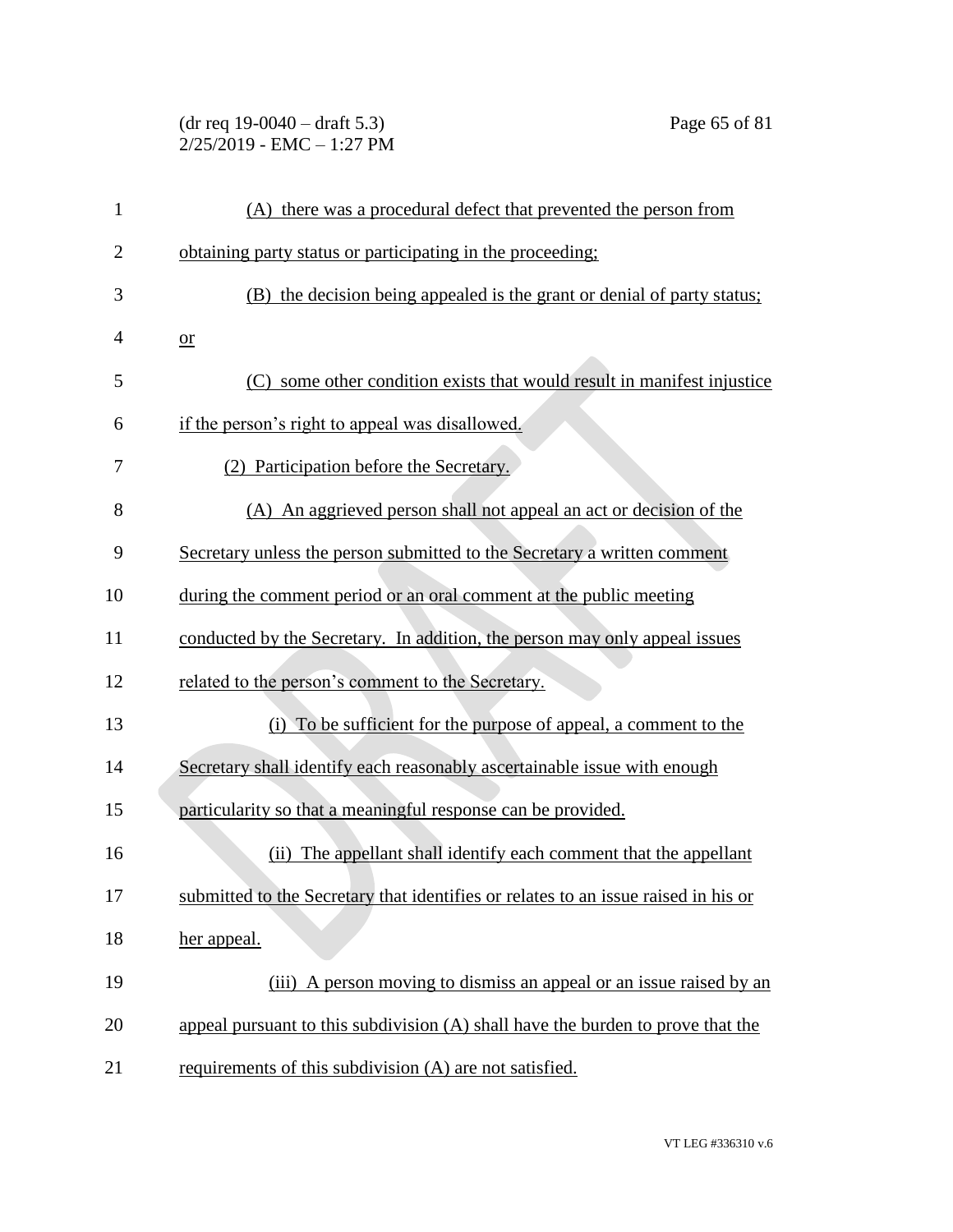| $(dr \text{ req } 19-0040 - draft 5.3)$ |  |
|-----------------------------------------|--|
| $2/25/2019$ - EMC $-1:27$ PM            |  |

| $\mathbf{1}$   | $(B)$ Notwithstanding the limitations of subdivision $(2)(A)$ of this               |
|----------------|-------------------------------------------------------------------------------------|
| $\overline{2}$ | subsection (c), an aggrieved person may appeal an act or decision of the            |
| 3              | Secretary if the Board determines that:                                             |
| 4              | (i) there was a procedural defect that prevented the person from                    |
| 5              | commenting during the comment period or at the public meeting or otherwise          |
| 6              | participating in the proceeding:                                                    |
| 7              | (ii) the Secretary did not conduct a comment period and did not                     |
| 8              | hold a public meeting;                                                              |
| 9              | (iii) the person demonstrates that an issue was not reasonably                      |
| 10             | ascertainable during the review of an application or other request that led to the  |
| 11             | Secretary's act or decision; or                                                     |
| 12             | (iv) some other condition exists that would result in manifest                      |
| 13             | injustice if the person's right to appeal was disallowed.                           |
| 14             | (d) District coordinator jurisdictional opinions.                                   |
| 15             | (1) The appellant shall provide notice of the filing of an appeal to each           |
| 16             | person entitled to notice under subdivisions $6085(c)(1)(A)$ –(D) of this title and |
| 17             | to each person on a list pursuant to subdivision $6085(c)(1)(E)$ of this title that |
| 18             | is approved under subsection $6007(c)$ of this title.                               |
| 19             | (2) Failure to appeal within the time required under subsection (a) of              |
| 20             | this section shall render the jurisdictional opinion the final determination        |
| 21             | regarding jurisdiction under chapter 151 of this title unless the opinion was not   |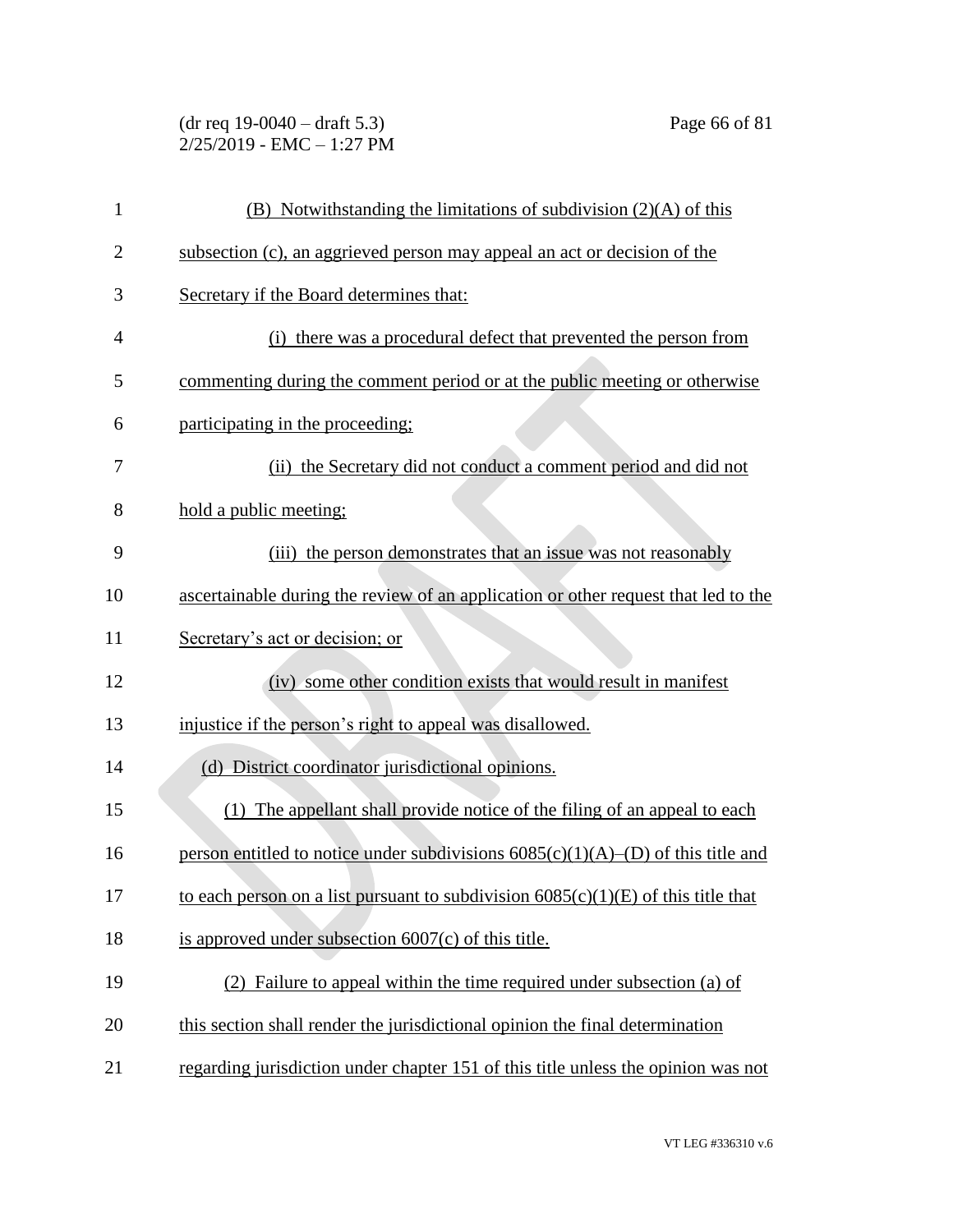(dr req 19-0040 – draft 5.3) Page 67 of 81  $2/25/2019$  - EMC - 1:27 PM

| $\mathbf{1}$   | properly served on persons listed in subdivisions $6085(c)(1)(A)$ –(D) of this        |
|----------------|---------------------------------------------------------------------------------------|
| $\overline{2}$ | title and each person on a list pursuant to subdivision $6085(c)(1)(E)$ of this title |
| 3              | that is approved under subsection $6007(c)$ of this title.                            |
| $\overline{4}$ | (e) Stays.                                                                            |
| 5              | (1) The filing of an appeal shall automatically stay the act or decision in           |
| 6              | the following situations:                                                             |
| 7              | (A) acts or decisions involving stream alteration permits or shoreline                |
| 8              | encroachment permits issued by the Secretary; and                                     |
| 9              | (B) the denial of party status by a District Commission.                              |
| 10             | (2) On petition by a party or upon its own motion for a stay of an act or             |
| 11             | decision, the Board shall perform the initial review of the request and may           |
| 12             | grant a stay. Any decision under this subsection to issue a stay shall be subject     |
| 13             | to appeal to the Supreme Court according to the Rules of Appellate Procedure.         |
| 14             | (f) Consolidated appeals. The Board may consolidate or coordinate                     |
| 15             | different appeals where those appeals all relate to the same project.                 |
| 16             | (g) De novo. The Board, applying the substantive standards that were                  |
| 17             | applicable to the District Commission, district coordinator, or Secretary, shall      |
| 18             | hear and review de novo those issues that have been appealed. The Board shall         |
| 19             | apply its independent judgement in finding facts and interpreting law.                |
| 20             | (h) Appeals of authorizations or coverage under a general permit. Any                 |
| 21             | appeal of an authorization or coverage under the terms of a general permit shall      |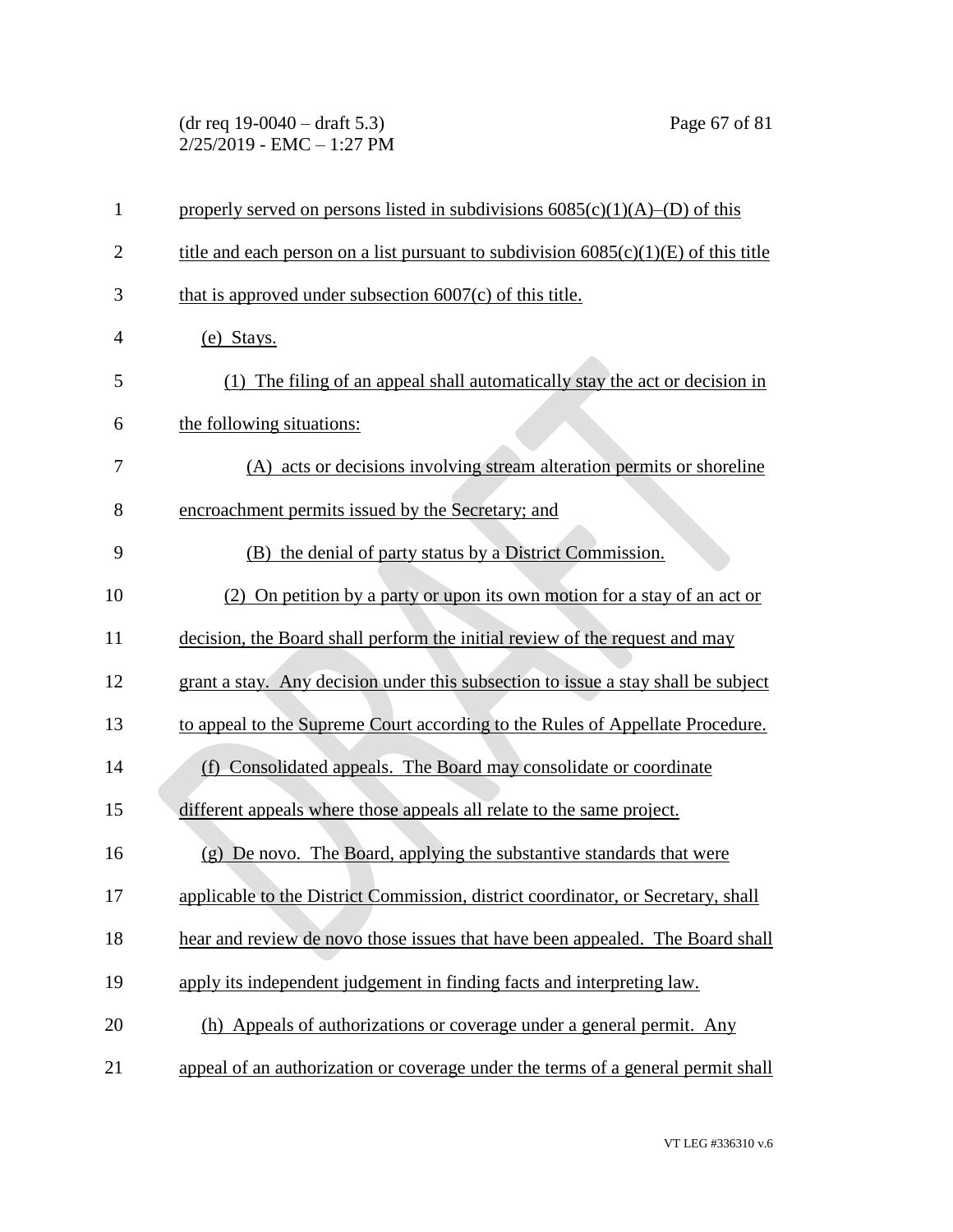(dr req 19-0040 – draft 5.3) Page 68 of 81  $2/25/2019$  - EMC - 1:27 PM

| $\mathbf{1}$   | be limited in scope to whether the permitted activity complies with the terms       |
|----------------|-------------------------------------------------------------------------------------|
| $\overline{2}$ | and conditions of the general permit.                                               |
| 3              | (i) Limitations on appeals. Notwithstanding any other provision of this             |
| 4              | section:                                                                            |
| 5              | (1) there shall be no appeal from a District Commission decision when               |
| 6              | the Commission has issued a permit and no hearing was requested or held, or         |
| 7              | no motion to alter was filed following the issuance of an administrative            |
| 8              | amendment; and                                                                      |
| 9              | (2) if a District Commission issues a partial decision under subsection             |
| 10             | 6086(b) of this title, any appeal of that decision must be taken within 30 days     |
| 11             | following the date of that decision.                                                |
| 12             | (j) Representation. The Secretary may represent the Agency in all appeals           |
| 13             | under this section. If more than one State agency either appeals or seeks to        |
| 14             | intervene in an appeal under this section, only the Attorney General may            |
| 15             | represent the interests of the State in the appeal.                                 |
| 16             | (k) Prior decisions. Prior decisions of the Water Resources Board, the              |
| 17             | Environmental Board, the Waste Facilities Panel, and the Environmental              |
| 18             | Division on matters arising under the chapters listed in section 8403 of this title |
| 19             | shall be given the same weight and consideration as prior decisions of the          |
| 20             | Board.                                                                              |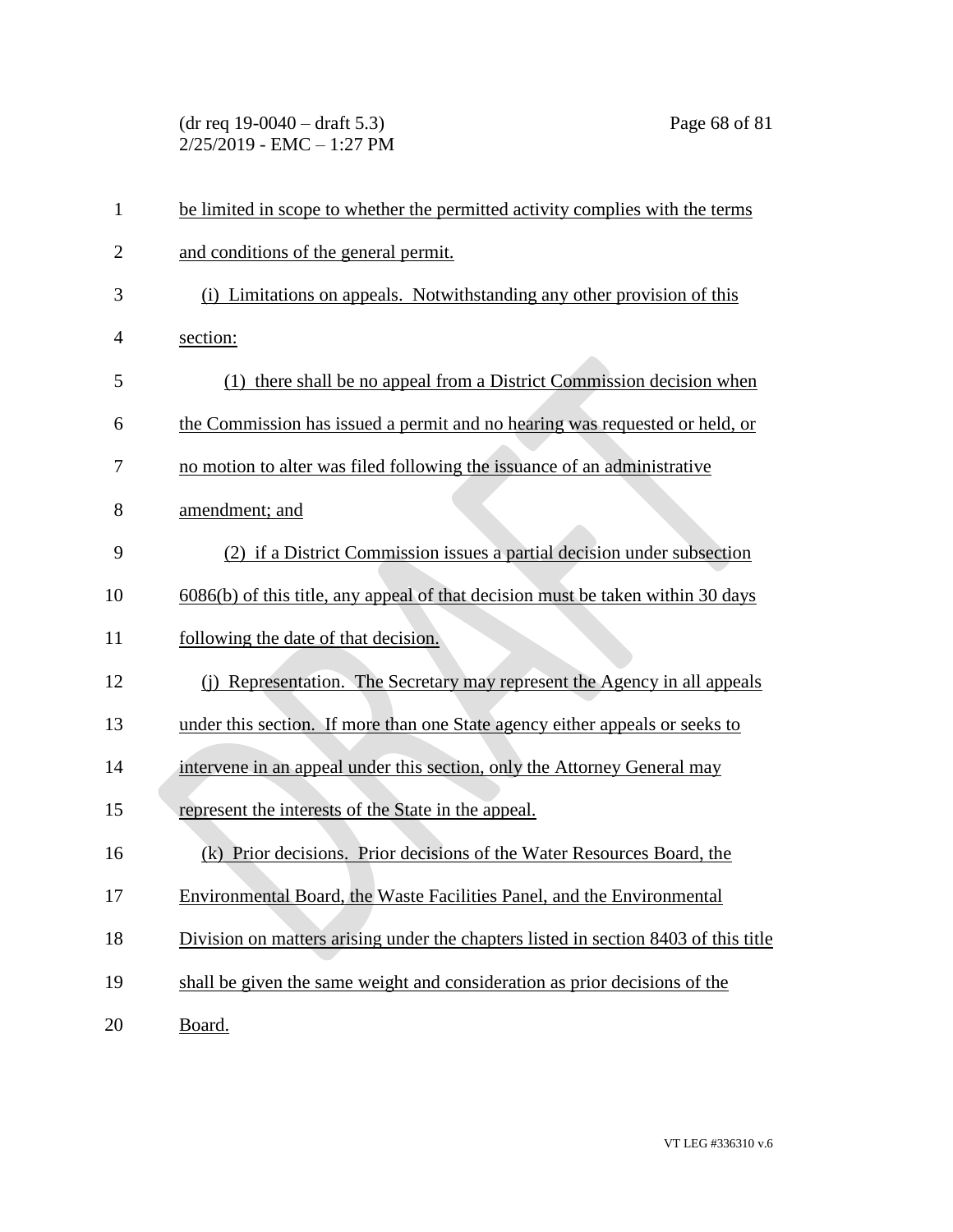#### (dr req 19-0040 – draft 5.3) Page 69 of 81 2/25/2019 - EMC – 1:27 PM

| $\mathbf{1}$   | (1) Intervention. Any person may intervene in a pending appeal if that             |
|----------------|------------------------------------------------------------------------------------|
| $\overline{2}$ | person:                                                                            |
| 3              | (1) appeared as a party in the action appealed from and retained party             |
| $\overline{4}$ | status;                                                                            |
| 5              | $(2)$ is a party by right;                                                         |
| 6              | (3) is a person aggrieved, as defined in this chapter; or                          |
| 7              | (4) meets the standard for intervention established in the Vermont Rules           |
| 8              | of Civil Procedure.                                                                |
| 9              | (m) With respect to review of an act or decision of the Secretary pursuant         |
| 10             | to 3 V.S.A. § 2809, the Board may reverse the act or decision or amend an          |
| 11             | allocation of costs to an applicant only if the Board determines that the act,     |
| 12             | decision, or allocation was arbitrary, capricious, or an abuse of discretion. In   |
| 13             | the absence of such a determination, the Board shall require the applicant to      |
| 14             | pay the Secretary all costs assessed pursuant to 3 V.S.A. § 2809.                  |
| 15             | (n) Administrative record. The Secretary shall certify the administrative          |
| 16             | record as defined in chapter 170 of this title and shall transfer a certified copy |
| 17             | of that record to the Board when:                                                  |
| 18             | (1) there is an appeal of an act or decision of the Secretary that is based        |
| 19             | on that record; or                                                                 |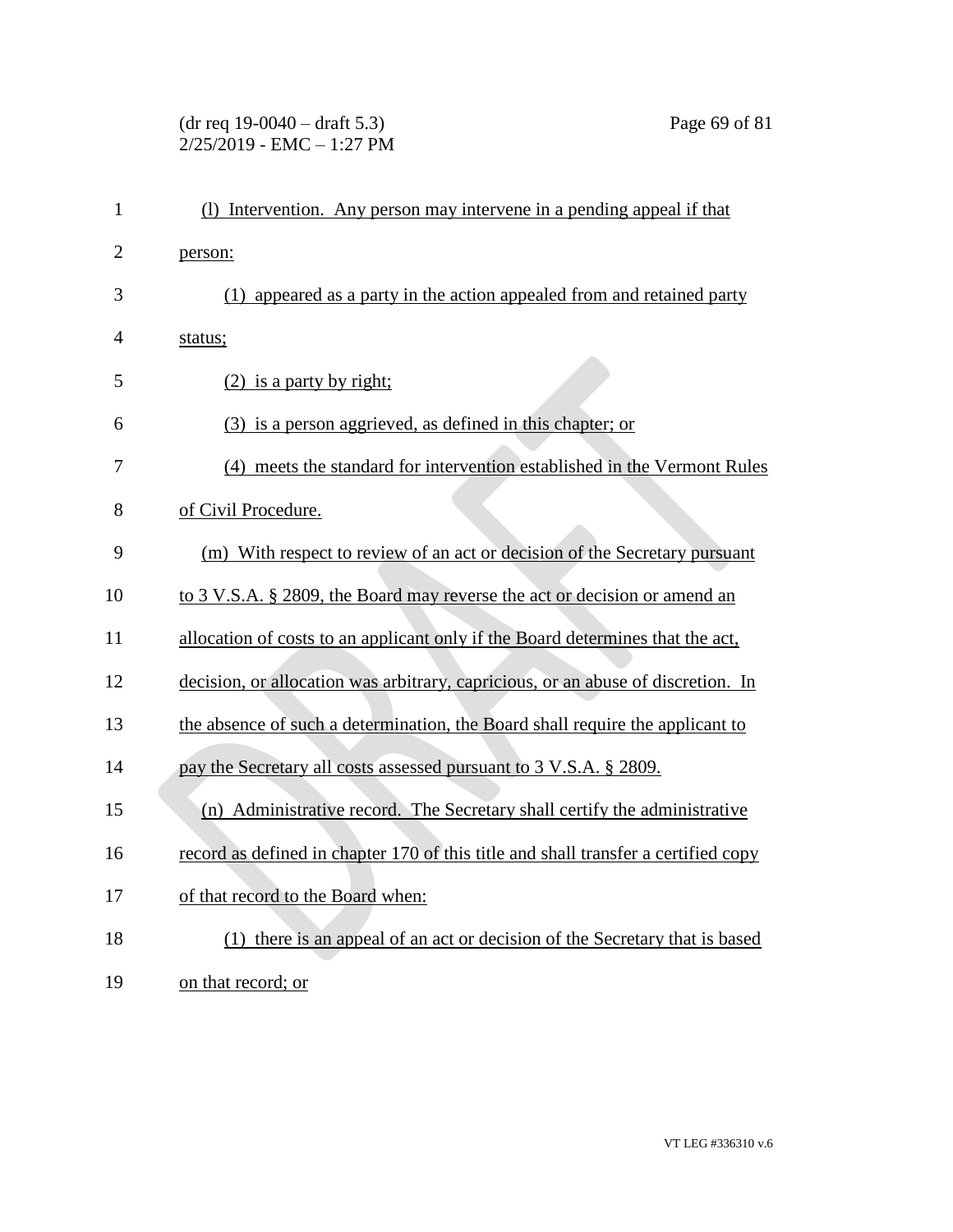#### (dr req 19-0040 – draft 5.3) Page 70 of 81 2/25/2019 - EMC – 1:27 PM

| $\mathbf{1}$   | (2) there is an appeal of a decision of a District Commission and a                |
|----------------|------------------------------------------------------------------------------------|
| $\overline{2}$ | decision of the Secretary is relevant under a criterion of subsection 6086(a) of   |
| 3              | this title that is at issue in the appeal.                                         |
| 4              | § 8405. FEES                                                                       |
| 5              | (a) All persons filing an appeal shall pay a fee of \$250.00, plus any             |
| 6              | associated publication costs. The Board may waive the fee or publication costs     |
| 7              | if the Board finds that the appellant or initiating party is unable to pay the fee |
| 8              | or publication costs. The fee of \$250.00 shall not apply to appeals or other      |
| 9              | matters brought before the Board under this chapter in the name of the State by    |
| 10             | public officials authorized to do so.                                              |
| 11             | (b) All funds collected pursuant to this section shall be deposited into the       |
| 12             | fund created in section 6029 of this title.                                        |
| 13             | § 8406. APPEALS TO THE SUPREME COURT                                               |
| 14             | (a) Any person aggrieved by an act or decision of the Board pursuant to            |
| 15             | this chapter may appeal to the Supreme Court within 30 days after the date of      |
| 16             | the entry of the judgment or order appealed from, provided that the person was     |
| 17             | a party to the proceeding before the Board.                                        |
| 18             | (b) Notwithstanding subsection (a) of this section, an aggrieved person may        |
| 19             | appeal a decision of the Board if the Supreme Court determines that:               |
| 20             | (1) there was a procedural defect that prevented the person from                   |
| 21             | participating in the proceeding; or                                                |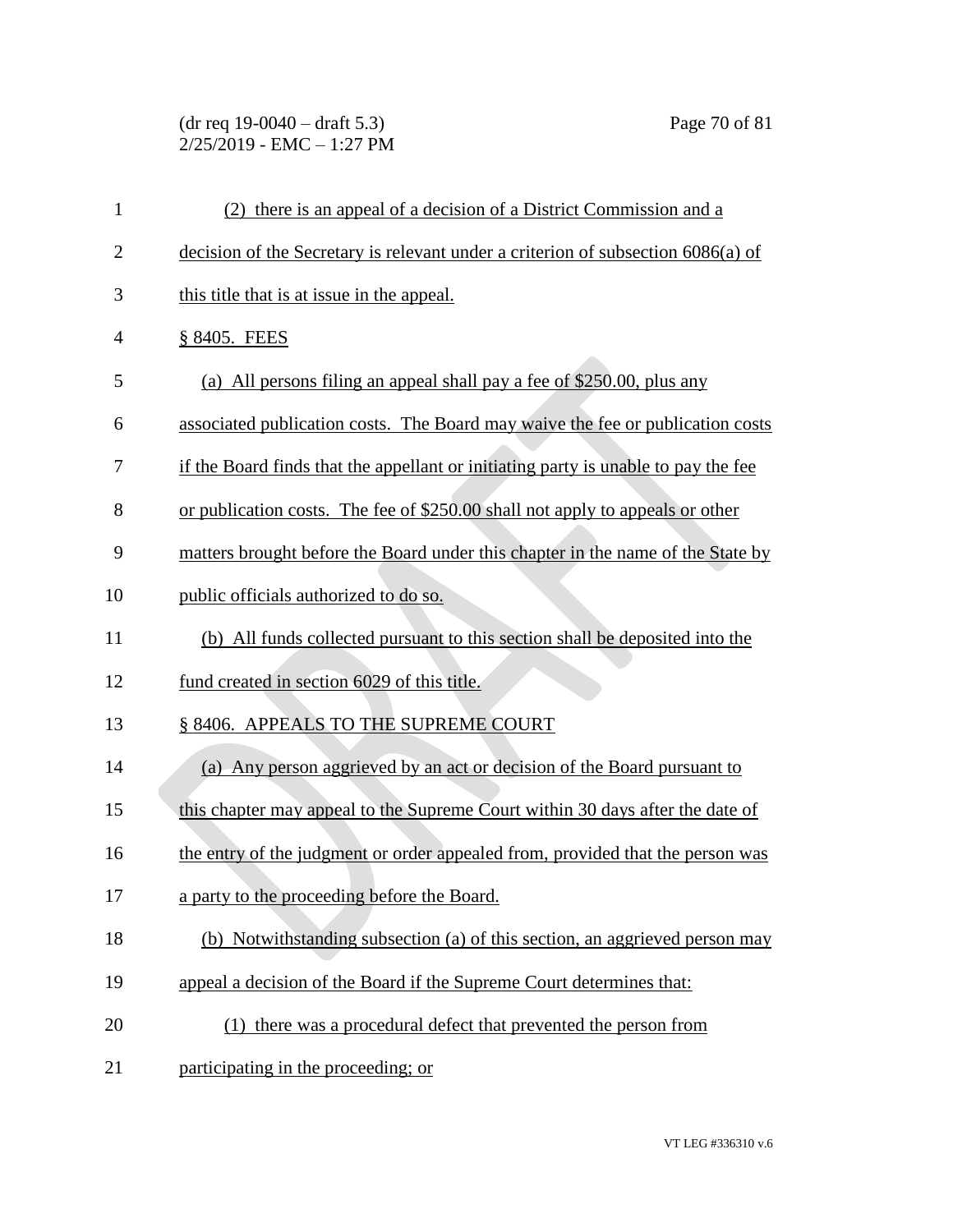(dr req 19-0040 – draft 5.3) Page 71 of 81  $2/25/2019$  - EMC - 1:27 PM

| $\mathbf{1}$   | (2) some other condition exists that would result in manifest injustice if     |
|----------------|--------------------------------------------------------------------------------|
| $\overline{2}$ | the person's right to appeal was disallowed.                                   |
| 3              | (c) An objection that has not been raised before the Board may not be          |
| 4              | considered by the Supreme Court, unless the failure or neglect to raise that   |
| 5              | objection is excused by the Supreme Court because of extraordinary             |
| 6              | circumstances. The findings of the Board with respect to questions of fact, if |
| 7              | supported by substantial evidence on the record as a whole, shall be           |
| 8              | conclusive.                                                                    |
| 9              | (d) Only the Attorney General may represent the State in all appeals under     |
| 10             | this section.                                                                  |
| 11             | *** Environmental Division ***                                                 |
| 12             | Sec. 12. 4 V.S.A. § 34 is amended to read:                                     |
| 13             | § 34. JURISDICTION; ENVIRONMENTAL DIVISION                                     |
| 14             | The Environmental Division shall have:                                         |
| 15             | (1) jurisdiction of matters arising under 10 V.S.A. chapters chapter 201       |
| 16             | and 220;                                                                       |
| 17             | (2) jurisdiction of matters arising under 24 V.S.A. chapter 61,                |
| 18             | subchapter 12 and 24 V.S.A. chapter 117; and                                   |
| 19             | (3) original jurisdiction to revoke permits under 10 V.S.A. chapter 151.       |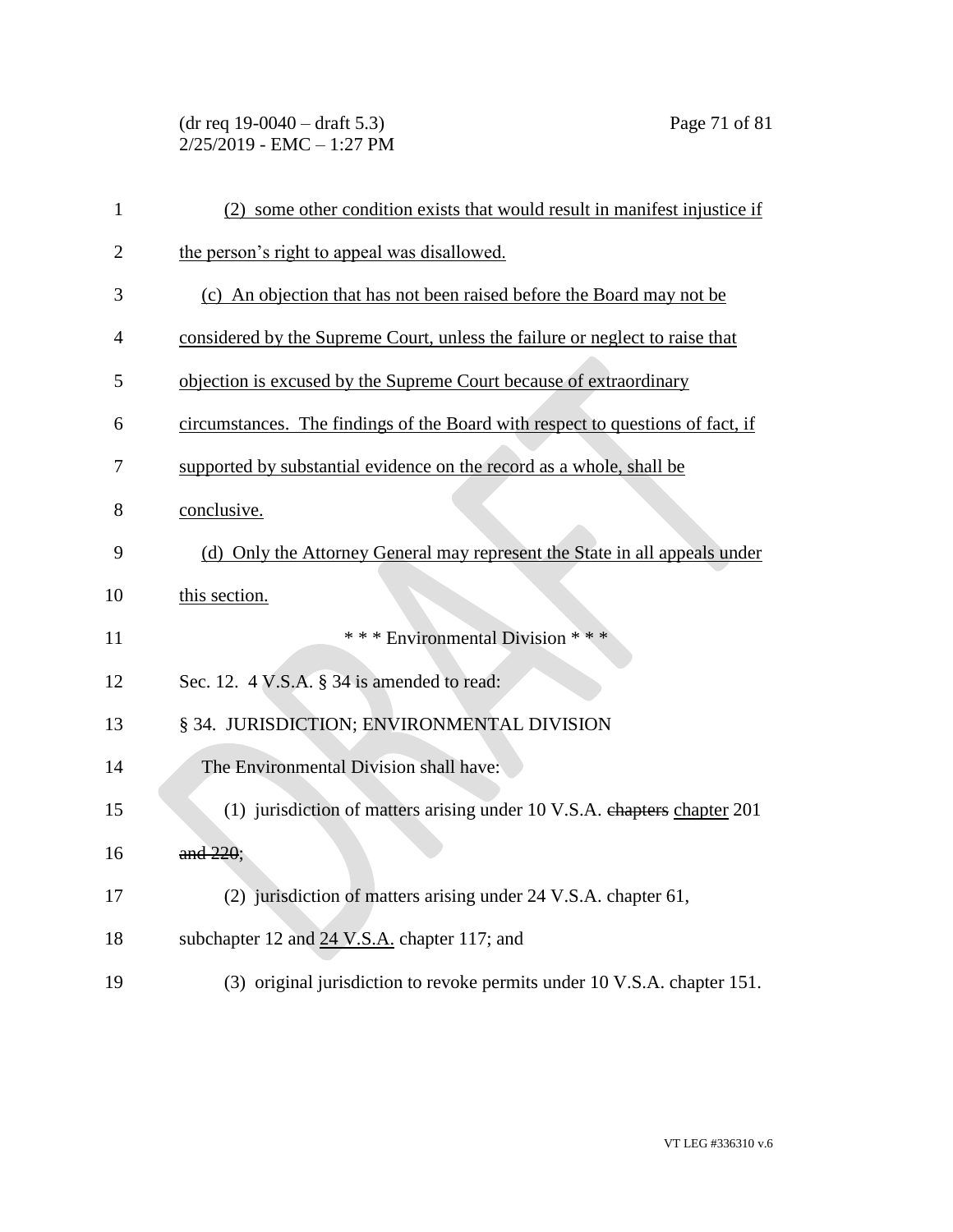(dr req 19-0040 – draft 5.3) Page 72 of 81 2/25/2019 - EMC – 1:27 PM

| $\mathbf{1}$   | Sec. 13. 24 V.S.A. § 2283 is amended to read:                                            |
|----------------|------------------------------------------------------------------------------------------|
| $\overline{2}$ | § 2283. APPEALS                                                                          |
| 3              | After exhausting the right of administrative appeal to the Board under 19                |
| $\overline{4}$ | V.S.A. $\S$ 5(d)(5), a person aggrieved by any order, act, or decision of the            |
| 5              | Agency of Transportation may appeal to the Superior Court, and all                       |
| 6              | proceedings shall be de novo. Any person, including the Agency of                        |
| 7              | Transportation, may appeal to the Supreme Court from a judgment or ruling of             |
| 8              | the Superior Court. Appeals of acts or decisions of the Secretary of Natural             |
| 9              | Resources or under this subchapter shall be appealed to the Vermont                      |
| 10             | Environmental Review Board under 10 V.S.A. § 8403. Acts or decisions of a                |
| 11             | legislative body of a municipality under this subchapter shall be appealed to            |
| 12             | the Environmental Division under $10 \text{ V.S.A.}$ \$8503 section 4471a of this title. |
| 13             | Sec. 14. 24 V.S.A. $\S$ 4449(a)(3) is amended to read:                                   |
| 14             | (3) No permit issued pursuant to this section shall take effect until the                |
| 15             | time for appeal in section 4465 of this title has passed, or in the event that a         |
| 16             | notice of appeal is properly filed, no such permit shall take effect until               |
| 17             | adjudication of that appeal by the appropriate municipal panel is complete and           |
| 18             | the time for taking an appeal to the Environmental Division has passed without           |
| 19             | an appeal being taken. If an appeal is taken to the Environmental Division, the          |
| 20             | permit shall not take effect until the Environmental Division rules in                   |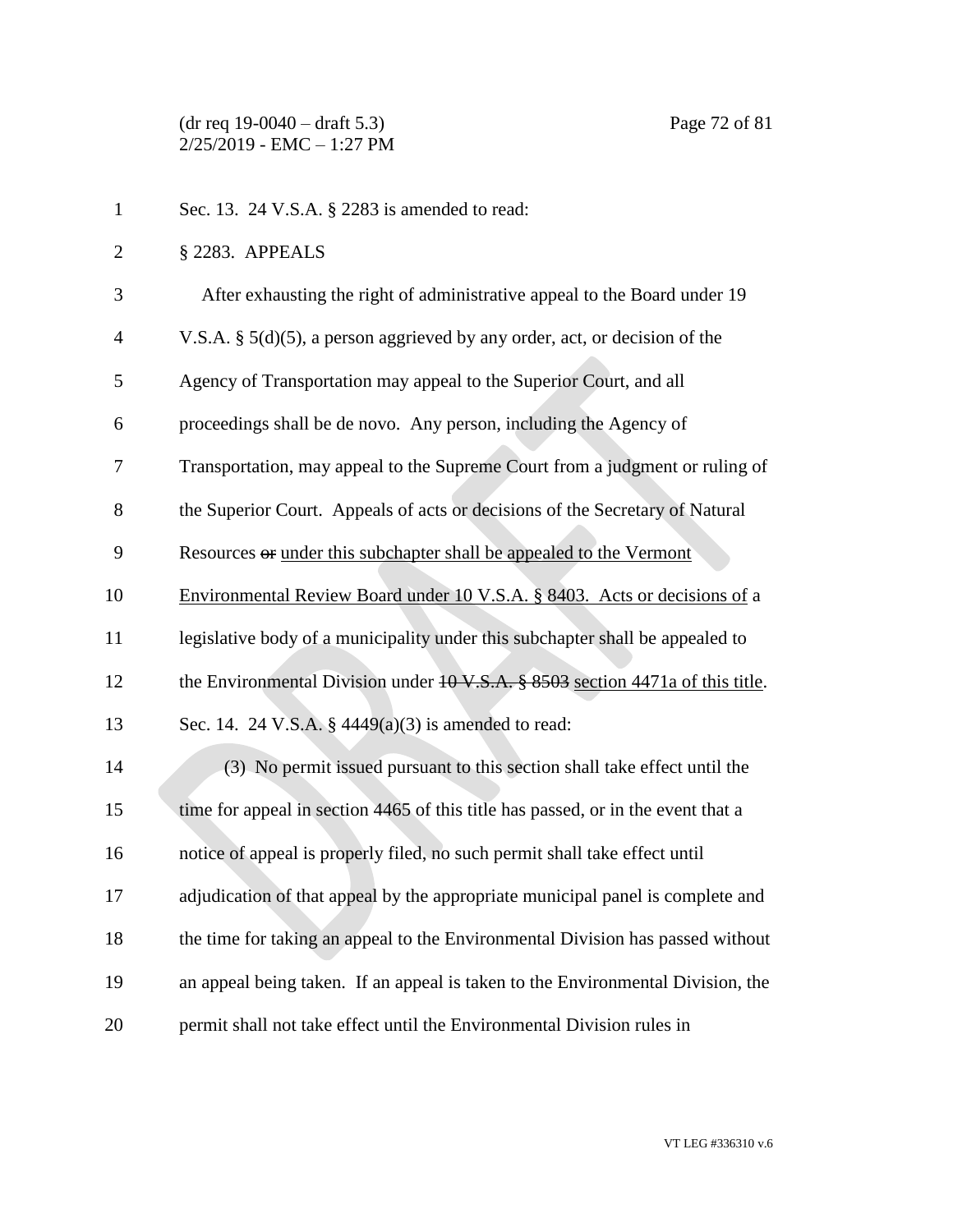## (dr req 19-0040 – draft 5.3) Page 73 of 81  $2/25/2019$  - EMC - 1:27 PM

| $\mathbf{1}$   | accordance with 10 V.S.A. § 8504 section 4471a of this title on whether to        |
|----------------|-----------------------------------------------------------------------------------|
| $\overline{2}$ | issue a stay, or until the expiration of 15 days, whichever comes first.          |
| 3              | Sec. 15. 24 V.S.A. § 4471 is amended to read:                                     |
| 4              | § 4471. APPEAL TO ENVIRONMENTAL DIVISION                                          |
| 5              | (a) Participation required. An interested person who has participated in a        |
| 6              | municipal regulatory proceeding authorized under this title may appeal a          |
| 7              | decision rendered in that proceeding by an appropriate municipal panel to the     |
| 8              | Environmental Division as provided by section 4471a of this title.                |
| 9              | Participation in a local regulatory proceeding shall consist of offering, through |
| 10             | oral or written testimony, evidence or a statement of concern related to the      |
| 11             | subject of the proceeding. An appeal from a decision of the appropriate           |
| 12             | municipal panel, or from a decision of the municipal legislative body under       |
| 13             | subsection 4415(d) of this title, shall be taken in such manner as the Supreme    |
| 14             | Court may by rule provide for appeals from State agencies governed by 3           |
| 15             | V.S.A. §§ 801–816, unless the decision is an appropriate municipal panel          |
| 16             | decision which that the municipality has elected to be subject to review on the   |
| 17             | record.                                                                           |
| 18             | * * *                                                                             |
| 19             | Sec. 16. 24 V.S.A. § 4471a is added to read:                                      |
| 20             | § 4471a. ENVIRONMENTAL DIVISION                                                   |
| 21             | (a) Applicability.                                                                |
|                |                                                                                   |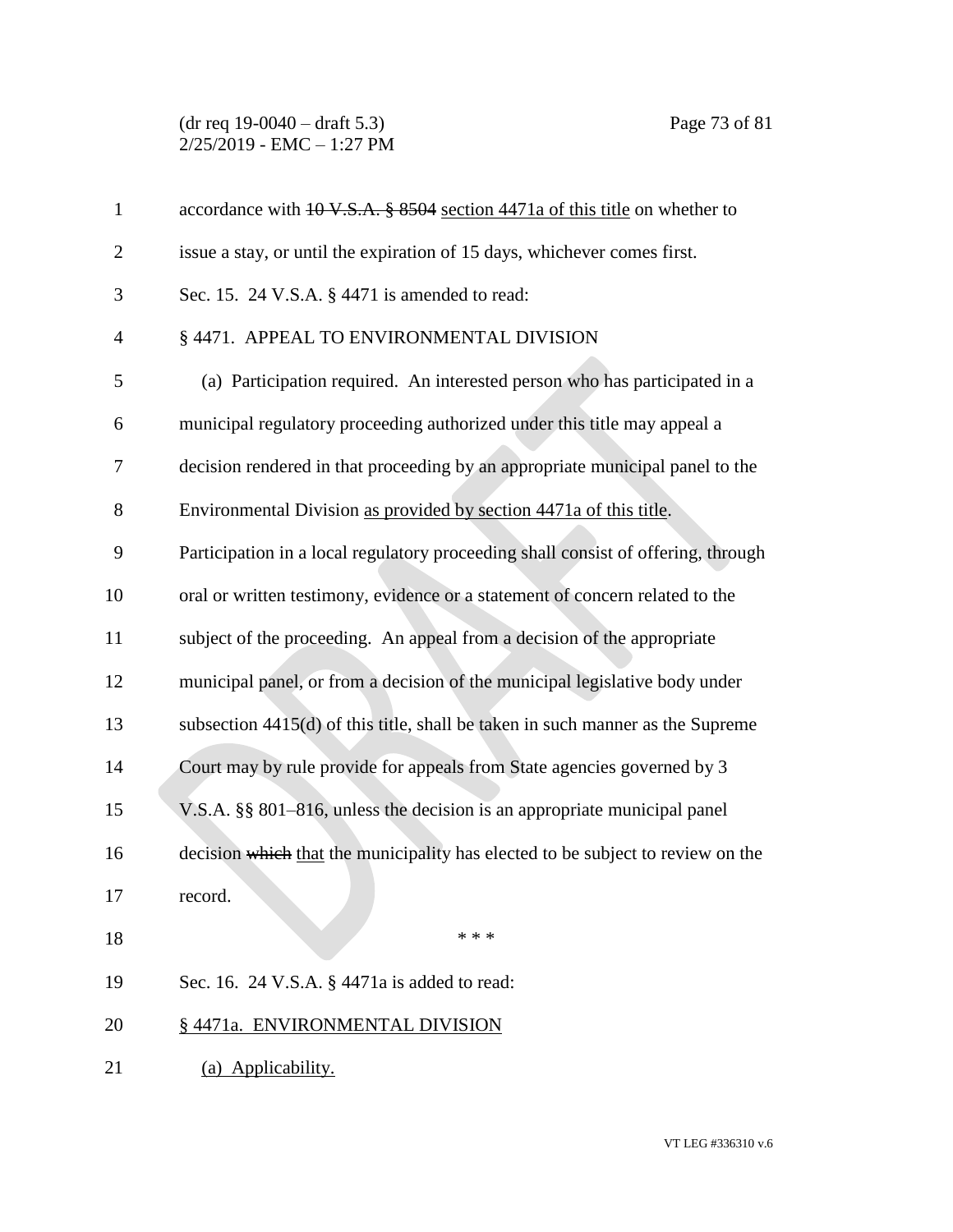## (dr req 19-0040 – draft 5.3) Page 74 of 81 2/25/2019 - EMC – 1:27 PM

| 1              | (1) This section and section 4471 of this title shall govern all appeals          |
|----------------|-----------------------------------------------------------------------------------|
| $\overline{2}$ | arising under this chapter, except for appeals under section 4352 of this title.  |
| 3              | (2) This section shall govern all appeals of acts or decisions of the             |
| $\overline{4}$ | legislative body of a municipality arising under chapter 61, subchapter 10 of     |
| 5              | this title relating to the municipal certificate of approved location for salvage |
| 6              | yards.                                                                            |
| 7              | (3) This section shall govern all appeals from an act or decision of the          |
| 8              | Environmental Division under this chapter.                                        |
| 9              | (b) Appeals; exceptions.                                                          |
| 10             | (1) Within 30 days after the date of the act or decision, an interested           |
| 11             | person as defined in section 4465 of this title who has participated as defined   |
| 12             | in section 4471 of this title in the municipal regulatory proceeding under this   |
| 13             | chapter may appeal to the Environmental Division an act or decision made          |
| 14             | under this chapter by an appropriate municipal panel; provided, however, that     |
| 15             | decisions of a development review board under section 4420 of this title with     |
| 16             | respect to review of municipal impacts under 10 V.S.A. chapter 151 are not        |
| 17             | subject to appeal but shall serve as presumptions in accordance with that         |
| 18             | chapter.                                                                          |
| 19             | (2) Notwithstanding subdivision (1) of this subsection, an interested             |
| 20             | person may appeal an act or decision under this chapter if the Environmental      |
| 21             | judge determines that:                                                            |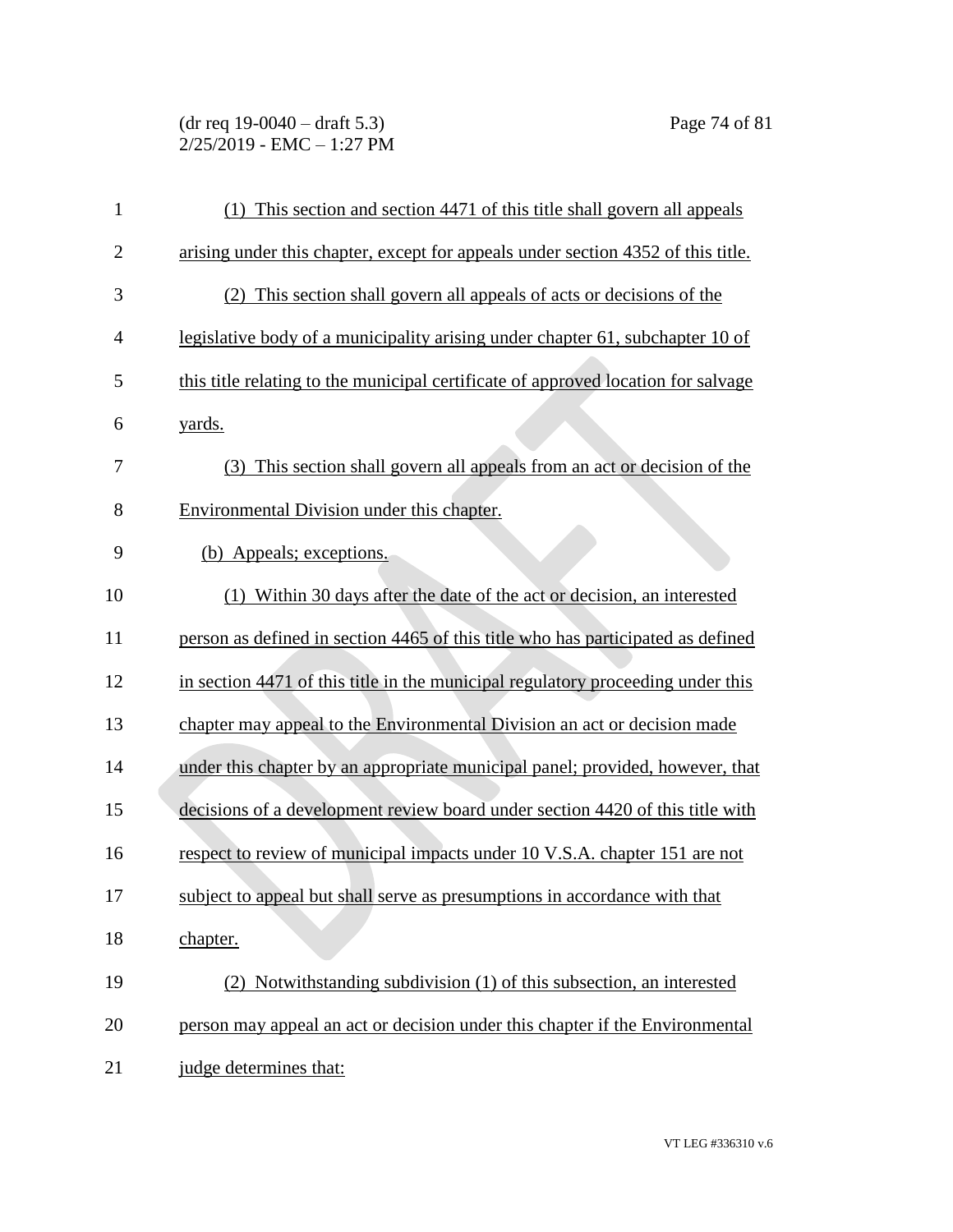(dr req 19-0040 – draft 5.3) Page 75 of 81  $2/25/2019$  - EMC - 1:27 PM

| $\mathbf{1}$   | (A) there was a procedural defect that prevented the person from                     |
|----------------|--------------------------------------------------------------------------------------|
| $\overline{c}$ | obtaining interested person status or participating in the proceeding;               |
| 3              | (B) the decision being appealed is the grant or denial of interested                 |
| 4              | person status; or                                                                    |
| 5              | some other condition exists that would result in manifest injustice<br>(C)           |
| 6              | if the person's right to appeal was disallowed.                                      |
| 7              | (c) Notice. On filing of an appeal under this chapter, the appellant shall           |
| 8              | give notice as required under section 4471 of this title.                            |
| 9              | $(d)$ Stays.                                                                         |
| 10             | (1) The filing of an appeal shall automatically stay the act or decision in          |
| 11             | the following situations if it pertains to the denial of interested person status by |
| 12             | a board of adjustment, planning commission, or development review board.             |
| 13             | (2) Upon petition by a party or upon its own motion for a stay of an act             |
| 14             | or decision, the Environmental Division shall perform the initial review of the      |
| 15             | request and may grant a stay. Any decision under this subsection to issue a          |
| 16             | stay shall be subject to appeal to the Supreme Court according to the Rules of       |
| 17             | Appellate Procedure.                                                                 |
| 18             | (e) De novo hearing. The Environmental Division, applying the                        |
| 19             | substantive standards that were applicable before the tribunal appealed from,        |
| 20             | shall hold a de novo hearing on those issues that have been appealed, except in      |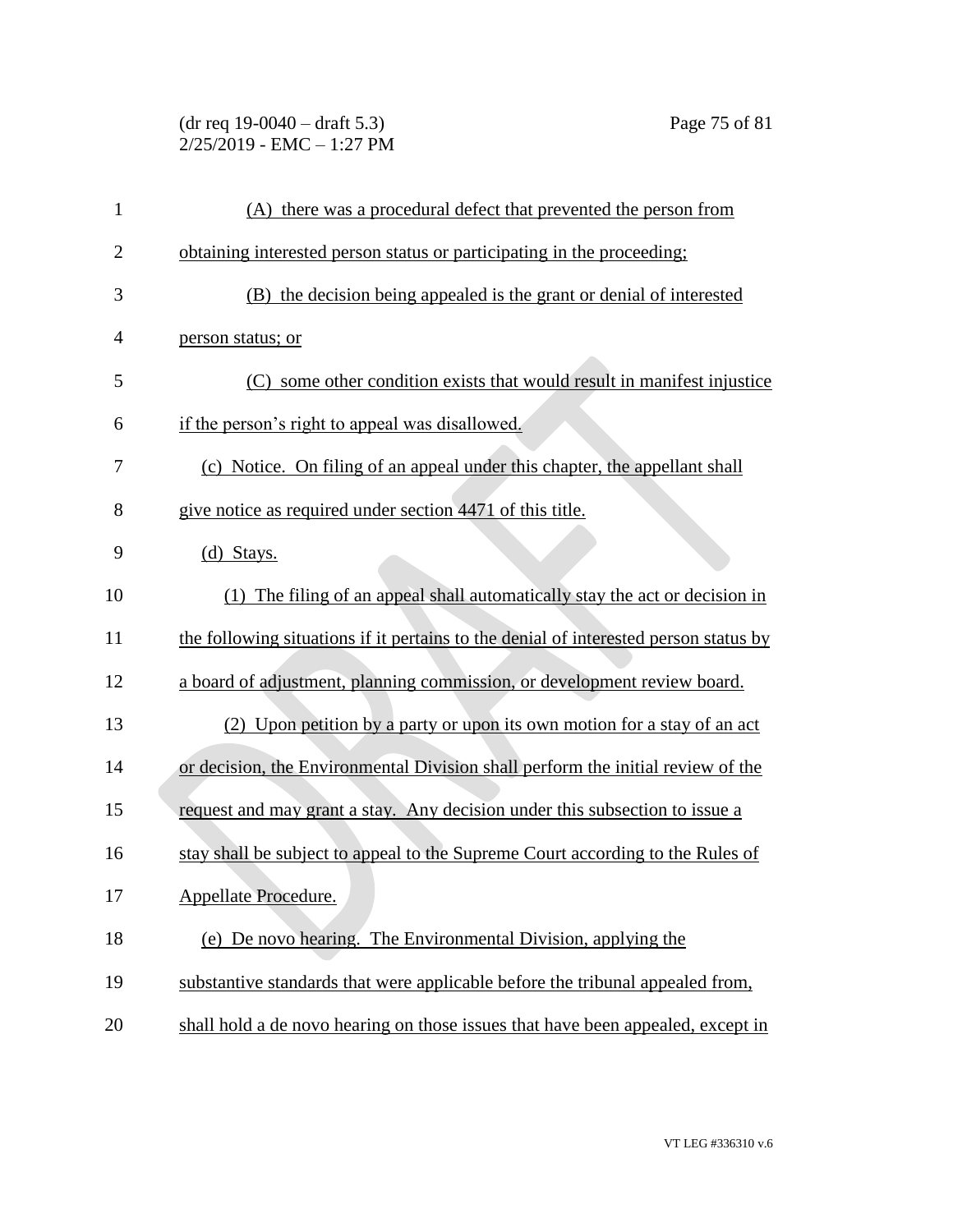(dr req 19-0040 – draft 5.3) Page 76 of 81 2/25/2019 - EMC – 1:27 PM

| $\mathbf{1}$   | the case of a decision being appealed on the record pursuant to subsection        |
|----------------|-----------------------------------------------------------------------------------|
| $\overline{2}$ | $\frac{4471(b)}{6}$ of this title.                                                |
| 3              | (f) Limitation on appeals. Notwithstanding any other provision of this            |
| 4              | section, a municipal decision regarding whether a particular application          |
| 5              | qualifies for a recorded hearing under subsection 4471(b) of this title shall not |
| 6              | be subject to appeal.                                                             |
| 7              | (g) Intervention. Any person may intervene in a pending appeal before the         |
| 8              | Environmental Division if that person:                                            |
| 9              | (1) appeared as a party in the action appealed from and retained party            |
| 10             | status;                                                                           |
| 11             | $(2)$ is a party by right;                                                        |
| 12             | (3) qualifies as an "interested person" as established in section 4465 of         |
| 13             | this title; or                                                                    |
| 14             | (4) meets the standard for intervention established in the Vermont Rules          |
| 15             | of Civil Procedure.                                                               |
| 16             | (h) Appeals to Supreme Court.                                                     |
| 17             | (1) Any person aggrieved by a decision of the Environmental Division              |
| 18             | pursuant to this section or any party by right may appeal to the Supreme Court    |
| 19             | within 30 days following the date of the entry of the order or judgment           |
| 20             | appealed from, provided that:                                                     |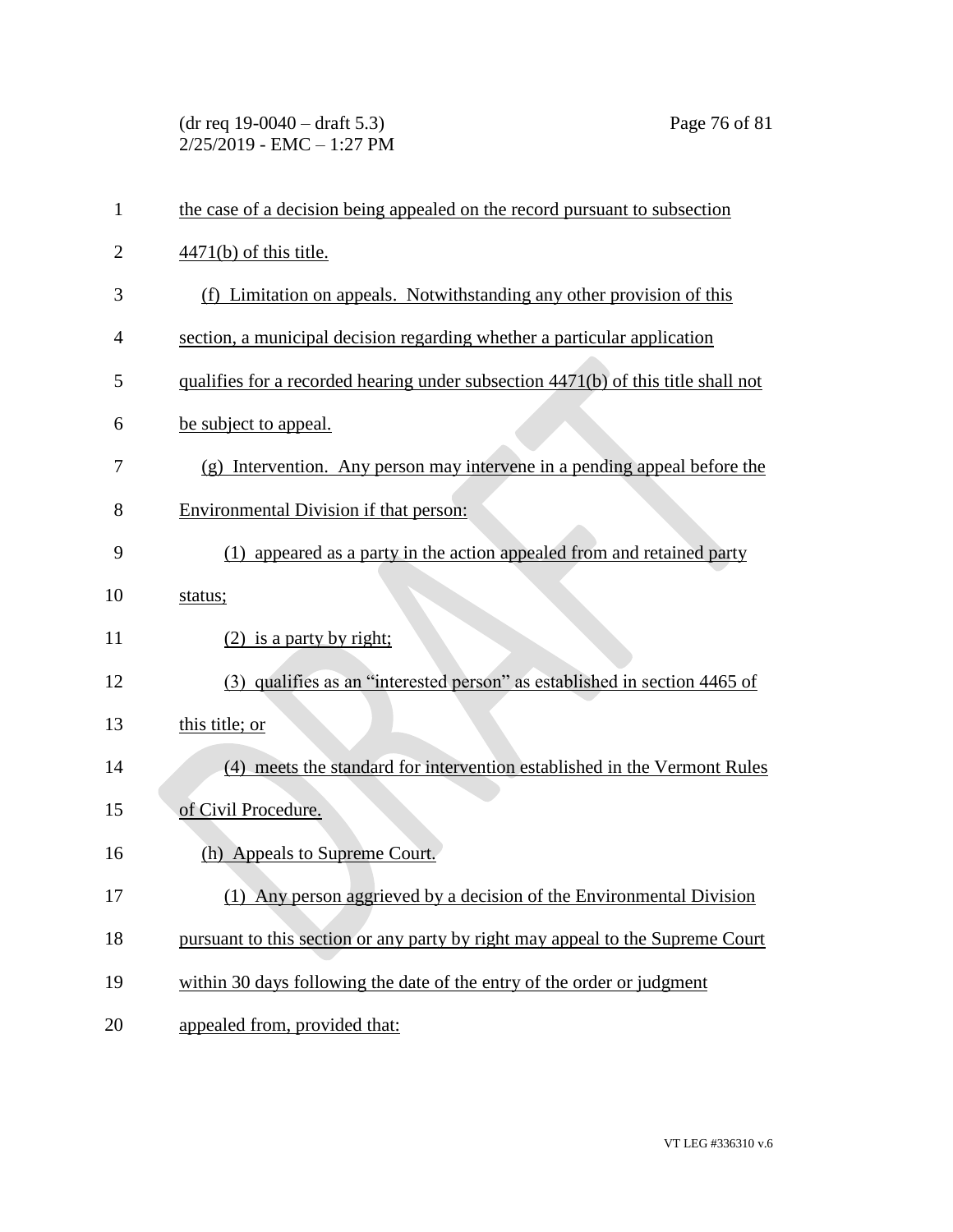## (dr req 19-0040 – draft 5.3) Page 77 of 81 2/25/2019 - EMC – 1:27 PM

| 1              | (A) the person was a party to the proceeding before the                    |
|----------------|----------------------------------------------------------------------------|
| $\overline{2}$ | <b>Environmental Division;</b>                                             |
| 3              | (B) the decision being appealed is the denial of party status; or          |
| 4              | (C) the Supreme Court determines that:                                     |
| 5              | (i) there was a procedural defect that prevented the person from           |
| 6              | participating in the proceeding; or                                        |
| 7              | (ii) some other condition exists that would result in manifest             |
| 8              | injustice if the person's right to appeal were disallowed.                 |
| 9              | (2) An objection that has not been raised before the Environmental         |
| 10             | Division may not be considered by the Supreme Court unless the failure or  |
| 11             | neglect to raise that objection is excused by the Supreme Court because of |
| 12             | extraordinary circumstances.                                               |
| 13             | * * * Development Cabinet * * *                                            |
| 14             | Sec. 17. 3 V.S.A. § 2293 is amended to read:                               |
| 15             | § 2293. DEVELOPMENT CABINET                                                |
| 16             | * * *                                                                      |
| 17             | (b) Development Cabinet.                                                   |
| 18             | (1) A Development Cabinet is created, to consist of the Secretaries of     |
| 19             | the Agencies of Administration, of Agriculture, Food and Markets, of       |
| 20             | Commerce and Community Development, of Education, of Natural Resources,    |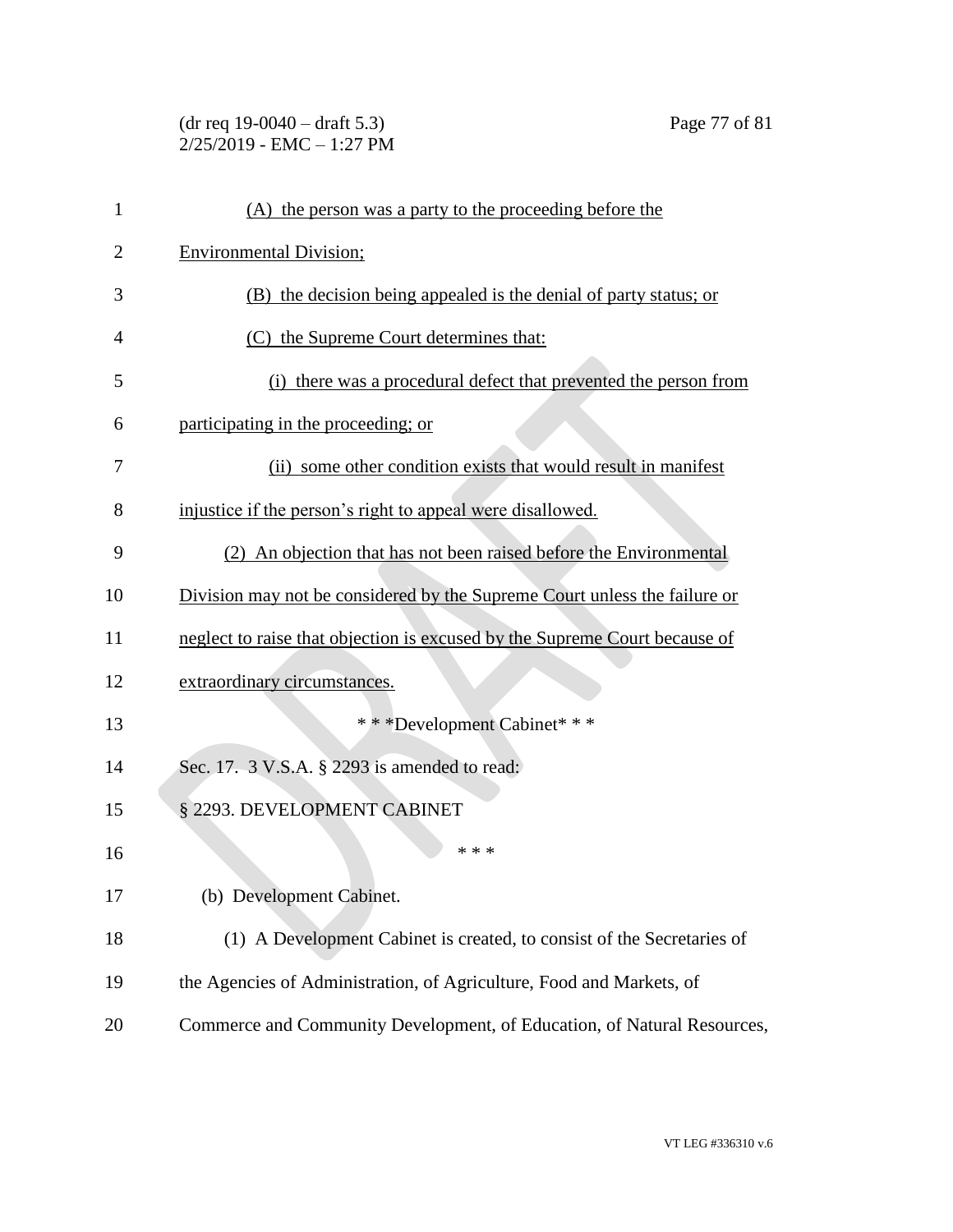## (dr req 19-0040 – draft 5.3) Page 78 of 81  $2/25/2019$  - EMC - 1:27 PM

| $\mathbf{1}$   | and of Transportation. The Governor or the Governor's designee shall chair      |
|----------------|---------------------------------------------------------------------------------|
| $\overline{2}$ | the Development Cabinet.                                                        |
| 3              | (2) The Development Cabinet shall advise the Governor on how best to            |
| $\overline{4}$ | implement the purposes of this section, and shall recommend changes as          |
| 5              | appropriate to improve implementation of those purposes.                        |
| 6              | (3) The Development Cabinet may establish interagency work groups to            |
| 7              | support its mission, drawing membership from any agency or department of        |
| 8              | State government. Any interagency work groups established under this            |
| 9              | subsection shall evaluate, test the feasibility of, and suggest alternatives to |
| 10             | economic development proposals, including proposals for public-private          |
| 11             | partnerships, submitted to them for consideration. The Development Cabinet      |
| 12             | shall refer to appropriate interagency workgroups any economic development      |
| 13             | proposal that has a significant impact on the inventory or use of State land or |
| 14             | buildings.                                                                      |
| 15             | (4) The Development Cabinet shall meet regularly in order to carry out          |
| 16             | the purposes of this section.                                                   |
| 17             | *** Revision Authority; Transition; Effective Dates ***                         |
| 18             | Sec. 18. REFERENCES; REVISION AUTHORITY                                         |
| 19             | (a) In the Vermont Statutes Annotated, all references to the Natural            |
| 20             | Resources Board are deemed to be references to the Vermont Environmental        |
| 21             | Review Board.                                                                   |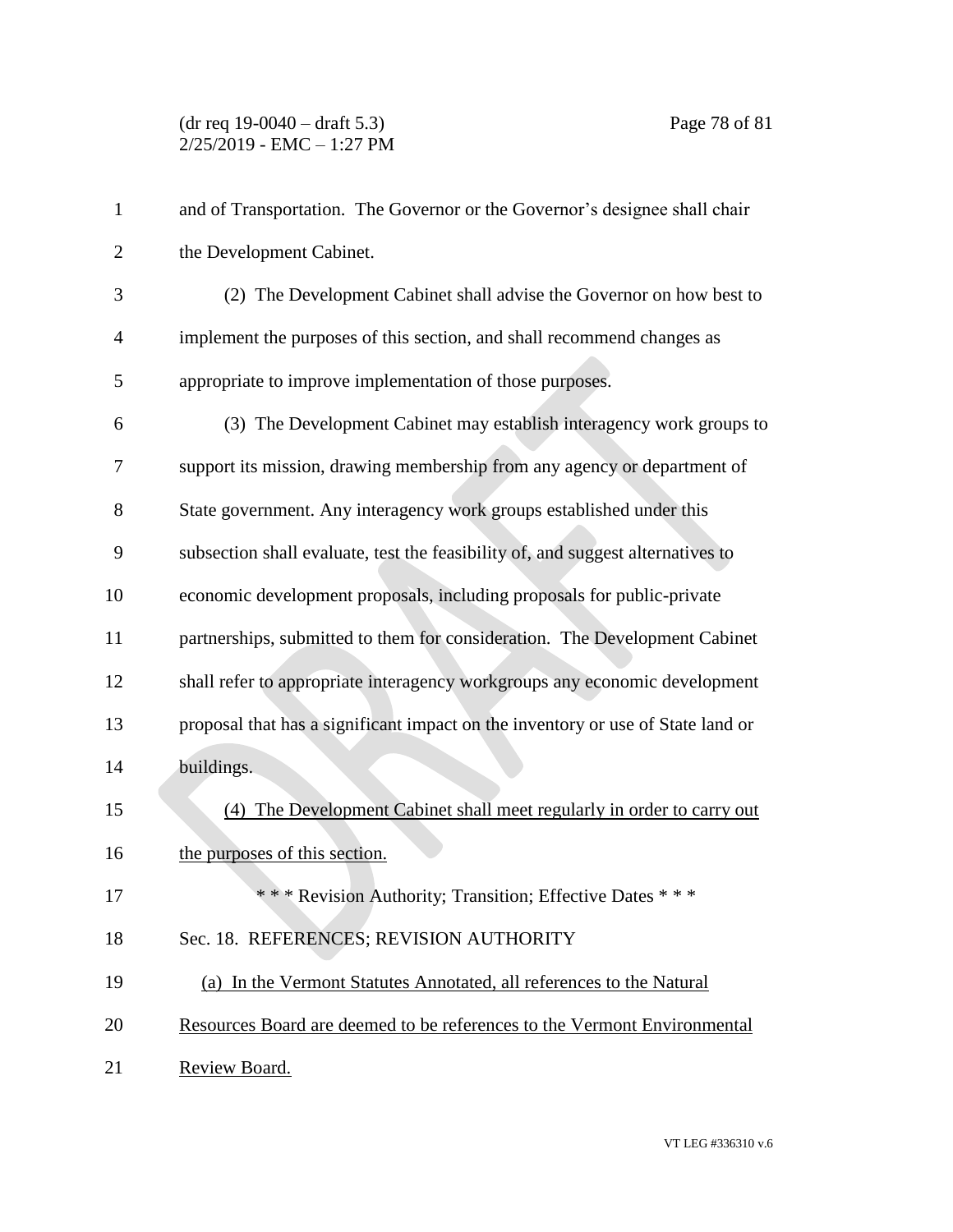(dr req 19-0040 – draft 5.3) Page 79 of 81 2/25/2019 - EMC – 1:27 PM

| $\mathbf{1}$   | (b) In 10 V.S.A. $\S$ 6001 as amended by Sec. 3 of this act, the Office of   |
|----------------|------------------------------------------------------------------------------|
| $\overline{2}$ | Legislative Council shall:                                                   |
| 3              | $(1)$ in subdivision $(2)$ , replace the reference to "this act" with the    |
| 4              | specific citation to this act as enacted; and                                |
| 5              | (2) reorganize and renumber the definitions so that they are in              |
| 6              | alphabetical order and, in the Vermont Statutes Annotated, shall revise all  |
| 7              | cross-references to those definitions accordingly.                           |
| 8              | (c) In the Vermont Statutes Annotated, the Office of Legislative Council     |
| 9              | shall:                                                                       |
| 10             | (1) replace "Natural Resources Board" with "Vermont Environmental            |
| 11             | Review Board";                                                               |
| 12             | (2) replace "10 V.S.A. chapter 220" and "chapter 220 of Title 10" with       |
| 13             | " $10$ V.S.A. chapter 219";                                                  |
| 14             | (3) in Title 10, replace "chapter 220 of this title" with "chapter 219 of    |
| 15             | this title"; and                                                             |
| 16             | (4) when a statute concerns an appeal governed by Sec. 11 of this act, 10    |
| 17             | V.S.A. chapter 219, replace the reference, if any, to the Environmental      |
| 18             | Division of the Superior Court with a reference to the Vermont Environmental |
| 19             | Review Board.                                                                |
| 20             | (d) In 10 V.S.A. § 6086, the Office of Legislative Council shall insert the  |
| 21             | following subsection and subdivision headings:                               |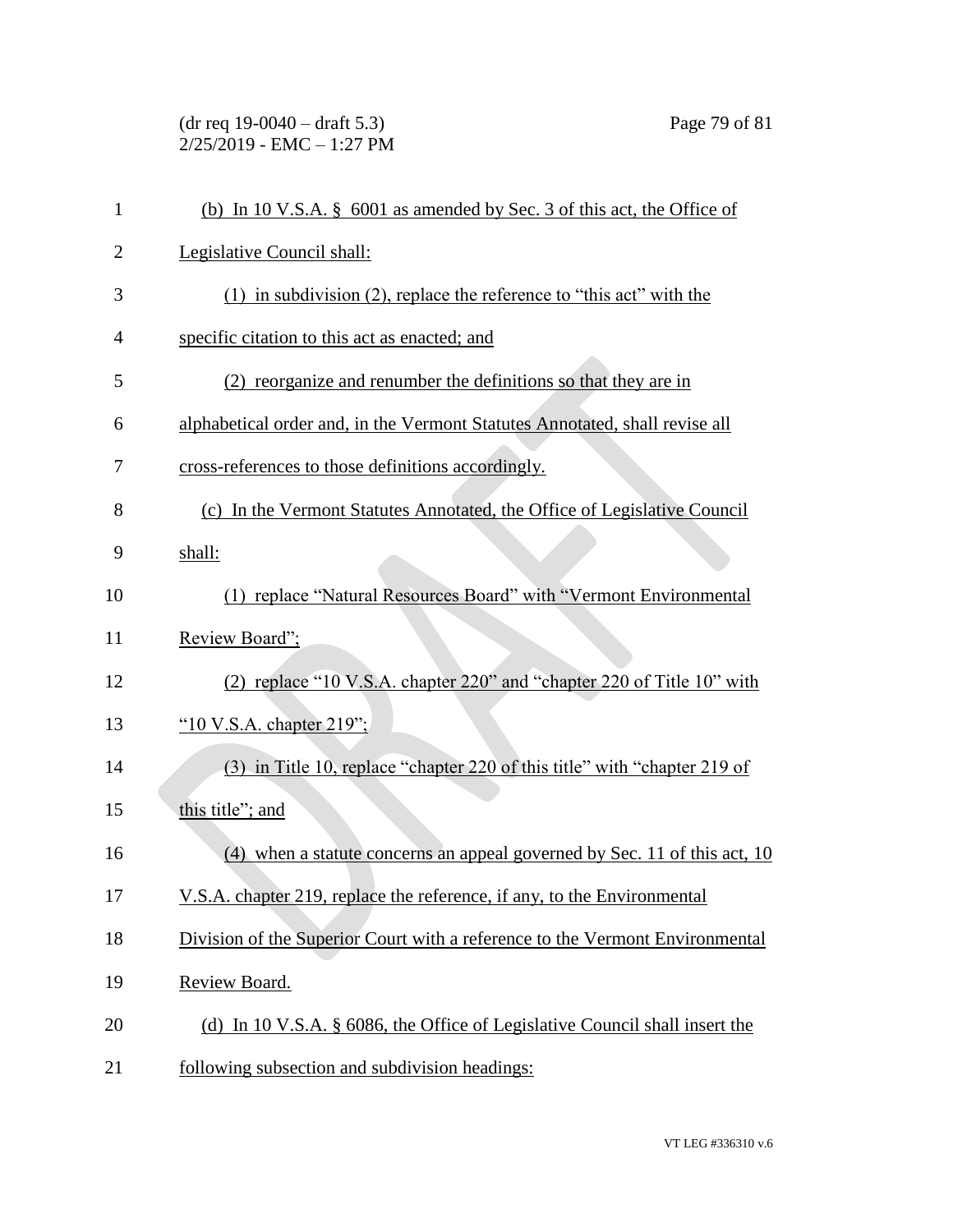(dr req 19-0040 – draft 5.3) Page 80 of 81  $2/25/2019$  - EMC - 1:27 PM

| $\mathbf{1}$   | (1) In subdivision (a)(4): Soil erosion; capacity of land to hold water.          |
|----------------|-----------------------------------------------------------------------------------|
| $\overline{2}$ | $(2)$ In subdivision (a)(6): Educational services.                                |
| 3              | (3) In subdivision (a)(7): Local governmental services.                           |
| $\overline{4}$ | (4) In subsection (b): Partial findings.                                          |
| 5              | (5) In subsection (e): Temporary improvements; film or TV.                        |
| 6              | (6) In subsection (f): Stay of construction.                                      |
| 7              | Sec. 19. RULES                                                                    |
| 8              | (a) Act 250 rules adopted pursuant to 10 V.S.A. § 6025, as that statute and       |
| 9              | those rules existed immediately prior to the effective date of this act, shall be |
| 10             | deemed rules of the Vermont Environmental Review Board under Sec. 3 of            |
| 11             | this act, 10 V.S.A. § 6025, and the Vermont Environmental Review Board may        |
| 12             | amend those rules in accordance with 3 V.S.A. chapter 25.                         |
| 13             | (b) The provisions of this act shall supersede any provisions to the contrary     |
| 14             | contained in the Act 250 rules as they existed immediately prior to the           |
| 15             | effective date of this act.                                                       |
| 16             | Sec. 20. ENVIRONMENTAL REVIEW BOARD; BUDGET;                                      |
| 17             | <b>POSITIONS</b>                                                                  |
| 18             | As of February 1, 2020, all appropriations and employee positions of the          |
| 19             | Natural Resources Board are transferred to the Vermont Environmental              |
| 20             | Review Board.                                                                     |
| 21             | Sec. 21. ENVIRONMENTAL DIVISION; CONTINUED JURISDICTION                           |